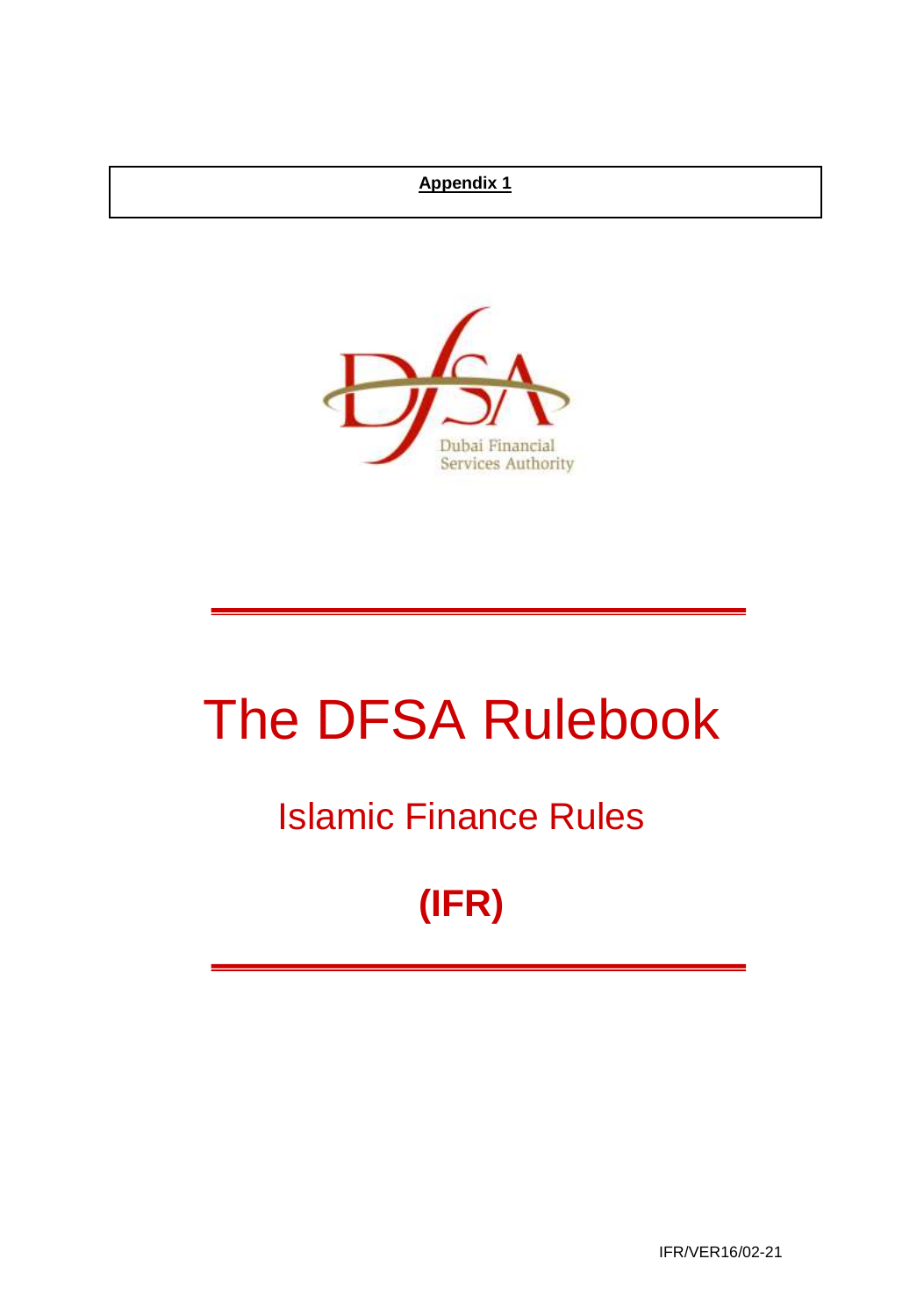

## **Contents**

The contents of this module are divided into the following chapters, sections and<br>appendices:

| $\mathbf 1$ .                                               |                                                       |  |
|-------------------------------------------------------------|-------------------------------------------------------|--|
| 1.1<br>1.2                                                  |                                                       |  |
| $\mathbf 2$                                                 |                                                       |  |
| 2.1<br>2.2<br>2.3<br>2.4                                    |                                                       |  |
| 3                                                           |                                                       |  |
| 3.1<br>3.2<br>3.3<br>3.4<br>3.5<br>3.6<br>3.7<br>3.8<br>3.9 |                                                       |  |
| 4                                                           |                                                       |  |
|                                                             |                                                       |  |
| 4.1<br>4.2                                                  |                                                       |  |
| 5                                                           | <b>MANAGING PROFIT SHARING INVESTMENT ACCOUNTS 15</b> |  |
| 5.1<br>5.2<br>5.3<br>5.4                                    |                                                       |  |
| 6                                                           | <b>ISLAMIC COLLECTIVE INVESTMENT FUNDS  27</b>        |  |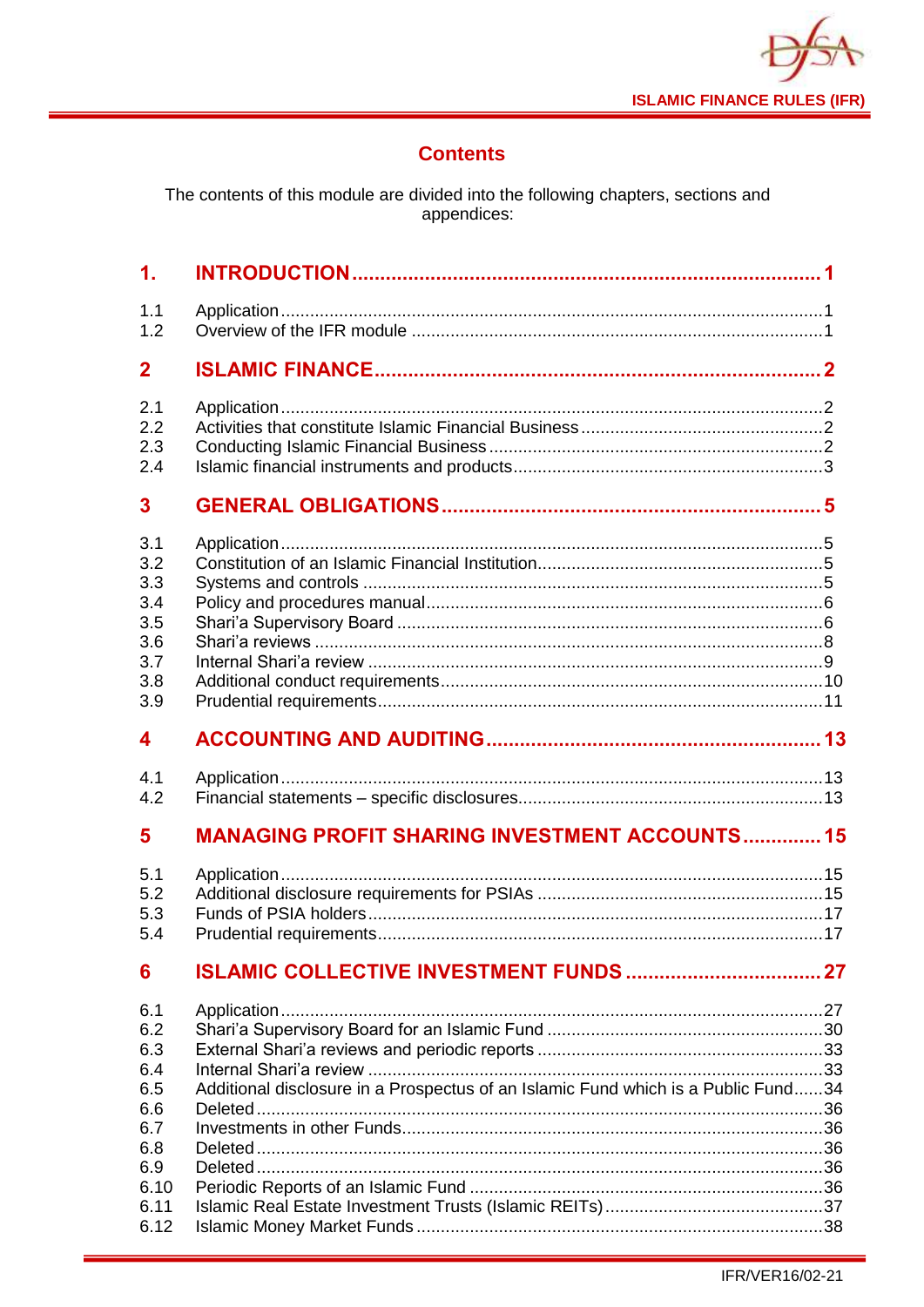

**ISLAMIC FINANCE RULES (IFR)**

| 6.13              |                                                                                                                                                                           |  |
|-------------------|---------------------------------------------------------------------------------------------------------------------------------------------------------------------------|--|
| 7.                |                                                                                                                                                                           |  |
| 7.1<br>7.2<br>7.3 |                                                                                                                                                                           |  |
| 8.                |                                                                                                                                                                           |  |
| 8.1<br>8.2        |                                                                                                                                                                           |  |
|                   | APP 1 PROSPECTUS DISCLOSURES FOR ISLAMIC FUNDS  43                                                                                                                        |  |
| A1.1<br>A1.2      | Shari'a approval process statement for offers of Domestic Funds from the DIFC 43<br>Shari'a approval process statement for offers of Foreign Funds in or from the DIFC 43 |  |
|                   |                                                                                                                                                                           |  |
| A2.1<br>A2.2      | Continuing obligations - Market disclosures for listed entities44                                                                                                         |  |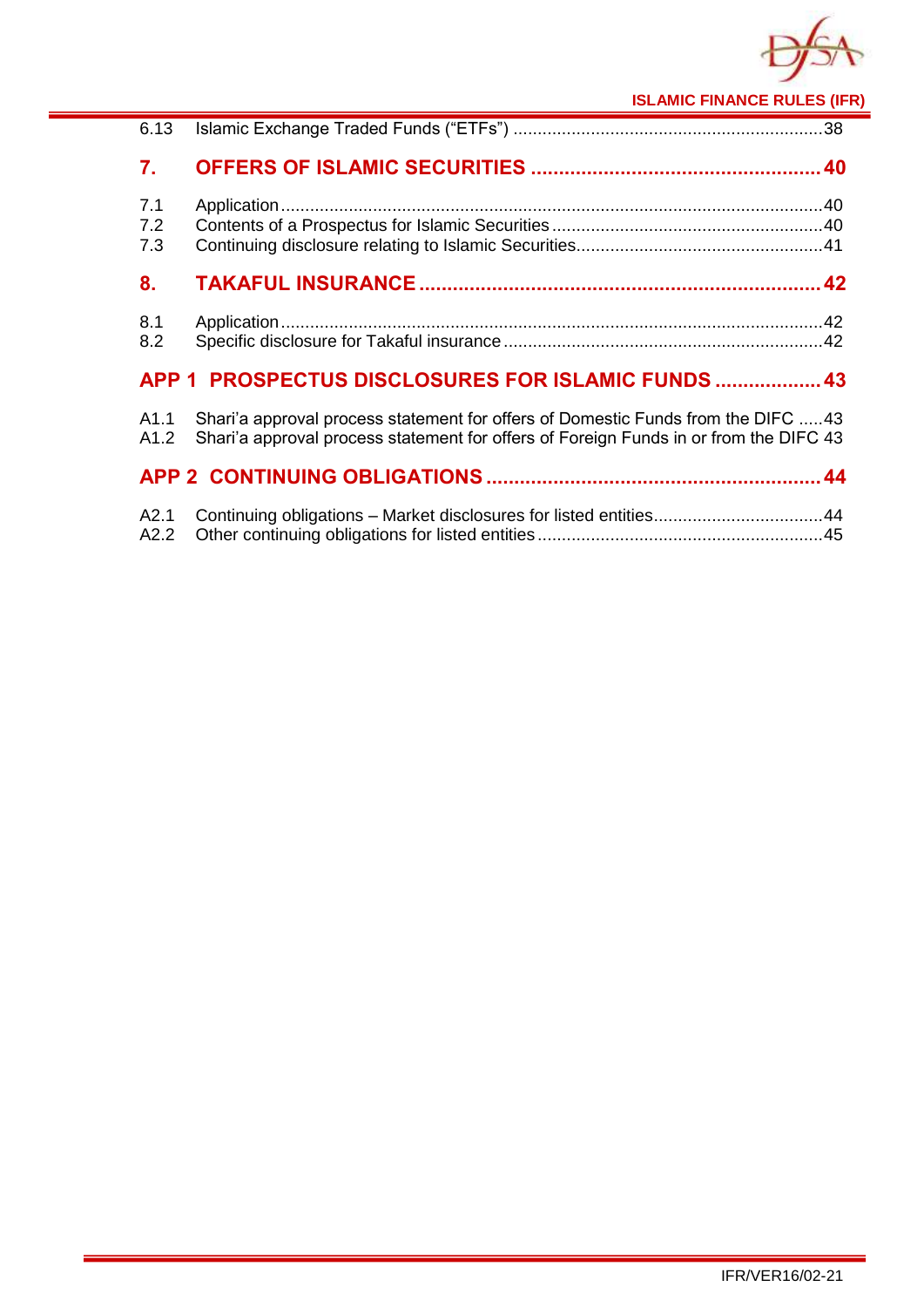

## <span id="page-3-0"></span>**1. INTRODUCTION**

## <span id="page-3-1"></span>**1.1 Application**

- **1.1.1** This module (IFR) applies to:
	- (a) every Person who carries on, or holds itself out as carrying on, a Financial Service in or from the DIFC as in accordance with Shari'a;
	- (b) a Domestic Fund which is operated or held out as being operated as an Islamic Fund; and
	- (c) a Person making an Offer in or from the DIFC relating to an Investment which is held out as Islamic or Shari'a compliant.

#### **Guidance**

- 1. Most of the requirements that apply to Persons conducting Financial Services or distributing Securities as Islamic or Shari'a compliant are included in this module. There are other more generic requirements relating to such Financial Services or activities that are included in other modules of the DFSA Rulebook.
- 2. To enable Persons carrying on or proposing to carry on Islamic finance activities to easily access the Islamic finance related requirements applicable to their activities, the DFSA has created a web-based Islamic Finance Handbook. This handbook allows electronic navigation to reach the relevant provisions in the IFR and other DFSA Rulebook modules where Islamic finance related requirements applicable to specific Islamic finance activities are located. The handbook is accessible from the DFSA web-site.

## <span id="page-3-2"></span>**1.2 Overview of the IFR module**

- 1. Rules in this module are made under or for the purposes of a number of laws, including the Regulatory Law 2004, the Law Regulating Islamic Financial Business 2004 and the Collective Investment Law 2010. Guidance may indicate the relevant legislation.
- 2. Chapters 2 and 3 contain the general requirements and obligations that apply to an Authorised Person who carries on any Financial Service as Islamic Financial Business. Chapter 4 contains the accounting and audit requirements that apply to such Persons.
- 3. Chapter 5 contains additional requirements that apply to an Authorised Firm that carries on the Financial Service of Managing Profit Sharing Accounts.
- 4. Chapter 6 contains the additional requirements that apply to a Fund Manager of an Islamic Fund.
- 5. Chapter 7 contains specific requirements that apply to Reporting Entities which Offer Securities as Shari'a compliant. However, the general requirements that apply to such Offers with which the Reporting Entities must comply continue to be in the Markets Rules (MKT module).
- 6. Chapter 8 contains the additional requirements applying to Persons who carry on Insurance Business or Insurance Intermediation as Takaful Insurance.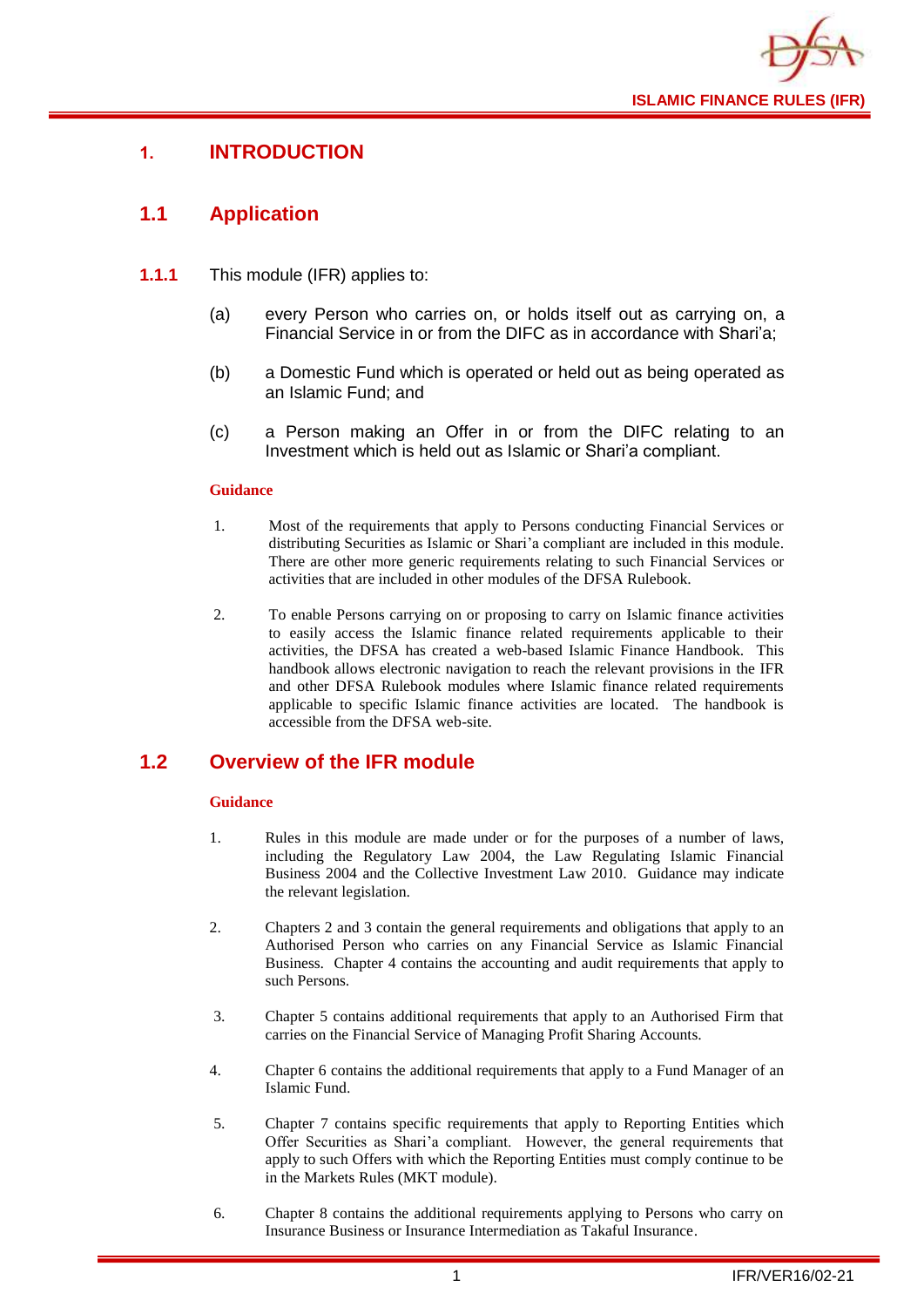

## <span id="page-4-0"></span>**2 ISLAMIC FINANCE**

## <span id="page-4-1"></span>**2.1 Application**

**2.1.1** This chapter applies to every Person to whom this module applies in accordance with Section 1.1.

## <span id="page-4-2"></span>**2.2 Activities that constitute Islamic Financial Business**

#### **Guidance**

- 1. Article 10 of the Law Regulating Islamic Financial Business 2004 prescribes what constitutes Islamic Financial Business. In essence, where a Person engages in any activity that constitutes a Financial Service and carries on or holds out the activity as being conducted in accordance with Shari'a, that activity constitutes Islamic Financial Business.
- 2. GEN section 2.2 sets out the activities that constitute a Financial Service.

## <span id="page-4-3"></span>**2.3 Conducting Islamic Financial Business**

- 1. Article 9 of the Law Regulating Islamic Financial Business 2004 provides that in order to conduct Islamic Financial Business, the Authorised Person must have an endorsed Licence authorising it to conduct such business:
	- a. as an Islamic Financial Institution; or
	- b. by operating an Islamic Window.
- 2. Article 11 of the Law Regulating Islamic Financial Business 2004 governs the making of an application for an endorsement to conduct Islamic Financial Business.
- 3. Article 11(5) of the Law Regulating Islamic Financial Business 2004 governs the grant of an endorsement to conduct Islamic Financial Business as either an Islamic Financial Institution or by operating an Islamic Window. A Person must obtain the relevant endorsement before carrying on Islamic Finance Business as an Islamic Financial Institution or through an Islamic Window.
- 4. An Authorised Person with an endorsement to operate an Islamic Window may conduct some of its activities as a conventional Financial Service while conducting its Islamic Financial Business through the Islamic Window.
- 5. If Islamic Financial Business (whether through an Islamic Financial Institution or Islamic Window) is provided to Retail Clients, the Authorised Person must also have a Retail Endorsement on its Licence.
- 6. A Person may, subject to any restrictions in the DFSA Rules, carry on more than one Financial Service, provided that Person has the relevant authorisations or endorsements on its Licence as are applicable.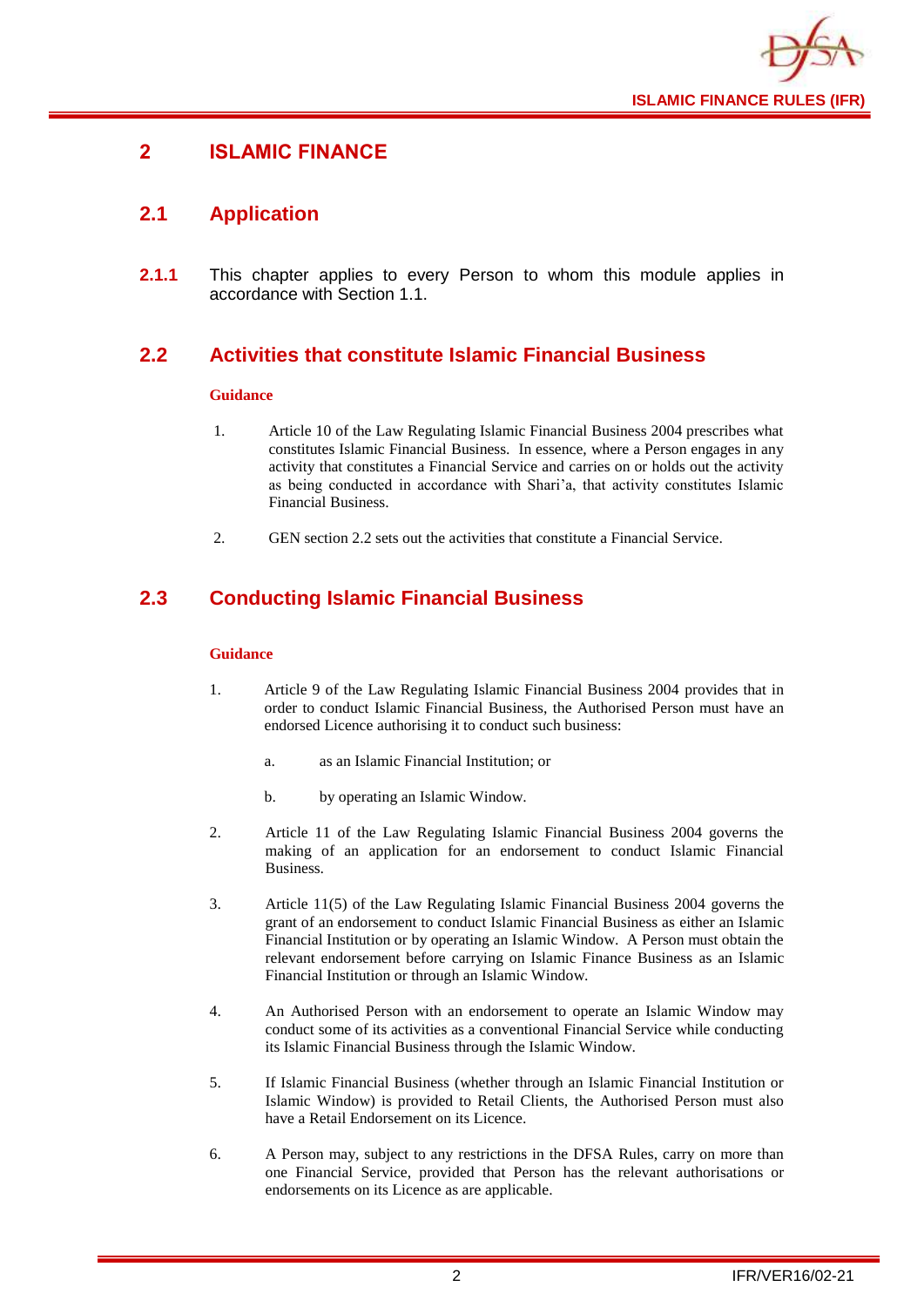

## <span id="page-5-0"></span>**2.4 Islamic financial instruments and products**

#### **Guidance**

- 1. The DFSA regulatory regime applies to a Person carrying on any Islamic financial activities in or from the DIFC if the activity:
	- a. relates to a financial instrument or product of the kind described in Guidance Notes 3 (Profit Sharing Investment Accounts), 5 (Investments), and 7 (Takaful insurance) below; and
	- b. is conducted by way of business and not expressly excluded from regulation as a Financial Service. Note there are a number of such exclusions in GEN chapter 2.
- 2. The DFSA will, when considering the treatment of Islamic Financial Business arrangements, take a "substance over form" approach.
- 3. The issue of financial products which are Securities such as Shares, Debentures or Units as defined in GEN A2.1.2 (which are a subset of the definition of Investments – see Guidance Note 5), attracts product specific disclosure requirements such as Prospectus or Exempt Disclosure Statements. Where such products are included on an Official List of Securities or made available to the public in the DIFC, there are initial and ongoing disclosure and other obligations that apply to the Reporting Entity (generally the issuer) under the MKT module. These MKT obligations are quite distinct from the obligations that apply to Persons carrying on Financial Services in respect of such financial products.

#### **Profit Sharing Investment Accounts (PSIAs)**

- 4. PSIAs do not fall within the GEN definitions of Investments. They are contractual arrangements under which Authorised Firms invest clients' funds, often (though not always) on a pooled basis, and are generally treated by the firm as off balance sheet. They are sometimes structured under Mudaraba, so that the investor in principle bears the full investment risk. Although PSIAs have the characteristics of a Collective Investment Fund, under an express exclusion provided under CIR Rule 2.1.13, they are not treated as such. Instead, Managing a PSIA is a distinct Financial Service as defined in GEN Rules 2.2.2(r) and 2.21.
- 5. As Managing a PSIA is a Financial Service, the DFSA regulatory regime that applies to Persons carrying on Financial Services in or from the DIFC applies to Authorised Firms that manage PSIAs. As PSIAs are not Investments, the offer of PSIAs does not attract prospectus like disclosure. Instead, it attracts a tailored regulatory regime that applies to the entity, i.e. an Authorised Firm that manages the PSIAs (see IFR chapter 5 for these Rules). The Financial Service of Advising on Financial Products will apply to a Person giving advice on the merits of investing in a PSIA (as a PSIA is defined as a 'financial product' for the purposes of that activity). However, other activities such as dealing and arranging and COB requirements relating to those activities do not apply to a PSIA (as it is not an Investment as defined in GEN).

#### **Investments**

6. Investments comprise two types of products: Securities and Derivatives. These products are defined in GEN App2. Most of the conventional Investments defined in GEN App2 can be offered as Islamic financial products, provided the relevant requirements including Shari'a principles are adhered to and in accordance with any Shari'a Supervisory Board rulings as applicable. While not an exhaustive list, conventional Investments that are commonly used as Islamic financial products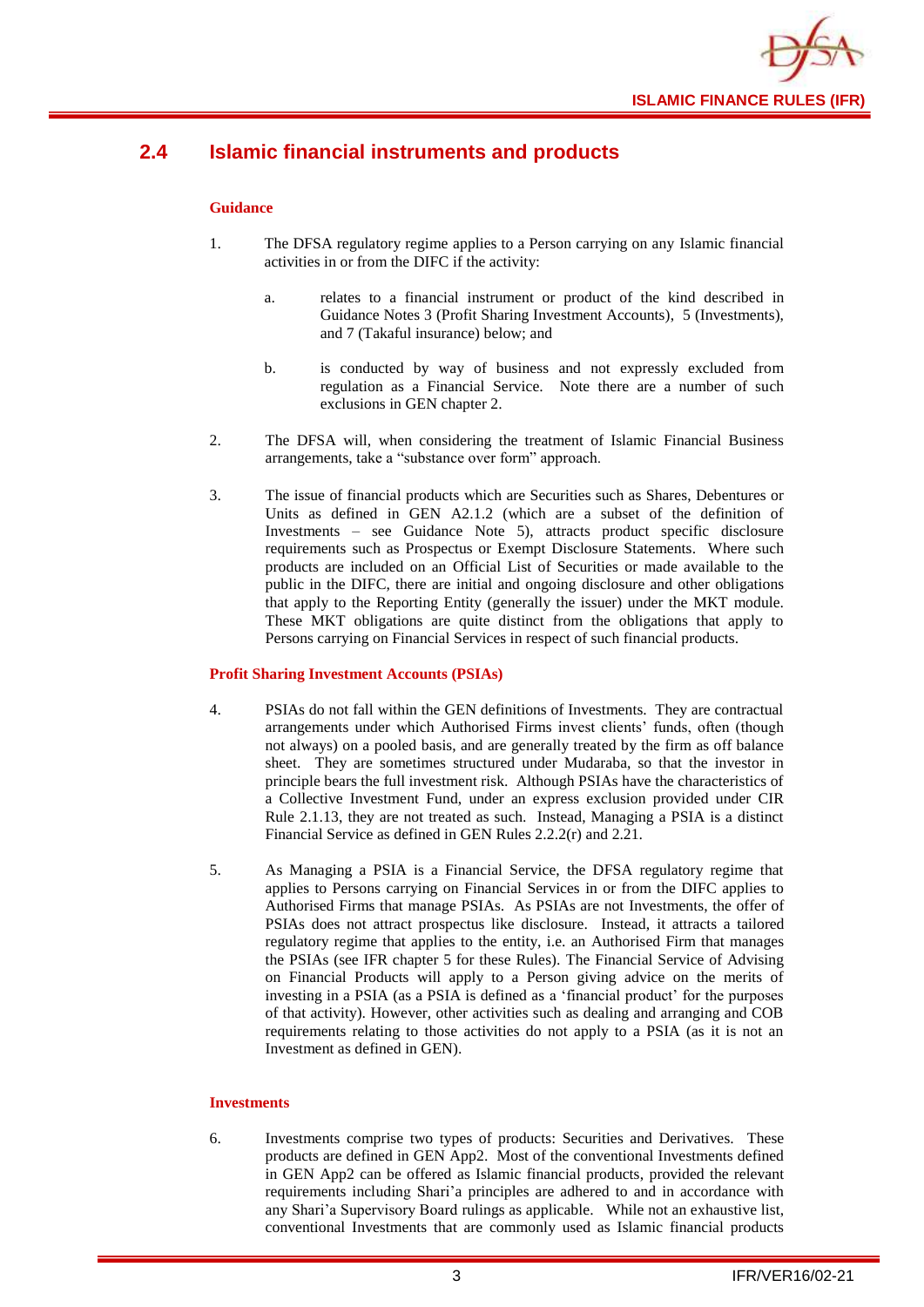

include Shares, Sukuks, Units of Islamic Funds and also Structured Products. Increasingly, Derivatives are also being developed in accordance with Shari'a, such as a contract where the rights and liabilities of the parties are determined by reference to an underlying factor such as property of any description, currency rate or index, provided that the underlying factor in itself is Shari'a compliant and the contract does not involve any fundamental uncertainty (Gharar).

7. The DFSA regulatory regime applies to Persons who carry on in or from the DIFC any Financial Services activity in relation to any Islamic financial products that fall within the definition of Investments. However, particular products or instruments such as Profit Sharing Investment Accounts (PSIAs), Takaful and Islamic Funds attract product/instrument specific additional conduct and other requirements, which are included in this module.

#### **Takaful insurance**

- 8. Takaful insurance generally refers to an arrangement where an insurer establishes a Shari'a compliant fund, predicated for mutual protection, where participants donate a part of their contributions to the common fund which will be used to meet claims payments and any participation rights. The Takaful insurer's role is generally confined to managing the insurance activities and investing the fund assets in accordance with Shari'a.
- 9. Persons conducting Takaful insurance are conducting Insurance Business. There are two types of Financial Services that comprise Insurance Business, ie, Effecting Contracts of Insurance or Carrying out Contracts of Insurance. Accordingly, any Person carrying on these Financial Services activities is subject to the DFSA regime for regulating Financial Services. Where such activities are carried out as Takaful insurance, there are additional Takaful specific requirements that apply to such an insurer, which are set out in this module (see IFR chapter 8). In addition, there are certain activities relating to insurance, such as advising and arranging, which are regulated as Insurance Intermediation (see GEN section 2.19). Persons conducting those activities in relation to Takaful insurance are regulated in the same way as Persons conducting such activities in relation to conventional insurance.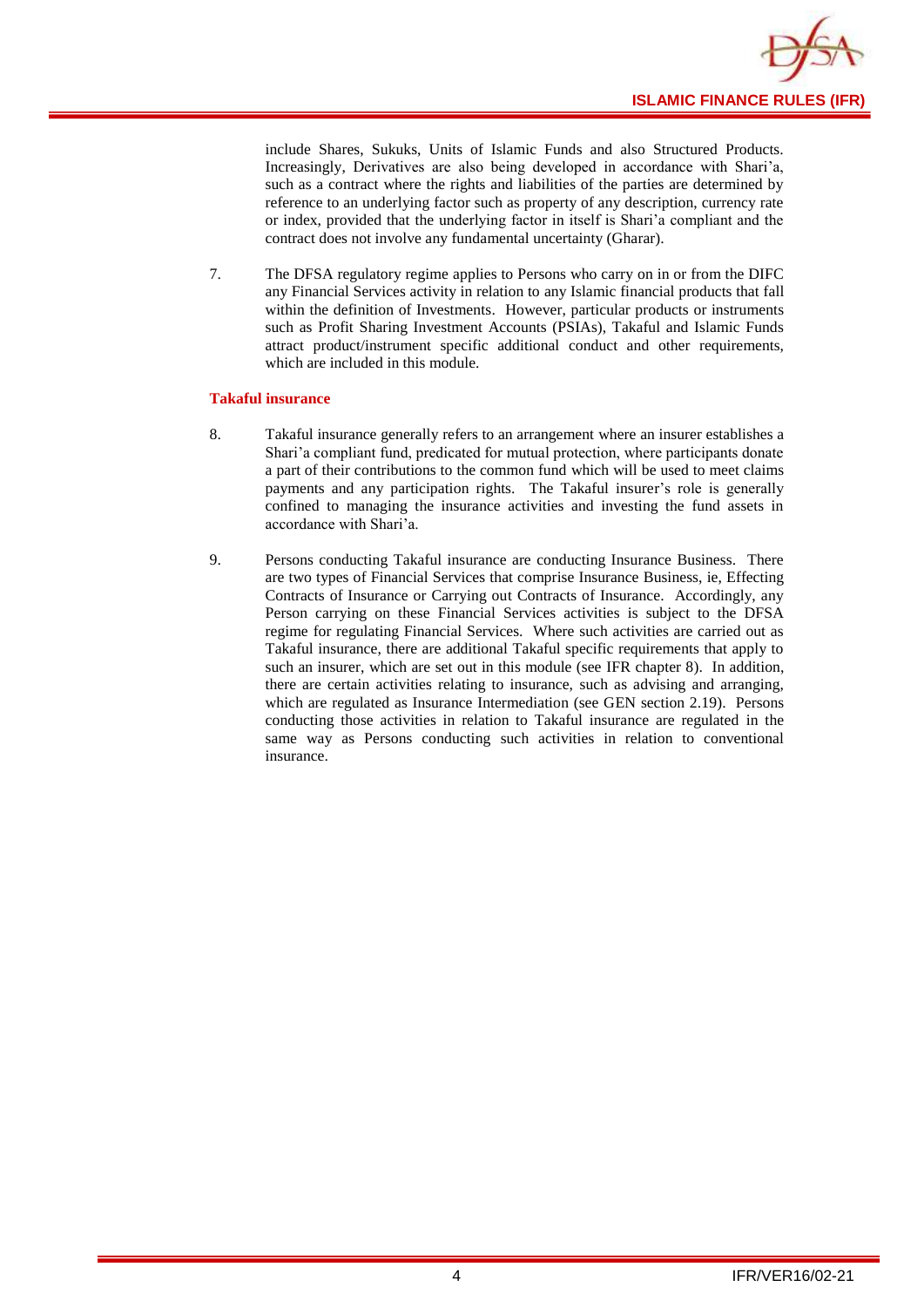

## <span id="page-7-0"></span>**3 GENERAL OBLIGATIONS**

## <span id="page-7-1"></span>**3.1 Application**

**3.1.1** This chapter applies to an Authorised Person which carries on Islamic Financial Business in or from the DIFC.

#### **Guidance**

"Authorised Person" is defined in the GLO module as an Authorised Firm or Authorised Market Institution.

## <span id="page-7-2"></span>**3.2 Constitution of an Islamic Financial Institution**

**3.2.1** An Authorised Person which is an Islamic Financial Institution must ensure that its constitutional documents state that its entire business will be conducted in accordance with Shari'a.

#### **Guidance**

Article 10 of the Law Regulating Islamic Financial Business 2004 provides that an Islamic Financial Institution is an Authorised Person whose entire business is conducted in accordance with Shari'a.

## <span id="page-7-3"></span>**3.3 Systems and controls**

- **3.3.1** (1) An Authorised Firm conducting Islamic Finance Business must establish and maintain systems and controls which enable it to comply with the applicable Shari'a requirements.
	- (2) An Authorised Firm using a Fund Platform that has one or more Islamic Funds on the Fund Platform must ensure that the Fund Platform has systems and controls which enable the Fund Manager to comply with the applicable Shari'a requirements in respect of the Islamic Funds.

- 1. This Chapter should be read in conjunction with Chapter 5 of the GEN Module.
- 2. Responsibility for ensuring that an Authorised Person complies with Shari'a ultimately rests with its senior management. The systems and controls required by Rule 3.3.1 will assist senior management to ensure that there is such compliance.
- 3. The Governing Body should, when setting the business objectives and strategies of the firm and on an on-going basis, make use of the expertise of the firm's Shari'a Supervisory Board as appropriate.
- 4. Similarly, Persons Undertaking Risk Control Functions of the firm, particularly compliance and internal audit, should have easy access to the Shari'a Supervisory Board in relation to matters involving Shari'a compliance.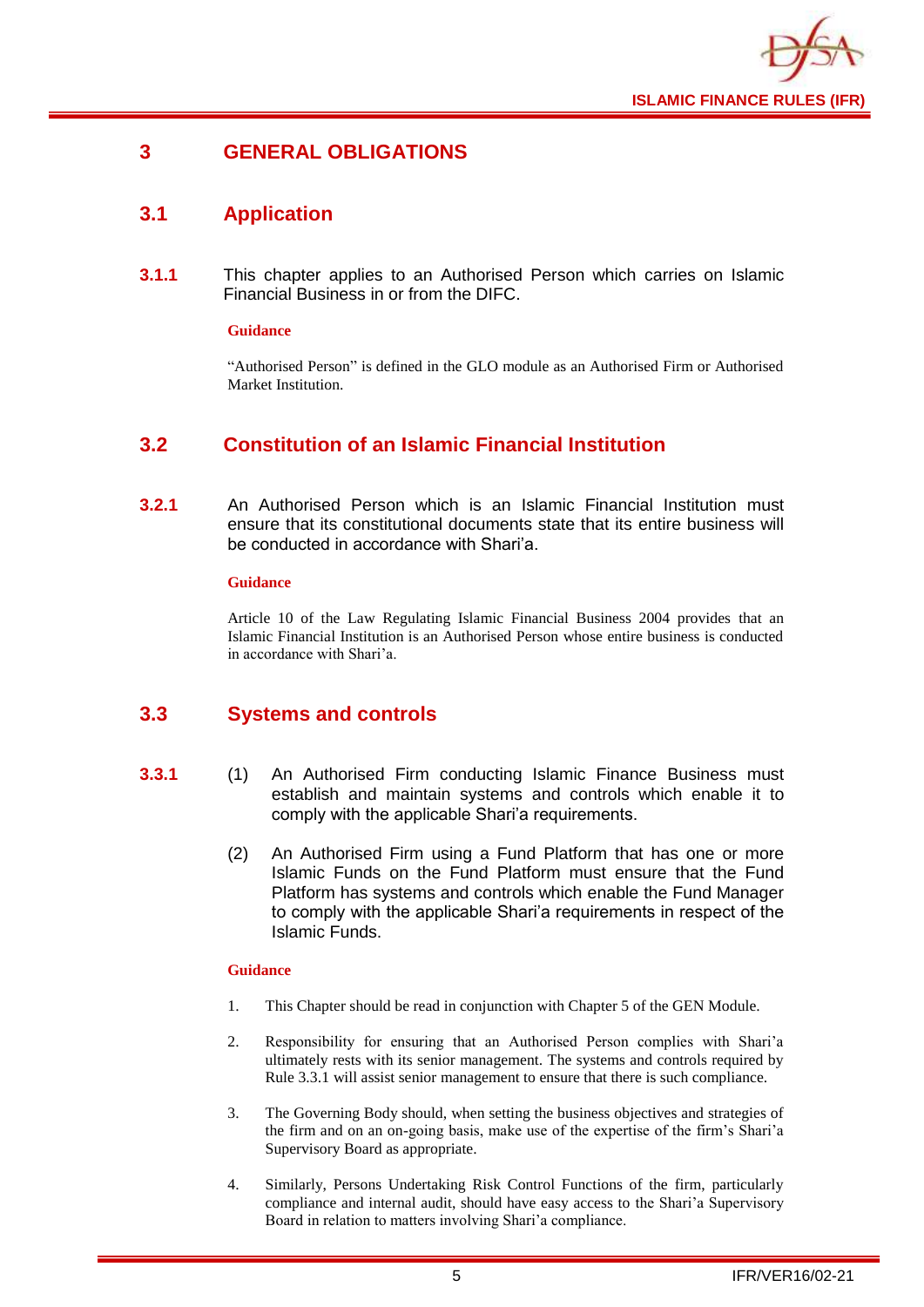

- 5. The members of the SSB should also have adequate access to the Governing Body, senior management and the Persons Undertaking Key Control Functions as appropriate to ensure that their roles can be effectively discharged.
- 6. Both Islamic and conventional Funds can be established on the same Fund Platform, provided the requirements relating to Shari'a compliance are met both as to investments and as to relevant operational matters, and that appropriate governance is in place to achieve this. This would generally require either all the Funds on a Fund Platform to be Islamic Funds, or the Fund Platform to operate through an Islamic Window in the same way as the Fund Manager that is using the Fund Platform.

## <span id="page-8-0"></span>**3.4 Policy and procedures manual**

- **3.4.1** An Authorised Person undertaking Islamic Financial Business must implement and maintain an Islamic Financial Business policy and procedures manual which addresses the following matters:
	- (a) the manner in which the compliance function will be undertaken, in respect of Shari'a compliance;
	- (b) the manner in which the Shari'a Supervisory Board will oversee and advise in regard to the Islamic Financial Business conducted by the Authorised Person;
	- (c) the manner in which Shari'a Supervisory Board fatwas, rulings and guidelines will be recorded, disseminated and implemented and the internal Shari'a review undertaken;
	- (d) the manner in which disputes between the Shari'a Supervisory Board and the Authorised Person in respect of Shari'a compliance will be addressed;
	- (e) the process for approving those internal systems and controls which are in place to ensure not only that the Islamic Financial Business is carried out in compliance with Shari'a, but that information is disseminated, using an appropriate method and manner, to investors and, in the case of an Authorised Market Institution, Persons to whom access to its facilities are provided;
	- (f) the manner in which conflicts of interest will be identified and managed including where prescribed; and
	- (g) in respect of an Authorised Person operating an Islamic Window, the systems and controls in place to ensure the appropriate separation of the Islamic Financial Business of the Authorised Person from its conventional business.

## <span id="page-8-1"></span>**3.5 Shari'a Supervisory Board**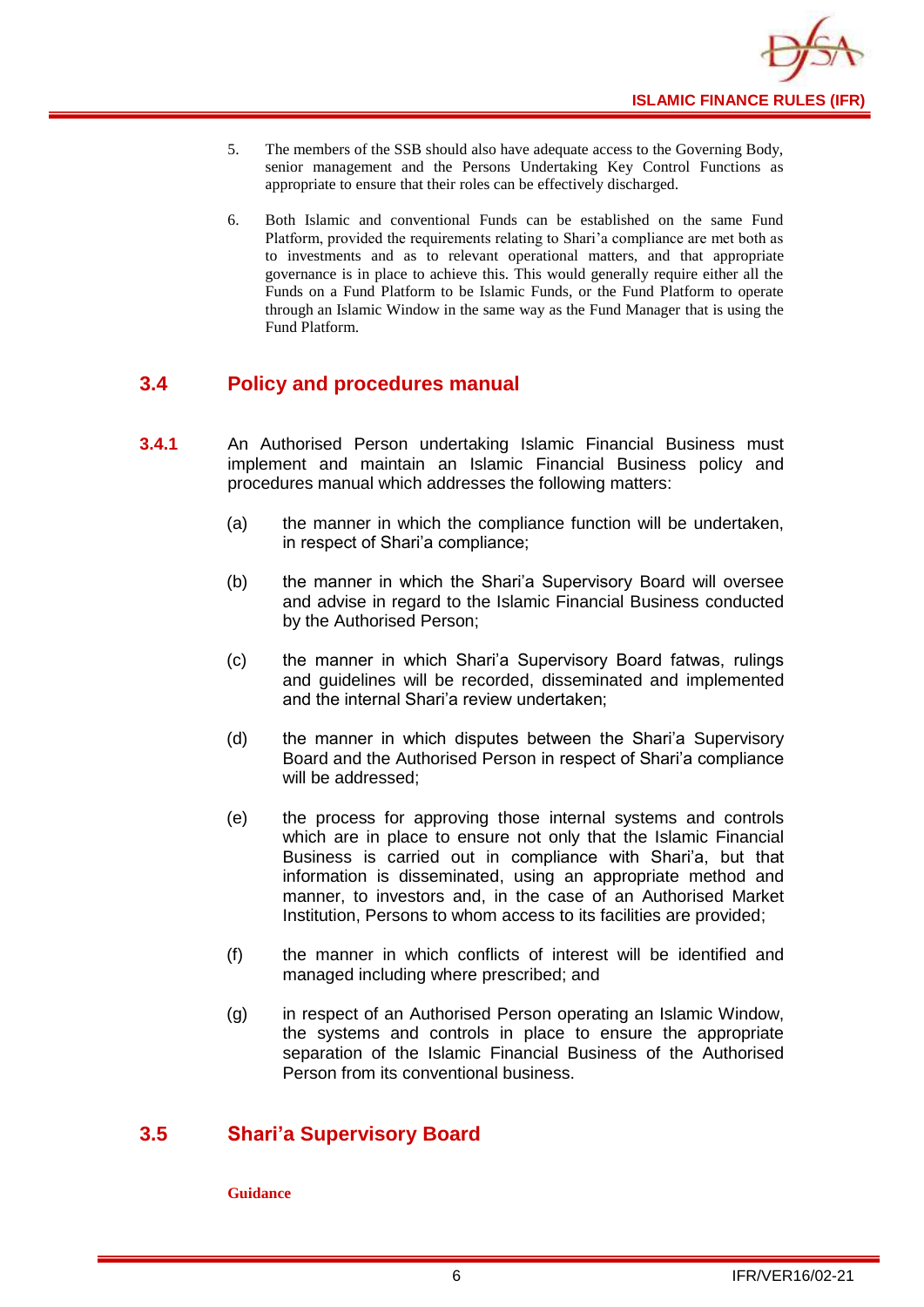

Article 13 of the Law Regulating Islamic Financial Business 2004 requires an Authorised Person undertaking Islamic Financial Business to appoint a Shari'a Supervisory Board.

- **3.5.1** When an Authorised Person appoints a Shari'a Supervisory Board, it must ensure that:
	- (a) the Shari'a Supervisory Board has at least three members;
	- (b) the members appointed to the Shari'a Supervisory Board are competent to perform their functions as Shari'a Supervisory Board members;
	- (c) any appointments, dismissals or changes in respect of members of the Shari'a Supervisory Board are approved by the Governing Body of the Authorised Person; and
	- (d) no member of the Shari'a Supervisory Board is a director or Controller of the Authorised Person.

#### **Guidance**

For the purposes of Rule 3.5.1, an Authorised Person should consider the previous experience and qualifications of the proposed Shari'a Supervisory Board members to assess whether the proposed Shari'a Supervisory Board member is competent to advise on the Islamic Financial Business to be undertaken by the Authorised Person.

- **3.5.2** An Authorised Person must document its policy in relation to:
	- (a) how appointments, dismissals or changes will be made to the Shari'a Supervisory Board;
	- (b) the process through which the suitability of Shari'a Supervisory Board members will be considered; and
	- (c) the remuneration of the members of the Shari'a Supervisory Board.
- **3.5.3** An Authorised Person must establish and maintain, for six years, records of:
	- (a) its assessment of the competency of the Shari'a Supervisory Board members;
	- (b) the agreed terms of engagement of each member of the Shari'a Supervisory Board; and
	- (c) the matters in Rules 3.5.1(c) and 3.5.2.

#### **Guidance**

The records of the assessment of competency of Shari'a Supervisory Board members should clearly indicate; at least:

- a. the factors that have been taken into account when making the assessment of competency;
- b. the qualifications and experience of the Shari'a Supervisory Board members;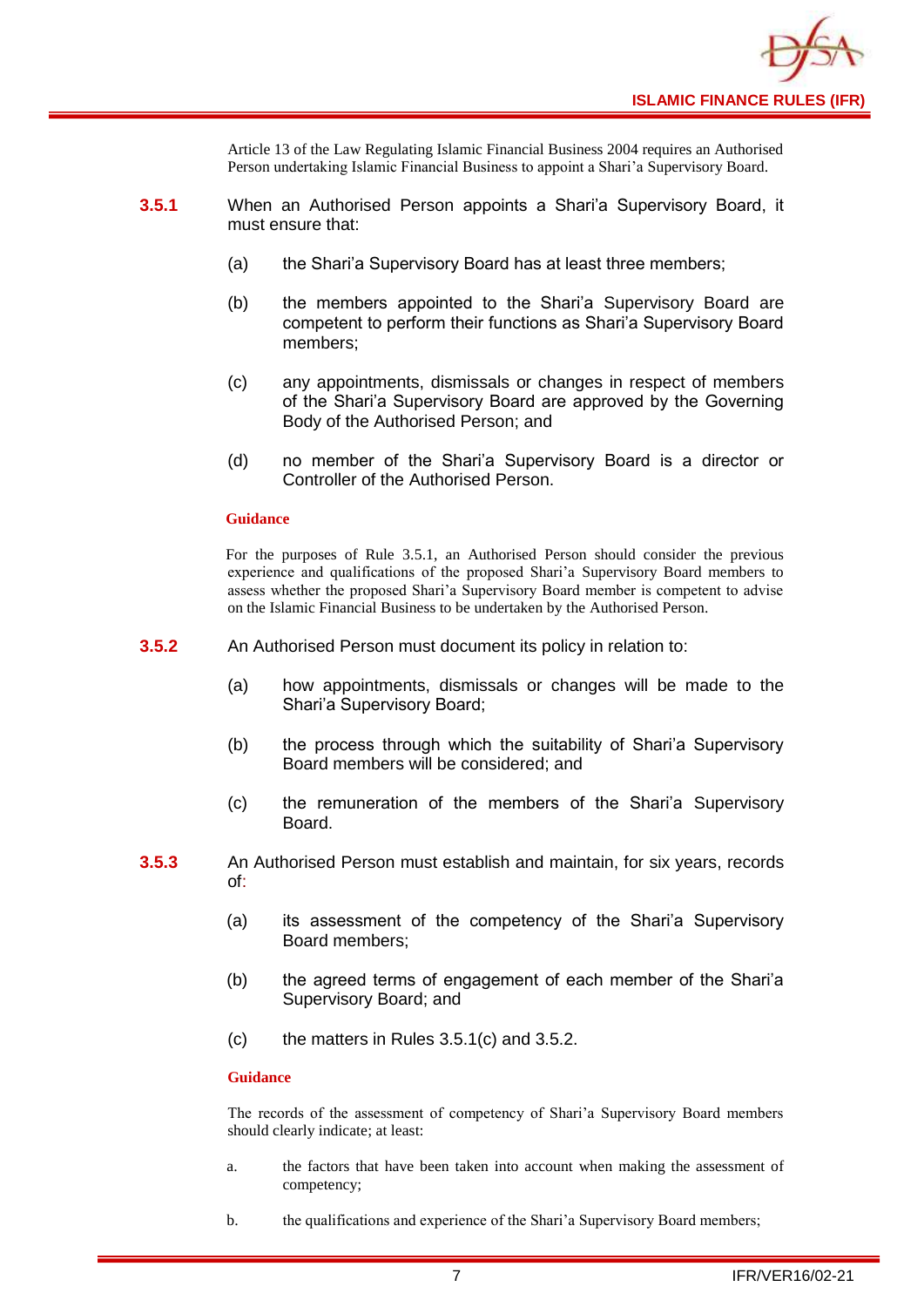- c. the basis upon which the Authorised Person has deemed that the proposed Shari'a Supervisory Board member is suitable; and
- d. details of any other Shari'a Supervisory Boards of which the proposed Shari'a Supervisory Board member is, or has been, a member.
- **3.5.4** (1) The Authorised Person must ensure that the Islamic Financial Business policy and procedures manual it is required to maintain under Rule 3.4.1 provides that:
	- (a) a member of the Shari'a Supervisory Board is obliged to notify the Authorised Person of any conflict of interest that such member may have with respect to the Authorised Person or, in the case of an Investment Trust, the Trustee; and
	- (b) the Authorised Person will take appropriate steps to manage any such conflict of interest so that the Islamic Financial Business is carried out appropriately and in compliance with Shari'a, the interest of a Client is not adversely affected and all Clients are fairly treated and not prejudiced by any such interests.
	- (2) If an Authorised Person is unable to manage a conflict of interest as provided above, it must dismiss or replace the member as appropriate.
- **3.5.5** If requested by the DFSA, an Authorised Person must provide the DFSA with information on its appointed or proposed Shari'a Supervisory Board members with regard to the qualifications, skills, experience and independence of the Shari'a Supervisory Board members.
- **3.5.6** An Authorised Person must take reasonable steps to ensure that it and its Employees:
	- (a) provide such assistance as the Shari'a Supervisory Board reasonably requires to discharge its duties;
	- (b) give the Shari'a Supervisory Board right of access at all reasonable times to relevant records and information;
	- (c) do not interfere with the Shari'a Supervisory Board's ability to discharge its duties; and
	- (d) do not provide false or misleading information to the Shari'a Supervisory Board.

## <span id="page-10-0"></span>**3.6 Shari'a reviews**

**3.6.1** An Authorised Person must ensure that all Shari'a reviews are undertaken by the Shari'a Supervisory Board in accordance with AAOIFI GSIFI No 2.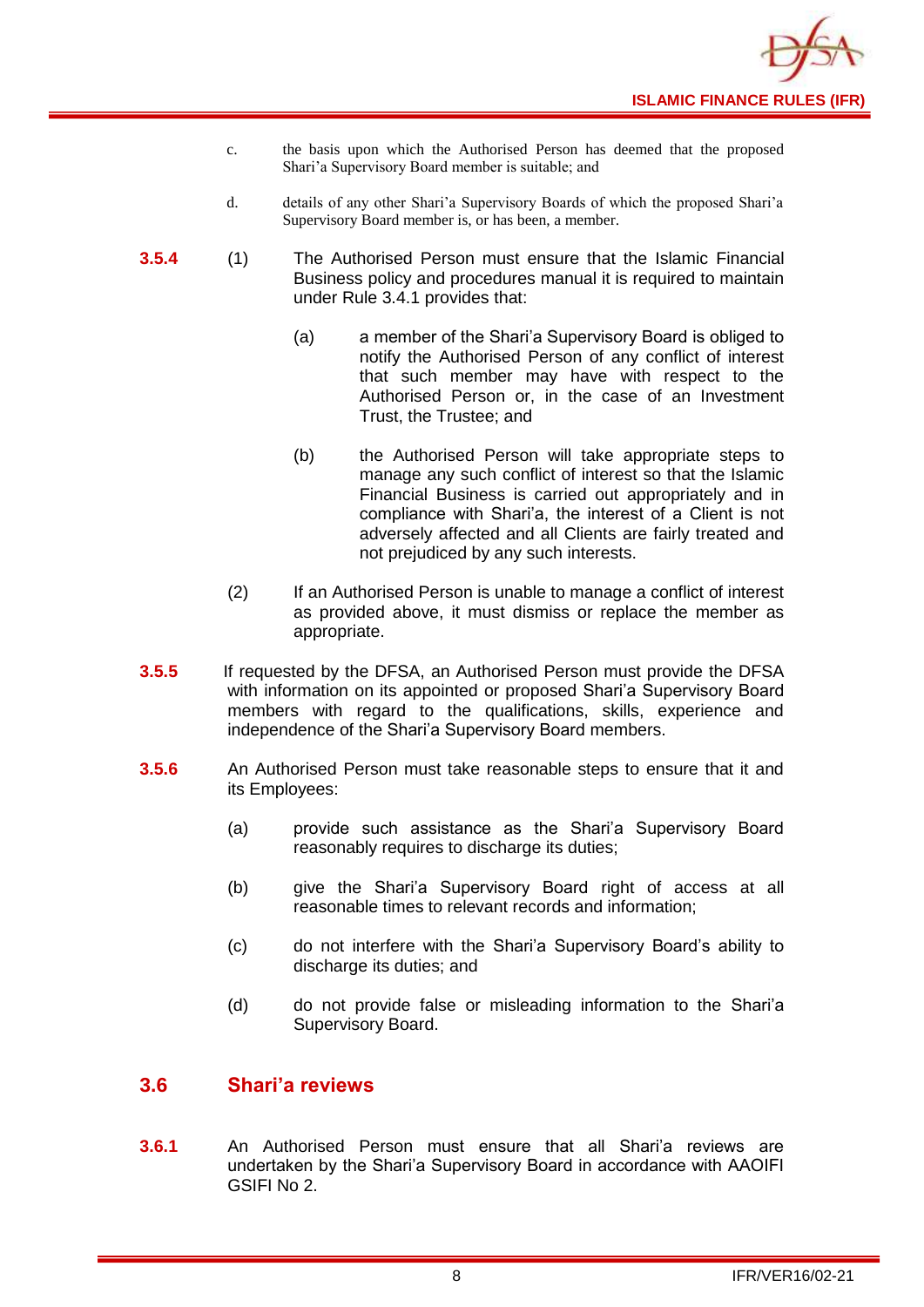

- **3.6.2** (1) An Authorised Person must commission an annual report from the Shari'a Supervisory Board which complies with AAOIFI GSIFI No 1.
	- (2) An Authorised Person must deliver a copy of the annual report of the Shari'a Supervisory Board to the DFSA within 14 days of having received it.

## <span id="page-11-0"></span>**3.7 Internal Shari'a review**

- **3.7.1** An Authorised Person must perform an internal Shari'a review to assess the extent to which the Authorised Person complies with fatwas, rulings and guidelines issued by its Shari'a Supervisory Board.
- **3.7.2** An Islamic Financial Institution must perform the internal Shari'a review in accordance with AAOIFI GSIFI No. 3.
- **3.7.3** An Authorised Person which operates an Islamic Window must, to the extent possible, perform the internal Shari'a review in accordance with AAOIFI GSIFI No. 3 and must document the manner in which it will conduct that part of the internal Shari'a review that is not conducted in accordance with AAOIFI GSIFI No. 3. **Guidance**

GSIFI No. (3) (Internal Shari'a Review) establishes standards and provides guidance on the internal Shari'a review in institutions that conduct business in accordance with Shari'a. The standard covers the following:

- a. objectives;
- b. internal Shari'a Review;
- c. independence and objectivity;
- d. professional proficiency;
- e. scope of work;
- f. performance of the internal Shari'a Review work;
- g. management of the internal Shari'a Review;
- h. quality assurance; and
- i. elements of an effective internal Shari'a Review control system.
- **3.7.4** An Authorised Person must ensure that the internal Shari'a review is performed by the internal audit function or the compliance function of the Authorised Person and that the individuals or departments involved in performing the review are competent and sufficiently independent to assess compliance with Shari'a.

#### **Guidance**

For the purposes of assessing competency of personnel or departments which perform the internal Shari'a review, an Authorised Person should consult AAOIFI GSIFI No. 3 paragraphs 9 to 16 inclusive.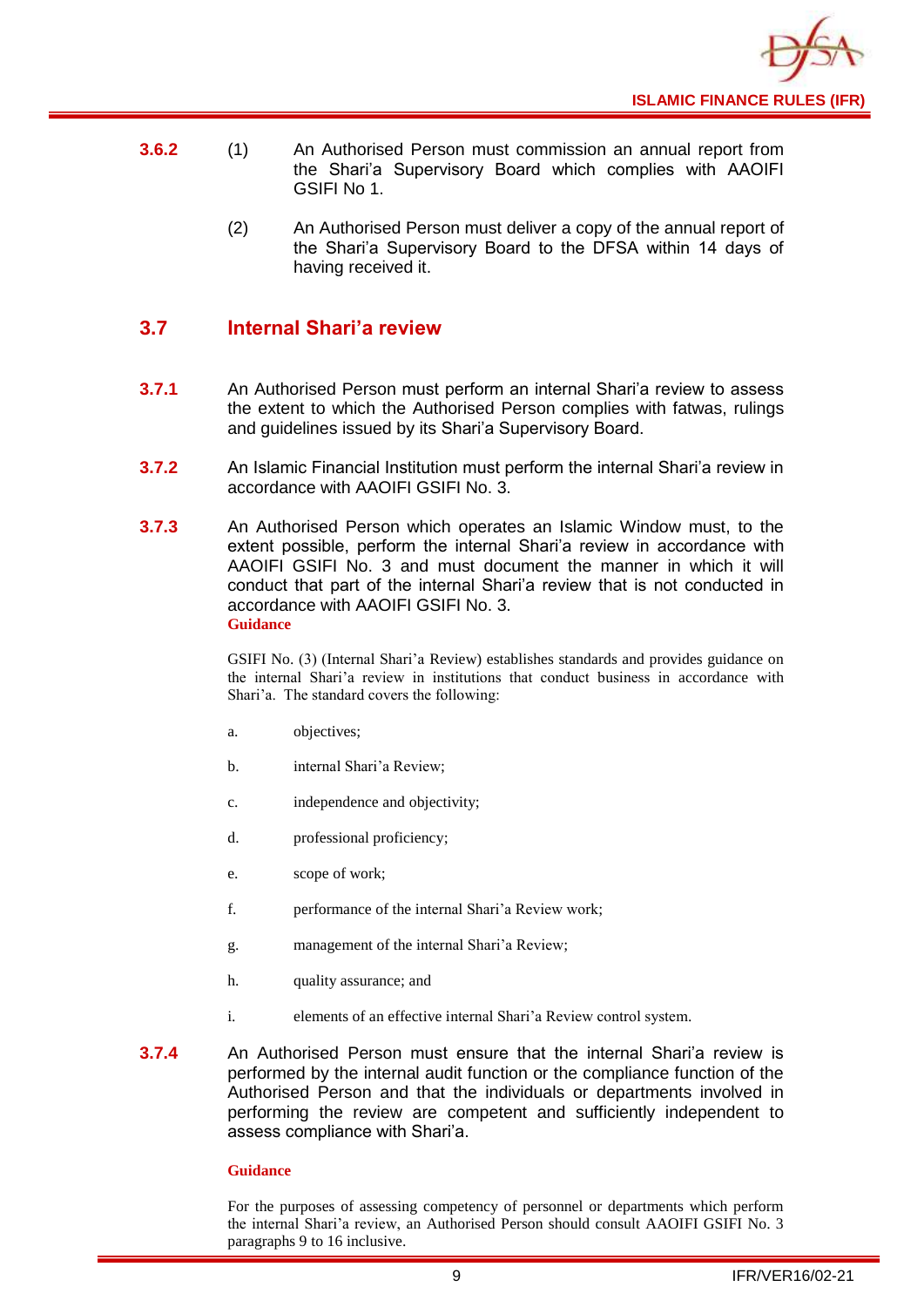

## <span id="page-12-0"></span>**3.8 Additional conduct requirements**

#### **Guidance**

The COB module contains conduct of business requirements that apply to Authorised Firms conducting Financial Services. The AMI module contains additional conduct standards that apply to Authorised Market Institutions. Set out below are additional conduct requirements that apply to an Authorised Person carrying out any Financial Service in accordance with Shari'a.

## **Disclosure relating to Shari'a Supervisory Board**

- **3.8.1** (1) An Authorised Firm, subject to (2), must disclose to each Client:
	- (a) at the outset of the relationship and thereafter at any time on request, details of the members of the Authorised Firm's Shari'a Supervisory Board; and
	- (b) at any time on request, details of the manner and frequency of Shari'a reviews.
	- (2) An Authorised Firm does not have to make the disclosure required under (1) if it is a Fund Manager of a Fund and is making an Offer of Units of that Fund in accordance with the disclosure requirements in the Collective Investment Law 2010, the CIR module and this module.
	- (3) An Authorised Market Institution must disclose the following information to each Person granted access to its facilities at the outset of the relationship, and thereafter whenever the information changes:
		- (a) the members of the Authorised Market Institution's Shari'a Supervisory Board; and
		- (b) if the Person granted access to its facilities requests, the manner and frequency of Shari'a reviews.

- 1. An Authorised Firm may make the initial disclosures required under Rule 3.8.1(a) by including such information in the Client Agreement provided under COB chapter 3.
- 2. An Authorised Firm Managing a PSIA may make additional disclosure required to be made relating to PSIA by including such information in the Client Agreement. See chapter 5 for additional disclosure for PSIAs.
- 3. A Fund Manager making an Offer of a Unit of a Fund it manages is required under CIR Rules 14.3.1(b) and 14.3.2(b) to include information specified in Rule 3.8.1(1) in the Prospectus which it must prepare and make available to Clients, hence the exemption in Rule 3.8.1(2). A similar exemption is available to Fund Managers with regard to key information that must be provided to a Client under COB Rule 3.3.1(e).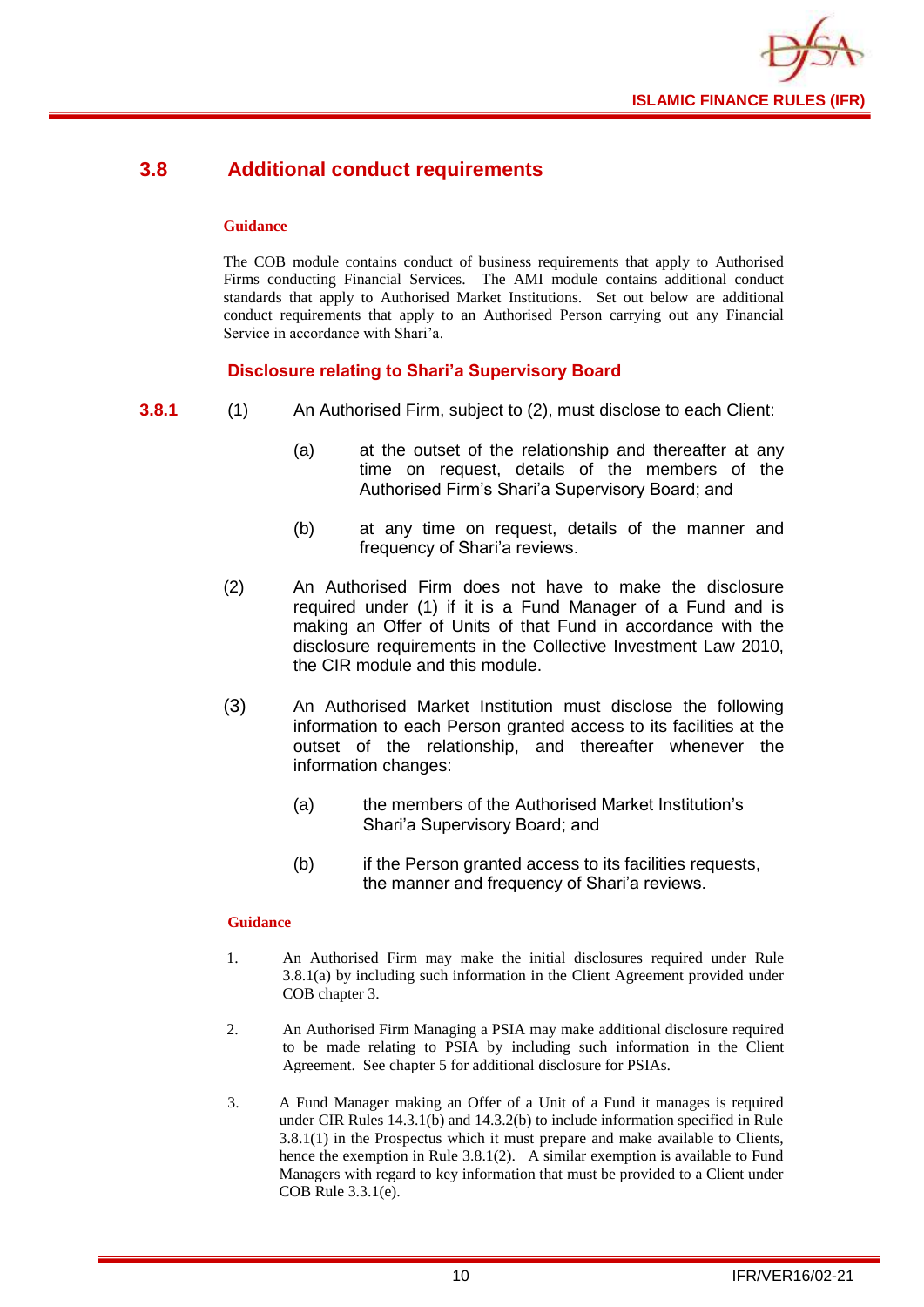

#### **Marketing material**

**3.8.2** In addition to information required by COB 3.2, any marketing material communicated by an Authorised Firm to a Person must state which Shari'a Supervisory Board has reviewed the products or services to which the material relates.

#### **Guidance**

COB section 3.2.4 sets out the meaning of "marketing material".

#### **Islamic window**

- **3.8.3** (1) An Authorised Firm which operates an Islamic Window must, subject to (3), disclose to its Clients whether or not it commingles funds attributable to its Islamic Financial Business with funds attributable to conventional financial business.
	- (2) An Authorised Market Institution which operates an Islamic Window must disclose to any Person granted access to its facilities whether or not it commingles funds attributable to its Islamic Financial Business with funds attributable to conventional financial business.
	- (3) An Authorised Firm does not have to make the disclosure required under (1) if it is a Fund Manager of an Islamic Fund and is making an Offer of Units of that Fund in accordance with the disclosure requirements in the Collective Investment Law 2010, the CIR module and this module.

#### **Guidance**

- 1. See Guidance 3 for the type of information required to be included in a Prospectus. The disclosures required under Rule 3.8.3(1) and (2) should initially be made in writing at the beginning of the relationship with a Client or with a person granted access to an Authorised Market Institution's facilities. Additional disclosure should also be made if the Authorised Firm changes its policy relating to commingling of funds attributable to its Islamic Financial Business with funds attributable to conventional financial business.
- 2. The requirements in Rule 3.8.3 will also apply to an Authorised Firm that uses a Fund Platform and has both Islamic and conventional Funds on the Fund Platform.

## **Disclosure relating to Client Money provisions**

**3.8.4** An Authorised Firm must disclose to its Clients details about how any Client Money arising out of Islamic Financial Business is or will be held.

## <span id="page-13-0"></span>**3.9 Prudential requirements**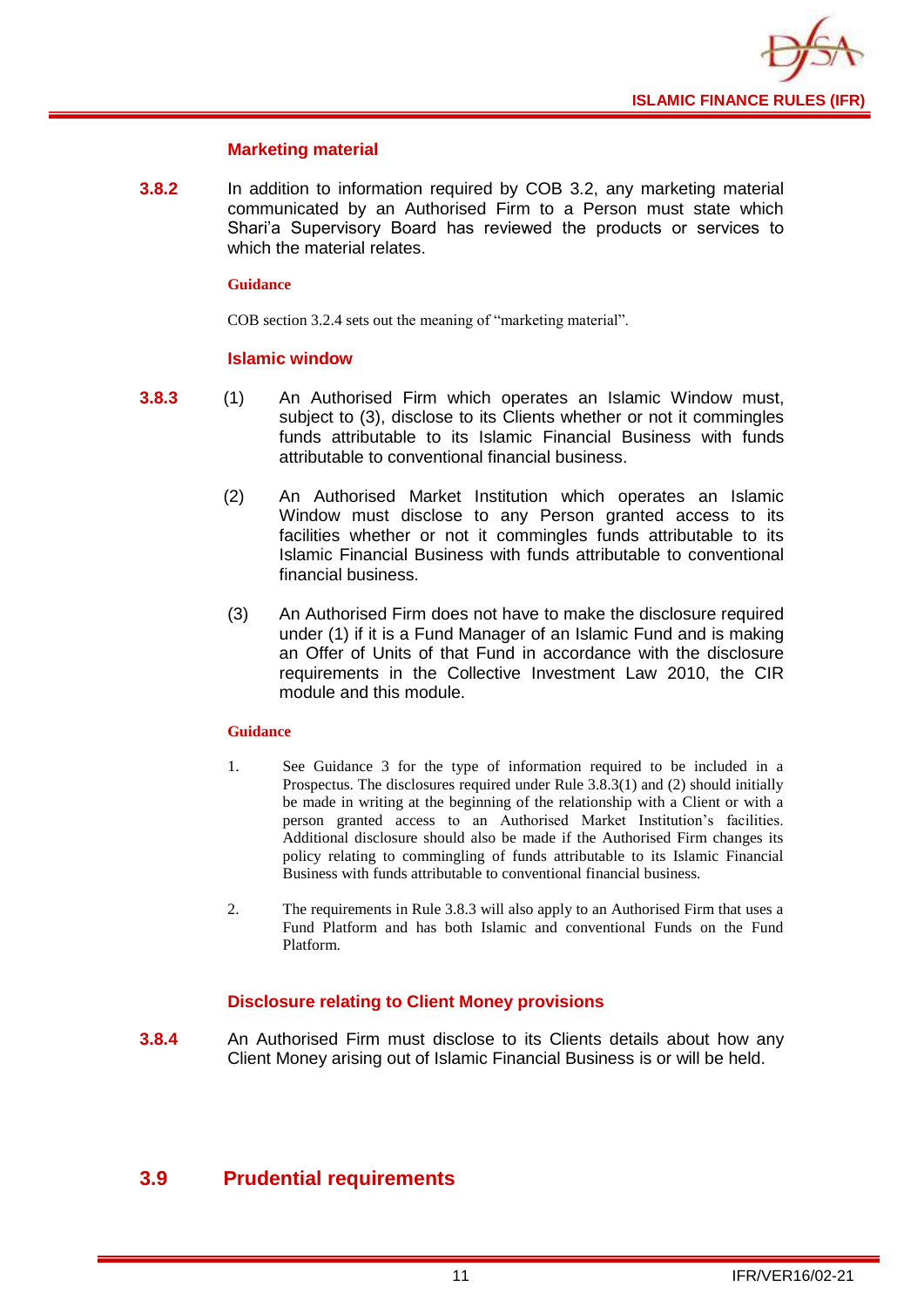

**3.9.1** An Authorised Firm in Prudential Category 1, 2, 3 or 5 which invests in or holds Islamic Contracts for purposes other than managing PSIAs must calculate its Credit Risk or Market Risk in respect of those contracts in the same way as a firm holding or investing in Islamic Contracts for the purposes of managing PSIAs as set out in section 4.4.

#### **Guidance**

Substantive prudential requirements in PIB which apply to conduct of Investment Business continue to apply in the same way to firms conducting Islamic Financial Business, except to the extent added to or otherwise provided in this module.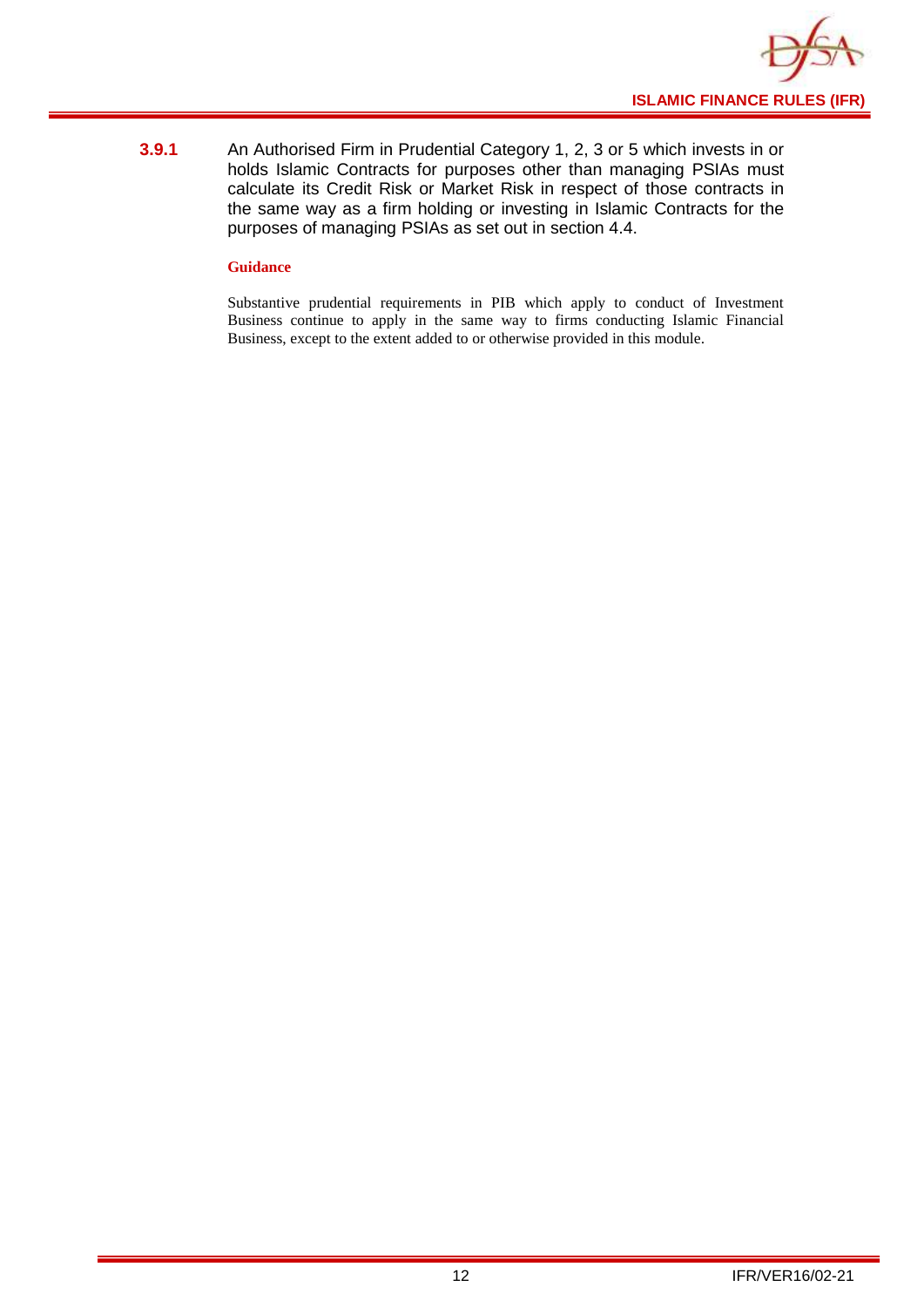

## <span id="page-15-0"></span>**4 ACCOUNTING AND AUDITING**

## <span id="page-15-1"></span>**4.1 Application**

**4.1.1** This chapter applies to every Authorised Person carrying on Islamic Financial Business.

#### **Guidance**

GEN chapter 8 contains the general accounting and audit requirements applying to Authorised Persons.

#### <span id="page-15-2"></span>**4.2 Financial statements – specific disclosures**

- **4.2.1** An Authorised Person carrying on Islamic Financial Business must ensure that its financial statements required under GEN chapter 8 contain the following disclosures:
	- (a) the role and authority of the Shari'a Supervisory Board in overseeing the Authorised Person's Islamic Financial Business;

(b) the method used in the calculation of the Zakah base;

(c) whether Zakah has been paid by the Authorised Person;

- (d) where Zakah has been paid by the Authorised Person, the amount which has been paid; and
- (e) where Zakah has not been paid by the Authorised Person, sufficient information to allow a shareholder or other investor to compute the amount of his own liability to Zakah.
- **4.2.2** An Authorised Person who operates an Islamic Window must ensure that its financial statements required under GEN chapter 8 contain the following disclosures:
	- (a) a detailed statement of the funds mobilised according to Shari'a rules and principles and the assets financed by those funds;
	- (b) a detailed statement of the income and expenditure attributable to its Islamic Financial Business; and
	- (c) whether funds attributable to Islamic Financial Business are commingled with funds attributable to conventional financial services.
- **4.2.3** An Authorised Firm which is a Takaful Insurer must ensure that the financial statements required under GEN chapter 8 for each Insurance Fund contain the following disclosures:
	- (a) income from contributions to the Insurance Fund;
	- (b) revenues and gains from the Insurance Fund's investments;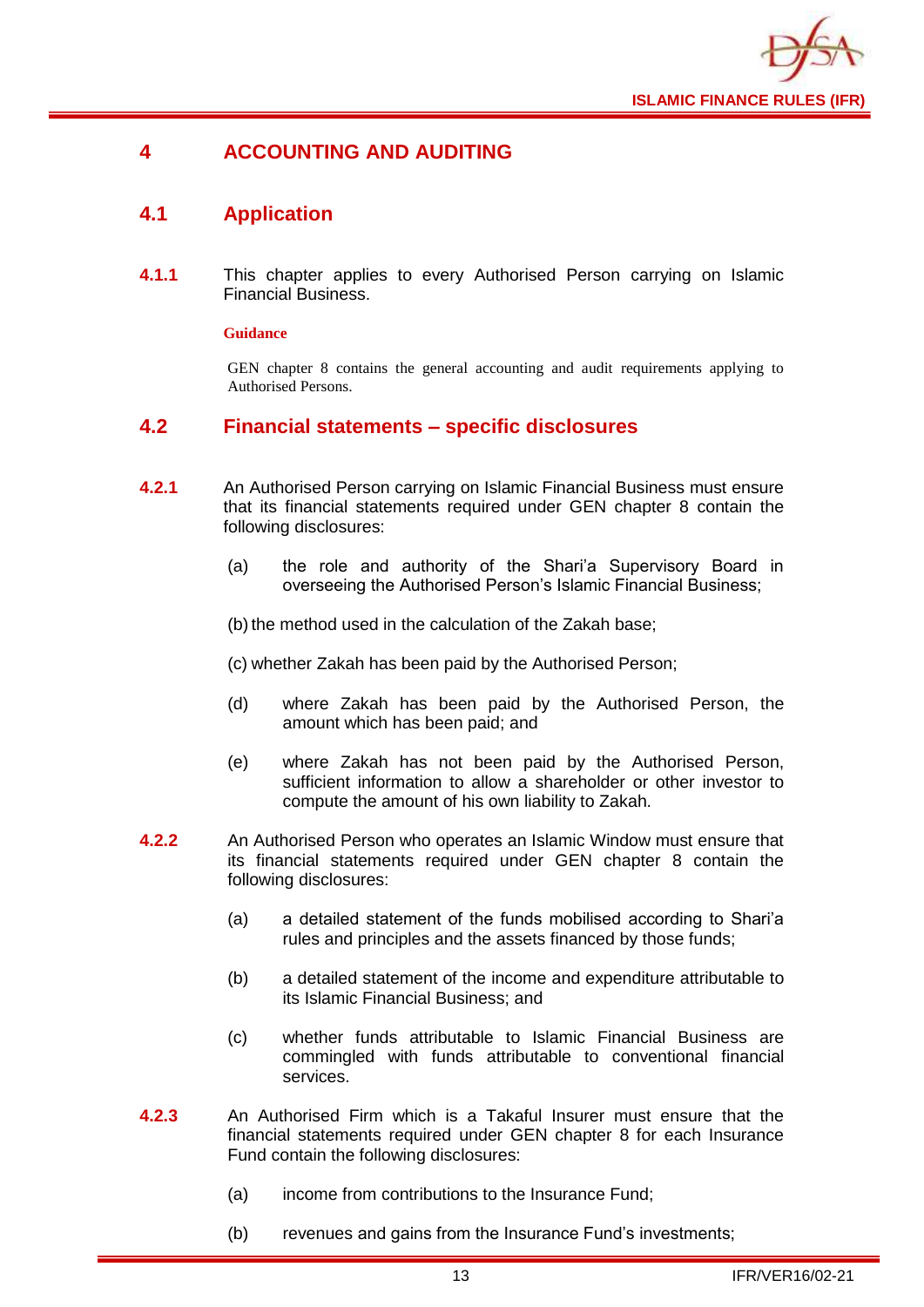

- (c) amounts paid to the Takaful operator;
- (d) amounts paid for reinsurance cover, net of any commissions;
- (e) amounts paid to Takaful contributors as a distribution of surplus;
- (f) amount of any loan received from, or repaid to the Takaful operator;
- (g) changes in the actuarial reserves of the Insurance Fund; and
- (h) the position of the Insurance Fund at the end of the period, including actuarial reserves, policyholders' surplus and any loans outstanding.
- **4.2.4** An Authorised Firm which Manages a Profit Sharing Investment Account ("PSIA") must ensure that its financial statements required under GEN chapter 8 contain the following disclosures:
	- (a) an analysis of income according to types of investments and their financing by customers;
	- (b) the basis for the allocation of profits between owners' equity and PSIA holders;
	- (c) the equity of PSIA holders at the end of the reporting period;
	- (d) the bases used to determine any Profit Equalisation Reserve or Investment Risk Reserve;
	- (e) the changes which have occurred in such reserves during the reporting period;
	- (f) any deductions made by the Authorised Firm from its share of income, and any expenses borne by the Authorised Firm on behalf of PSIA holders, as a contribution to increase the income of PSIA holders, if such contribution was material; and
	- (g) the identity of any person to whom any remaining balances of any Profit Equalisation Reserve or Investment Risk Reserve is attributable in the event of liquidation.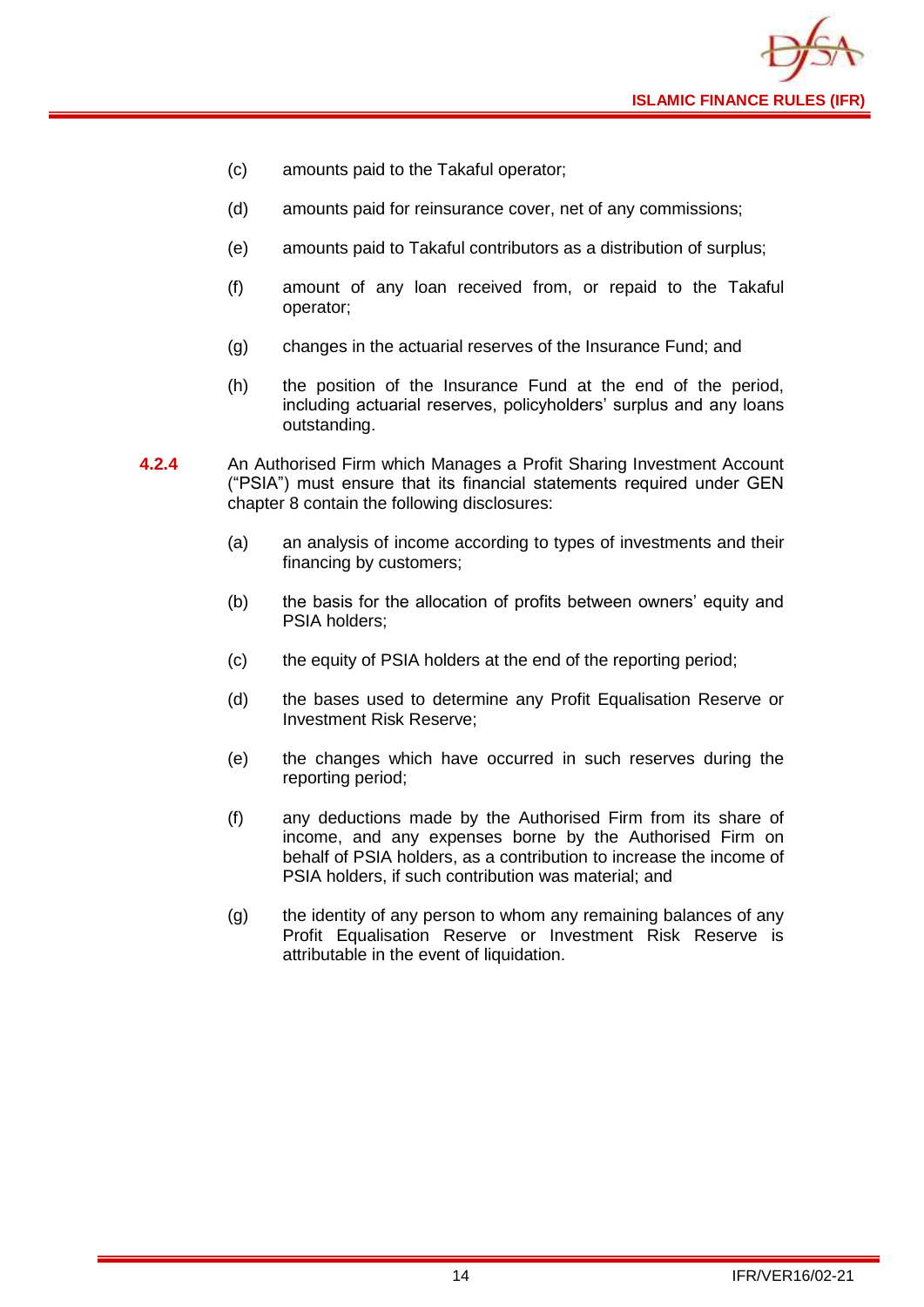

## <span id="page-17-0"></span>**5 MANAGING PROFIT SHARING INVESTMENT ACCOUNTS**

## <span id="page-17-1"></span>**5.1 Application**

**5.1.1** This chapter applies to an Authorised Firm which conducts the Financial Service of Managing Profit Sharing Investment Accounts (PSIAs).

#### **Guidance**

- 1. A PSIA does not constitute a Deposit, because a PSIA is managed in relation to property of any kind, and the risk of loss of capital, to the extent of the Client's contribution, remains with the Client. Accordingly, an Authorised Firm should take great care to ensure that a PSIA is not represented as a Deposit, either directly or indirectly. The DFSA may conclude that the Authorised Firm is Accepting a Deposit instead of Managing a PSIA in certain circumstances, for example, where the Authorised Firm attaches to the investment account characteristics or facilities that are generally regarded to be those of a Deposit or current account such as providing:
	- a. an explicit or implicit guarantee to the Client against the risk of loss of capital; or
	- b. a cheque book, an ATM card or a debit card.
- 2. The prudential Category for Islamic Financial Institutions and other Authorised Firms Managing PSIAs is determined in accordance with the Rules in PIB. Prudential Category 5 firms are Islamic Financial Institutions whose entire business is conducted according to Shari'a and are authorised to manage Profit Sharing Investment Accounts. An Authorised Firm which manages PSIAs, whether as an Islamic Financial Institution or through an Islamic Window, must also comply with the requirements in PIB in relation to specific prudential requirements relating to Trading Book and Non-Trading Book activities, including Credit Risk, Market Risk, Liquidity Risk and Group Risk.

## <span id="page-17-2"></span>**5.2 Additional disclosure requirements for PSIAs**

**5.2.1** An Authorised Firm must, prior to Managing a PSIA, provide written notice to the Client that the Client alone will bear any losses arising from the PSIA, which are limited to the amount of his contribution, unless there is negligence, misconduct or breach of contract on the part of the Authorised Firm.

#### **Client Agreement**

- **5.2.2** In addition to matters referred to in COB section 3.3, an Authorised Firm must ensure that the following information is included in the Client Agreement relating to a PSIA:
	- (a) how and by whom the funds of the Client will be managed and invested including details of its policy on diversification of the portfolio;
	- (b) the basis for the allocation of profit between the Authorised Firm and the Client;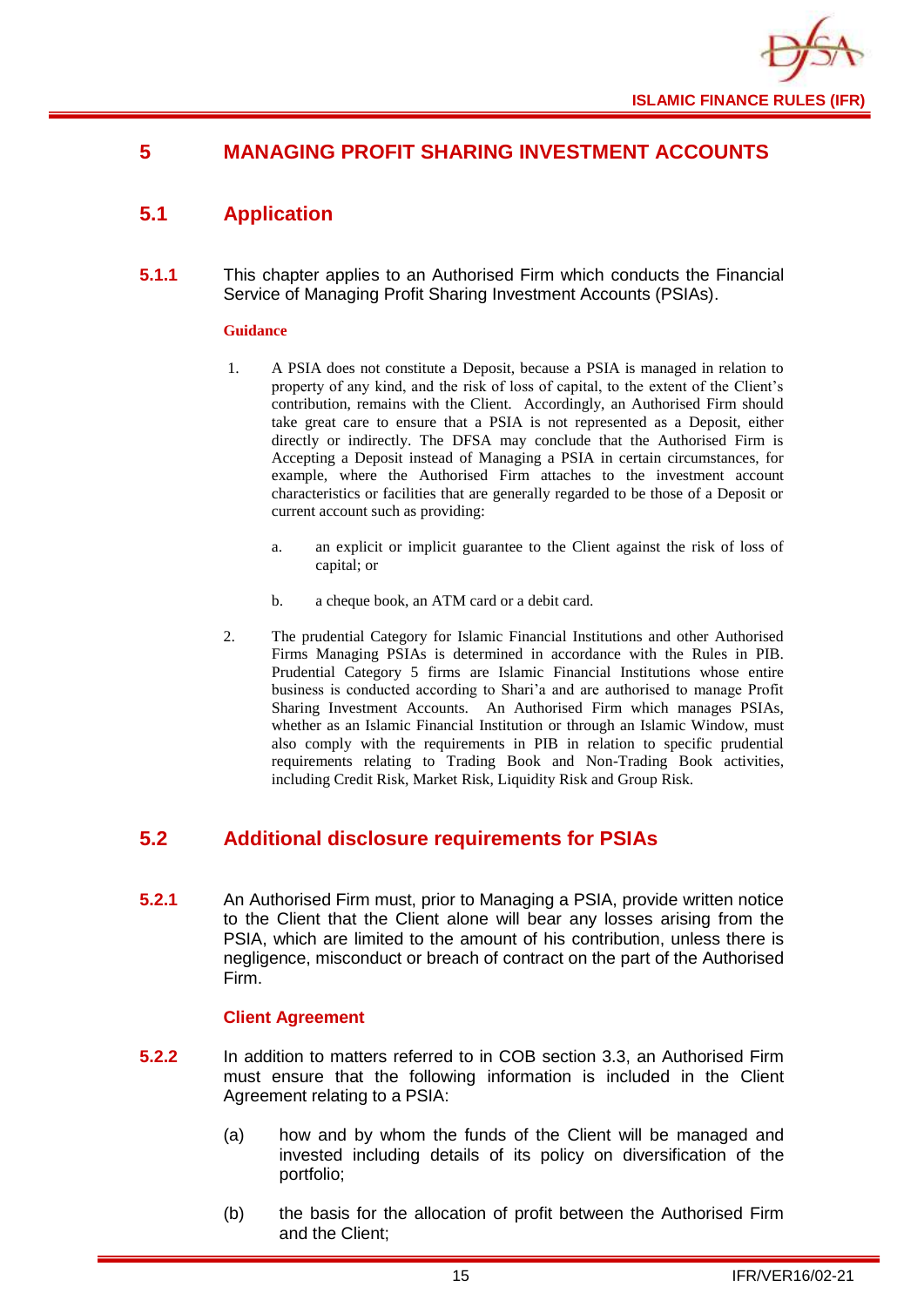

- (c) confirmation of the Client's investment objectives including details of any restrictions requested by the Client, as agreed between the Client and the Authorised Firm;
- (d) a summary of the policies and procedures for valuation of assets or portfolio;
- (e) a summary of policies and procedures for the transfer of funds to and from the Profit Equalisation Reserve or Investment Risk Reserve accounts, if applicable;
- (f) particulars of the management of the PSIA and of any third party to whom the Authorised Firm has or will delegate or outsource the management of the PSIA, including:
	- (i) the name of the third party;
	- (ii) the regulatory status of the third party; and
	- (iii) details of the arrangement.
- (g) details of early withdrawal , redemption or other exit arrangement and any costs to a Client as a result thereof;
- (h) details of segregation of the funds of the Client from the funds of the Authorised Firm and from any claims by the creditors of the Authorised Firm;
- (i) details of whether funds from one PSIA will be commingled with the funds of another PSIA; and
- (j) details of any applicable charges and the basis upon which such charges will be calculated including, any deductions of fees that may be made by the Authorised Firm from the profits of the PSIA.

#### **Periodic Statements**

- **5.2.3** (1) COB section 6.10 applies to an Authorised Firm as if the Authorised Firm is an investment manager in respect of those Clients who are PSIA holders.
	- (2) In addition to the requirements of COB section 6.10, an Authorised Firm must ensure that a periodic statement provided to a Client contains the following information:
		- (a) details of the performance of the Client's investment;
		- (b) the allocation of profit between the Authorised Firm and the Client; and (c) where applicable, details of changes to the investment strategies that may affect the Client's account or portfolio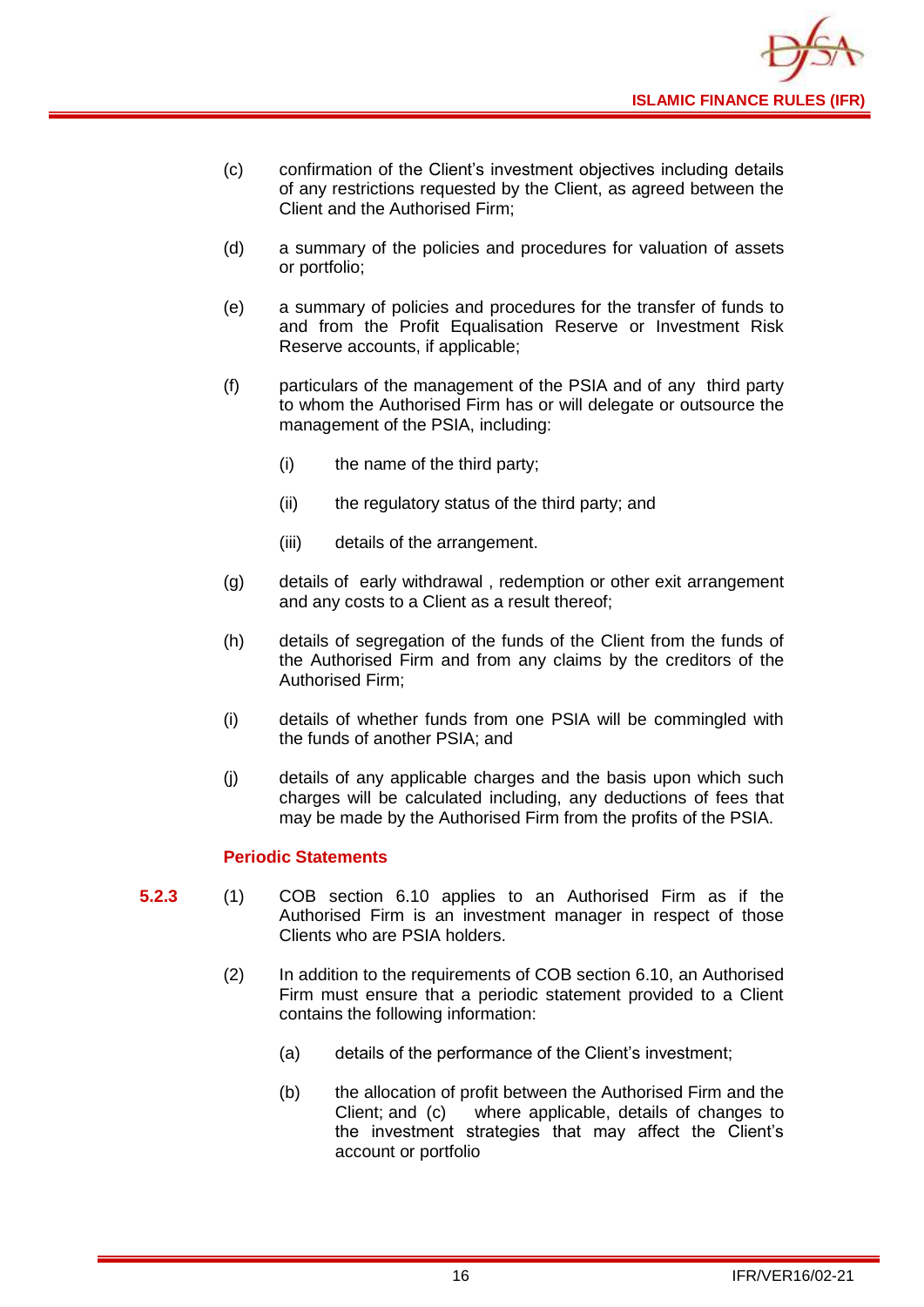

**Additional matters to be included in the policy and procedures manual** 

- **5.2.4** Where an Authorised Firm Manages a PSIA, its Islamic Financial Business policy and procedures manual must address the following additional matters:
	- (a) the basis upon which a PSIA will be deemed restricted or unrestricted;
	- (b) the basis for allocation of profit or loss to the PSIA;
	- (c) the basis for allocation of expenses to the PSIA;
	- (d) the manner in which an Authorised Firm's own funds, funds of restricted PSIAs and funds from unrestricted PSIAs are to be controlled;
	- (e) the manner in which the funds of each type of investment account holder will be managed;
	- (f) the manner in which it will determine priority for investment of own funds and those of holders of unrestricted PSIAs:
	- (g) how provisions and reserves against equity and assets are to be applied; and
	- (h) the manner in which losses incurred as a result of the misconduct or negligence for which the Authorised Firm is responsible will be dealt with.

#### **Guidance**

For the purposes of Rule 5.2.4, the policy and procedures manual should include procedures to ensure that the Authorised Firm manages the accounts of Profit Sharing Investment Account holders in accordance with their instructions.

## <span id="page-19-0"></span>**5.3 Funds of PSIA holders**

**5.3.1** Unless clearly expressed in the contract between an Authorised Firm and a PSIA holder, the Authorised Firm may not use funds provided by a PSIA holder to fund its own corporate activities.

## <span id="page-19-1"></span>**5.4 Prudential requirements**

#### **Application and Interpretation**

**5.4.1** (1) This section applies when calculating Credit Risk or Market Risk in respect of Islamic Contracts invested in or held by an Authorised Firm Managing a PSIA, which is an Unrestricted PSIA.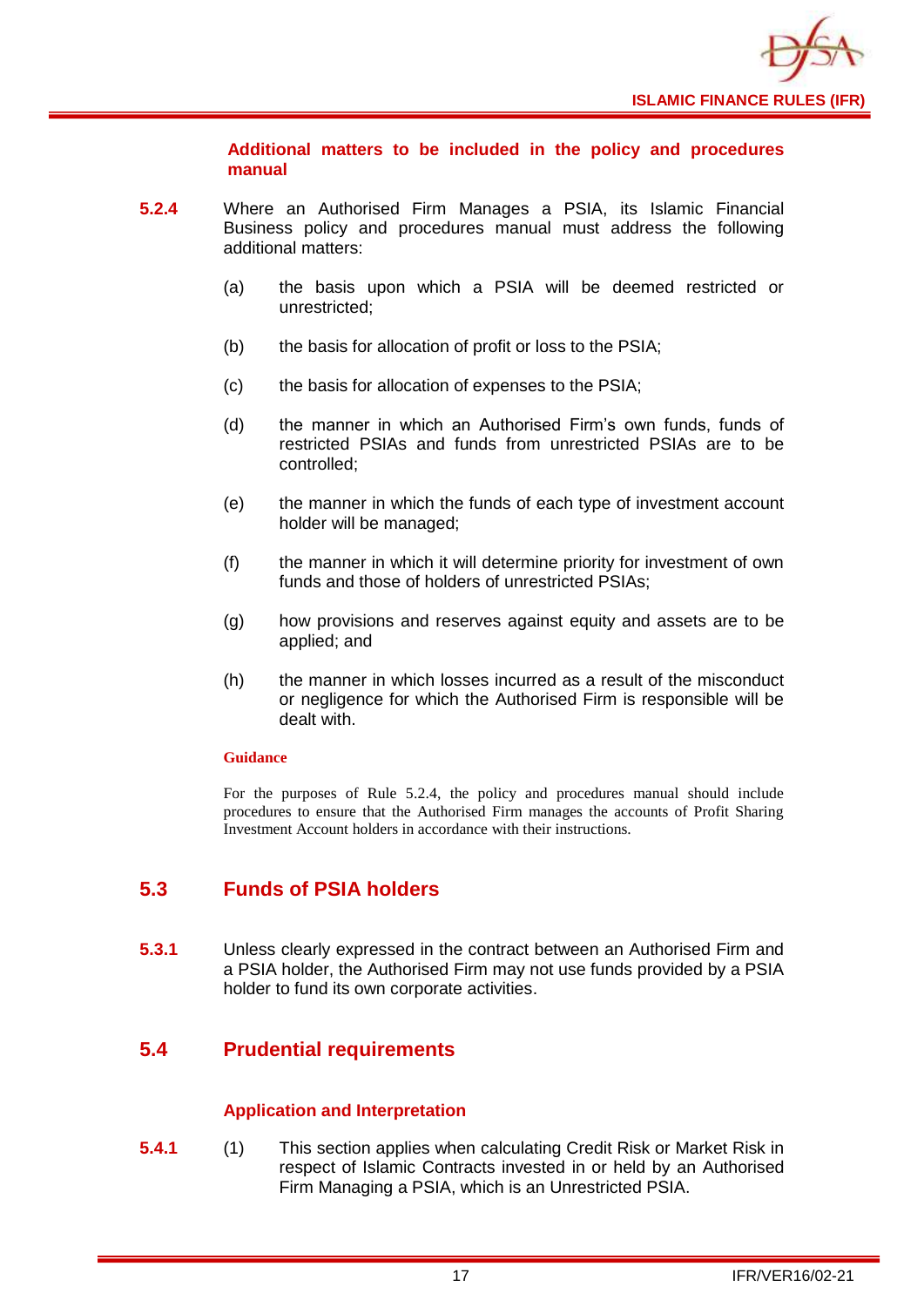

- (2) In (1), the Islamic Contracts referred to are contracts which are funded by the PSIA.
- (3) In this section, the term "investing in or holding Islamic Contracts" means investing in or holding as a principal.

#### **Initial and ongoing capital requirements**

#### **Guidance**

- 1. An Authorised Firm undertaking Islamic Financial Business is required to maintain initial and ongoing Capital Requirements in accordance with Rules in part 2 of Chapter 3 of PIB.
- 2. In accordance with Rules in part 3 of chapter 3 of PIB, an Authorised Firm undertaking Islamic Financial Business is required to ensure that only the eligible components of capital are included in the calculation of capital.
- 3. In accordance with PIB Rule 3.15.9, an Authorised Firm undertaking Islamic Financial Business is required to exclude from T2 Capital any amount by which the total of the Profit Equalisation Reserve and the Investment Risk Reserve exceeds the Displaced Commercial Risk Capital Requirement.
- 4. For the purpose of calculating Capital Requirements, an Authorised Firm undertaking Islamic Financial Business or otherwise investing in or holding Islamic Contracts should give due importance to the economic substance of the transaction, in addition to the legal form of the Islamic Contracts.

#### **Systems and controls in relation to PSIAs**

#### **Guidance**

The requirements in Rules 5.4.2 and 5.4.3 amplify the requirements in GEN Chapter 5.

- **5.4.2** In addition to PIB Rule 3.2.4, 3.2.5, GEN Rule 5.3.1 and this module, an Authorised Firm Managing a PSIA must ensure that its senior management establishes and maintains systems and controls that ensure that the Authorised Firm is financially sound and able at all times to satisfy the specific prudential requirements arising out of such business.
- **5.4.3** (1) In addition to Rules in 5.2.4, an Authorised Firm Managing a PSIA must set out in a written policy how it proposes to organise and control the activities that arise from such business and ensure that its activities are conducted in accordance with Shari'a.
	- (2) The policy must as a minimum address, where appropriate, the following matters:
		- (a) how the interests of shareholders and PSIA holders are safeguarded;
		- (b) how the Authorised Firm will limit exposures of PSIA holders to the Authorised Firm;
		- (c) a description of the controls to ensure that the funds of the PSIA are invested in accordance with the investment guidelines agreed in the investment contract;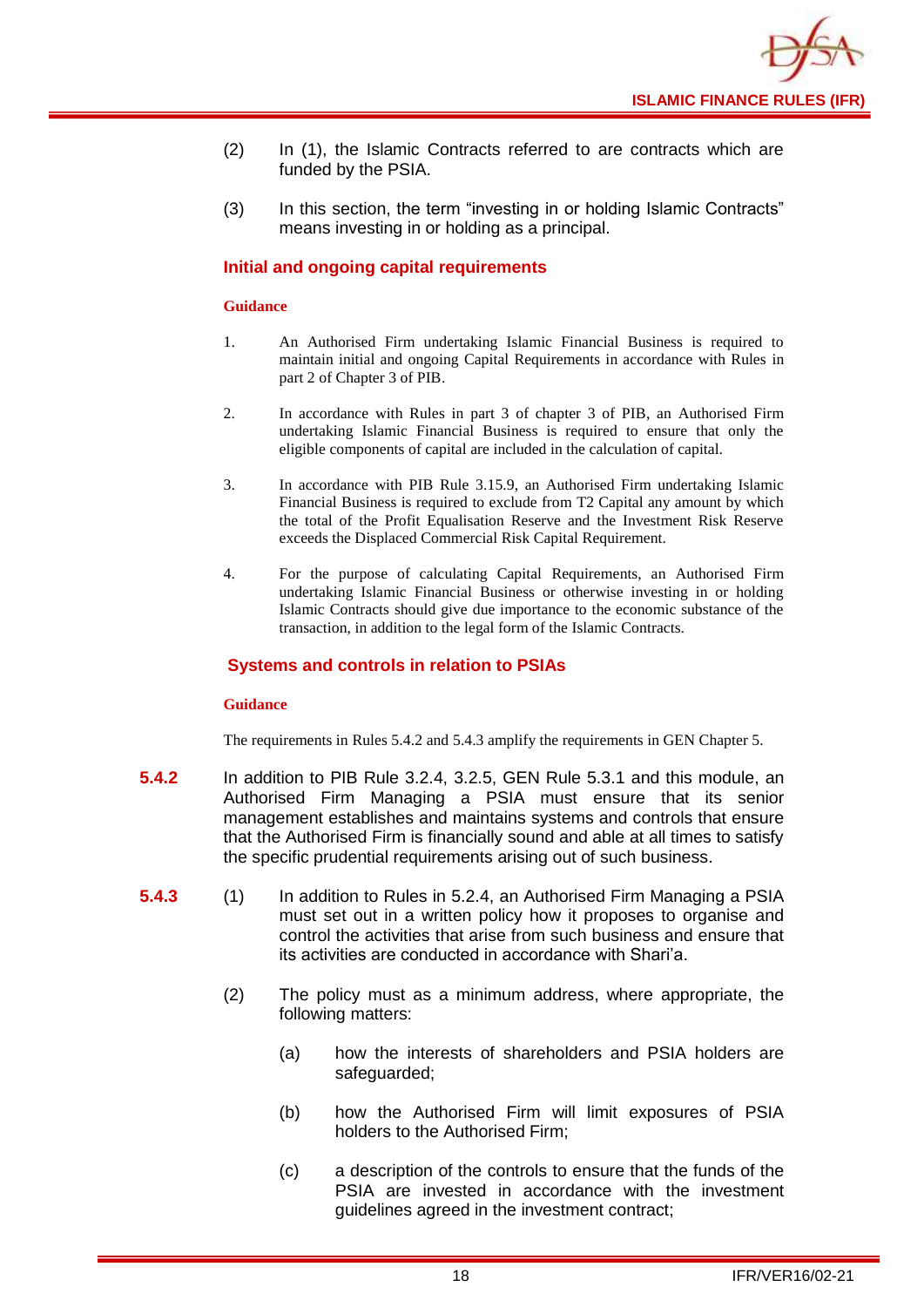![](_page_21_Picture_0.jpeg)

- (d) the basis for allocating profits and losses to the PSIA holders;
- (e) the policy for making provisions and reserves and, in respect of PSIAs, to whom these provisions and reserves revert in the event of a write-off or recovery;
- (f) the Authorised Firm's policy on the prioritisation of investment of own funds and those of Unrestricted PSIA holders;
- (g) how liquidity mismatch will be monitored;
- (h) the basis for allocating expenses to PSIA holders; and
- (i) how the Authorised Firm will monitor the value of its assets.

#### **Displaced commercial risk**

**5.4.4** An Authorised Firm Managing a PSIA, which is an Unrestricted PSIA, must calculate a Displaced Commercial Risk Capital Requirement in respect of its PSIA business.

- 1. An Authorised Firms Managing a PSIA, on an unrestricted basis is subject to a unique type of risk referred to as Displaced Commercial Risk. This risk reflects the fact that an Authorised Firm may be liable to find itself under commercial pressure to pay a rate of return to its PSIA holders which is sufficient to induce those investors to maintain their funds with the Authorised Firm, rather than withdrawing them and investing them elsewhere. If this " required" rate of return is higher than that which would be payable under the normal terms of the investment contract, the Authorised Firm may be under pressure to forgo some of the share of profit which would normally have been attributed to its shareholders (e.g., part of the Mudarib's share). Failure to do this might result in a volume of withdrawals of funds by investors large enough to jeopardise the Authorised Firm's commercial position (or, in an extreme case, its solvency). Thus, part of the commercial risk attaching to the returns attributable to the PSIA is, in effect, transferred to the shareholders' funds or the Authorised Firm's own capital. It also reflects situations whereby an investor may be permitted to exit from an asset pool at par while the fair value of such assets may be lower than their carrying amounts and where the Authorised Firm in certain circumstances may provide for the shortfalls.
- 2. In an Unrestricted PSIA, the account holder authorises the Authorised Firm to invest the account holder's funds in a manner which the Authorised Firm deems appropriate without specifying any restrictions as to where, how or for what purpose the funds should be invested, provided that they are Shari' a compliant. Under this arrangement, the Authorised Firm can commingle the investment account holder's funds with its own funds or with other funds which the Authorised Firm has the right to use. The investment account holders and the Authorised Firm generally participate in the returns on the invested funds.
- 3. In a Restricted PSIA, the account holder imposes certain restrictions as to where, how and for what purpose the funds are to be invested. Further, the Authorised Firm may be restricted from commingling its own funds with the restricted investment account funds for purposes of investment. In addition, there may be other restrictions that the investment account holders may impose. In other words, the funds provided by holders of Restricted PSIAs are managed by the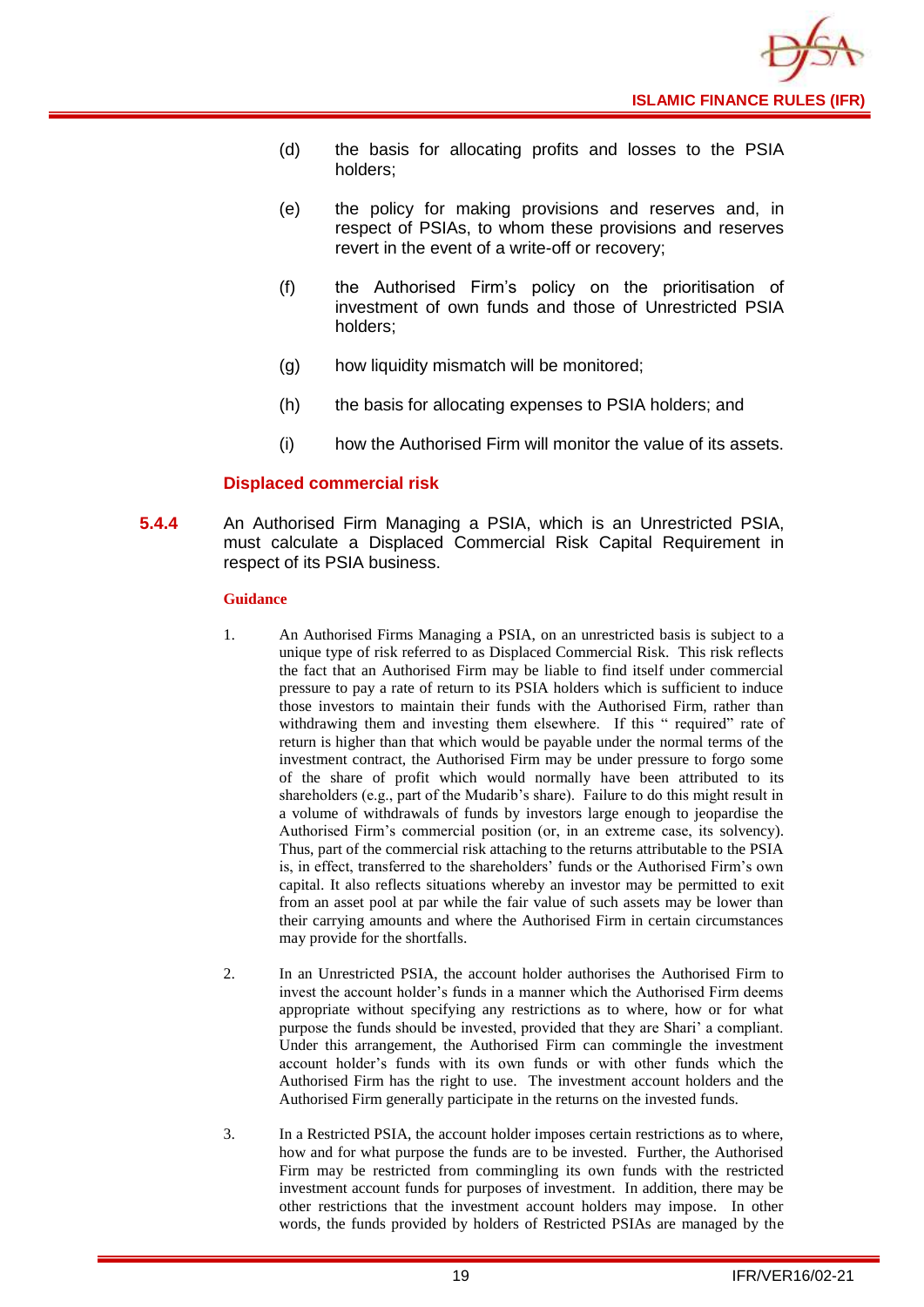![](_page_22_Picture_0.jpeg)

Authorised Firm which does not have the right to use or dispose of the investments except within the conditions of the contract.

- 4. An Authorised Firms undertaking Islamic Financial Business is also exposed to fiduciary risk which arises where the terms of the contract between the Authorised Firm and the investor are breached and where the Authorised Firm does not act in compliance with Shari'a.
- 5. An Authorised Firm is required to apply the Capital Requirements specified in PIB chapters 4 and 5 to any other business it carries on.
- **5.4.5** (1) An Authorised Firm's Displaced Commercial Risk Capital Requirement is based on 35% of the CRCOM and Market Risk capital requirement of assets funded by Unrestricted PSIA holders and is calculated using the following formula:

PSIACOM = [PSIACOMcredit + PSIACOMmarket] x 35%.

- (2) PSIACOM is the Displaced Commercial Risk Capital Requirement;
- (3) PSIACOMcredit is the Credit Risk capital requirement for assets funded by Unrestricted PSIA holders and is calculated in accordance with Rules in part 3 of chapter 4 of PIB; and
- (4) PSIACOMmarket is the Market Risk capital requirement for assets funded by Unrestricted PSIA holders and is calculated in accordance with Rules in PIB chapter 5.

#### **Credit risk and counterparty risk for Islamic contracts**

- **5.4.6** (1) An Authorised Firm Managing a PSIA, which is an Unrestricted PSIA, must calculate its PSIAComcredit in relation to all Islamic Contracts financed by Unrestricted PSIAs in the manner prescribed in this section.
	- (2) An Authorised Firm must, when undertaking the calculation in (1), apply an appropriate risk weighting for the relevant Islamic Contract.

**5.4.7** (1) In this section:

- (a) "E" represents the Exposure determined by an Authorised Firm as applicable to an Islamic Contract; and
- (b) "CRW" represents the risk weighting or capital charge assessed by an Authorised Firm as appropriate to that Islamic Contract.
- (2) Where an Islamic Contract is in the Non-Trading Book, an Authorised Firm must determine the PSIACOMcredit for that contract by applying the following formula:

E x CRW x 8%.

(3) Where an Islamic Contract is in the Trading Book, an Authorised Firm must determine the PSIACOMcredit for that contract in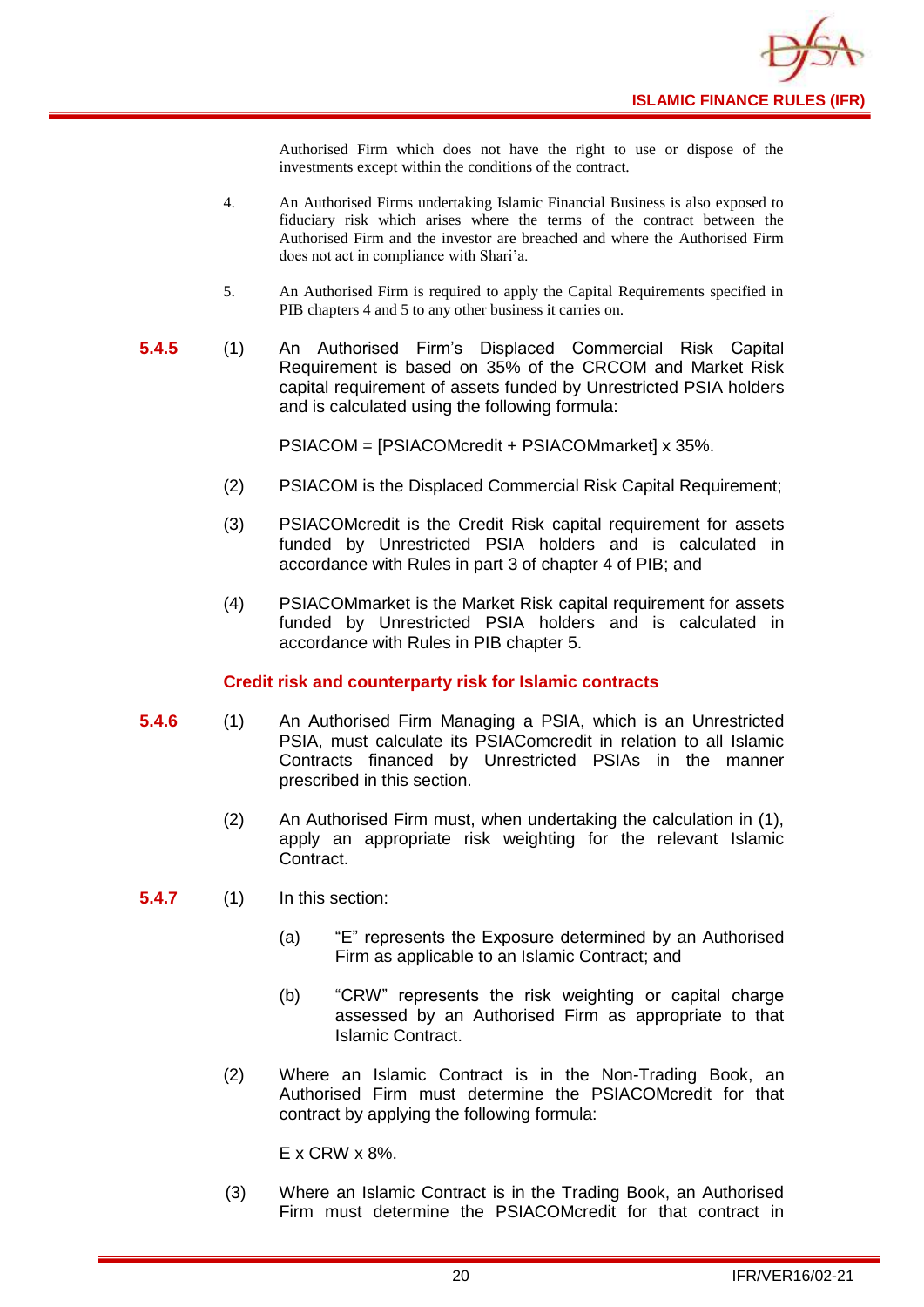![](_page_23_Picture_0.jpeg)

accordance with the methodology in PIB A4.7 and A4.8 as appropriate.

- (4) An Authorised Firm must calculate its PSIACOMcredit of all contracts by:
	- (a) identifying all Islamic Contracts to which this section applies;
	- (b) valuing the underlying investment or asset of each contract and reducing the value of any such investment or asset in the manner stipulated in Section 4.9 of chapter 4 of PIB, the result of which constitutes E for that contract;
	- (c) determining the risk weighting or capital charge appropriate to each contract, which will constitute the CRW for that contract in accordance with Rules in Sections 4.10, 4.11 and 4.12 of chapter 4 of PIB;
	- (d) applying the respective formula in Rule 5.4.7(2) or (3) to determine of PSIACOMcredit in respect of each contract; and
	- (e) summing the PSIACOMcredit of each contract to determine the PSIACOMcredit applicable to the Authorised Firm.

#### **Guidance**

- 1. The DFSA considers that this Guidance will assist an Authorised Firm in applying the appropriate risk weighting or capital charge to each Islamic Contract for the purpose of Rule 5.4.7. Accordingly, the DFSA expects an Authorised Firm managing PSIAs, which are Unrestricted PSIAs to pay due regard to this Guidance.
- 2. The Rules in this section and this Guidance are also relevant to an Authorised Firm which invests in or holds Islamic Contracts, when calculating CRCOM for Islamic Contracts under PIB chapter 4.
- 3. Table 2 contains Guidance on how an Authorised Firm Managing a PSIA, which is an Unrestricted PSIA should apply risk weightings for Islamic Contracts in respect of calculating relevant E and CRW for its PSIACOMcredit component of the PSIACOM.

#### **Table 2**

| <b>Islamic Contract type</b> | <b>Underlying investment or asset</b>  | 3.<br><b>CRW</b>                 |
|------------------------------|----------------------------------------|----------------------------------|
|                              |                                        |                                  |
| Binding Murabaha for the     | Asset with an Authorised Firm before   | Apply the appropriate percentage |
| Purchase Orderer (MPO)       | purchase by the Counterparty           | from the second column in the    |
|                              |                                        | table in PIB Rule A4.6.5         |
|                              | Accounts receivable for the contract,  | CRW in accordance with PIB       |
|                              | i.e. amounts due from the Counterparty | chapter 4                        |
|                              | less any provision for doubtful debts  |                                  |
| Murabaha and Non-binding     | Accounts receivable for the contract,  | CRW in accordance with PIB       |
| Murabaha for the Purchase    | i.e. amounts due from the Counterparty | chapter 4                        |
| Orderer (MPO)                | less any provision for doubtful debts  |                                  |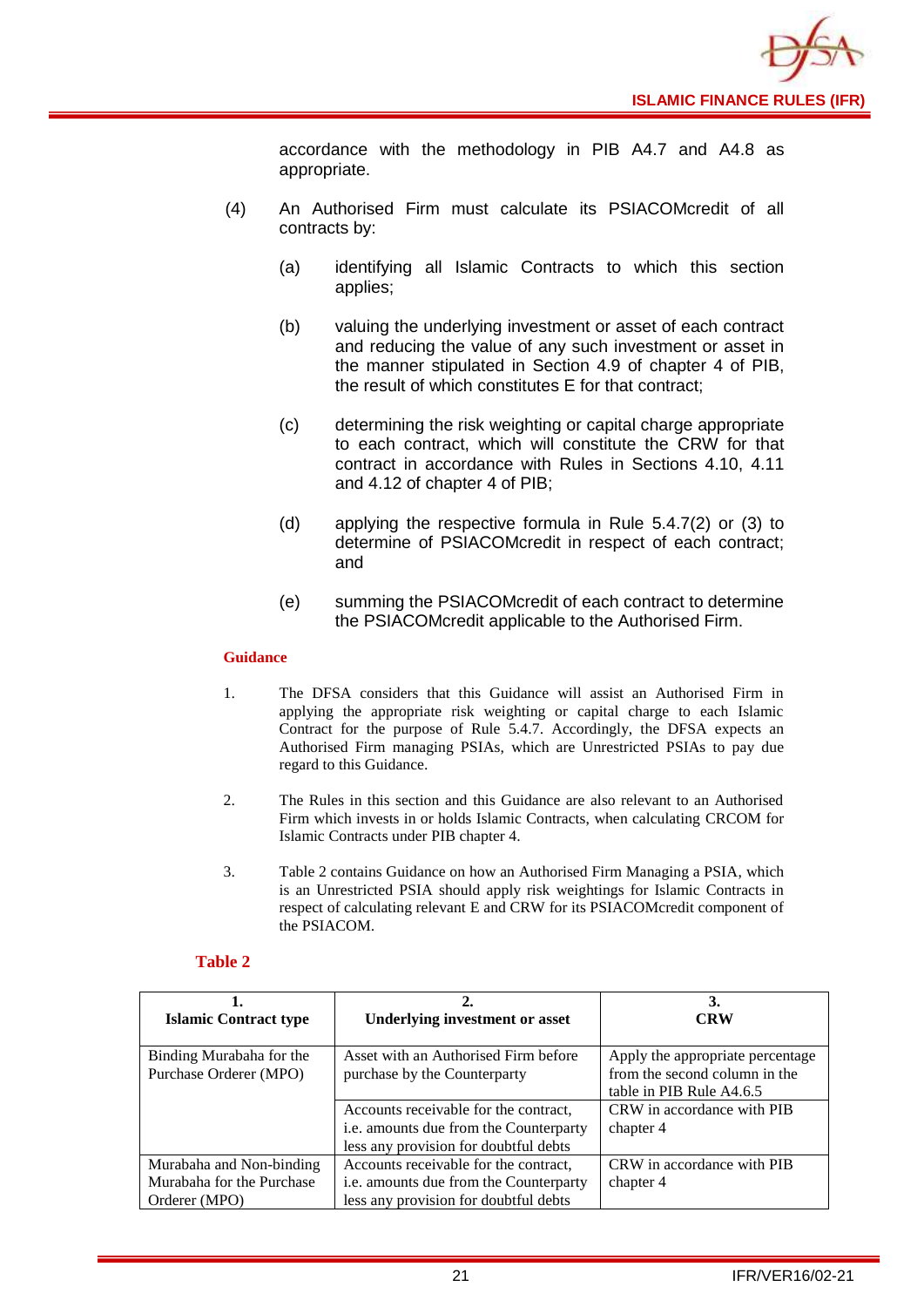![](_page_24_Picture_0.jpeg)

| 1.<br><b>Islamic Contract type</b>                                            | 2.<br><b>Underlying investment or asset</b>                                                                                                                                                      | 3.<br><b>CRW</b>                                                                                                                                                                                             |  |  |  |  |  |
|-------------------------------------------------------------------------------|--------------------------------------------------------------------------------------------------------------------------------------------------------------------------------------------------|--------------------------------------------------------------------------------------------------------------------------------------------------------------------------------------------------------------|--|--|--|--|--|
| Mudaraba and Musharaka                                                        | Where the underlying investment meets<br>the requirements for inclusion in the<br><b>Trading Book</b>                                                                                            | Market Risk Capital Requirement<br>for the exposure associated with<br>the underlying investment<br>determined in accordance with<br>PIB chapter 5                                                           |  |  |  |  |  |
|                                                                               | Investment in commercial enterprise to<br>undertake business ventures other than<br>trading activities (or other than those<br>which meet the requirements for<br>inclusion in the Trading Book) | CRW of 400% on the exposure                                                                                                                                                                                  |  |  |  |  |  |
|                                                                               | Investment in real estate assets and<br>other movable assets, using underlying<br>Ijarah and Murabaha contracts                                                                                  | CRW of the lessee for the<br>underlying Ijarah contracts or the<br>CRW of the counterparty of the<br>underlying Murabaha contract, in<br>accordance with PIB App4                                            |  |  |  |  |  |
| Ijarah/Ijarah Muntahia<br><b>Bittamleek</b>                                   | Asset with an Authorised Firm<br>available for lease before purchase by<br>the Counterparty – for both contracts<br>with both binding or non-binding<br>promise to lease                         | Apply the appropriate percentage<br>from the second column in the<br>table in PIB Rule A4.6.5                                                                                                                |  |  |  |  |  |
|                                                                               | Residential real estate where the lessee<br>has the right to purchase property at the<br>end of the lease and the lessor has a<br>legally enforceable first charge over the<br>property          | Apply the appropriate percentage<br>in accordance with PIB Rule<br>4.12.17                                                                                                                                   |  |  |  |  |  |
|                                                                               | Total estimated value of lease<br>receivables for the whole duration of<br>the Ijarah, less any recovery value of<br>the leased asset                                                            | CRW of Ijarah lessee, in<br>accordance with PIB Section 4.12                                                                                                                                                 |  |  |  |  |  |
| Full recourse Istisna'a -with<br>or without parallel Istisna'a                | Net balance of the work-in-progress                                                                                                                                                              | CRW of the Istisna'a buyer, in<br>accordance with PIB Section 4.12                                                                                                                                           |  |  |  |  |  |
| and<br>limited / non-recourse<br>Istisna'a with/without<br>parallel Istisna'a | Total amount receivable from the<br>counterparty, pursuant to contract<br>billings                                                                                                               | CRW of Istisna'a buyer, in<br>accordance with PIB Section 4.12                                                                                                                                               |  |  |  |  |  |
| Salam and parallel Salam                                                      | Value of the underlying asset<br>receivable for the Salam contract                                                                                                                               | CRW in accordance with PIB<br>Section 4.12                                                                                                                                                                   |  |  |  |  |  |
|                                                                               | Assets acquired                                                                                                                                                                                  | 100%                                                                                                                                                                                                         |  |  |  |  |  |
|                                                                               | Balance in relevant accounts receivable                                                                                                                                                          | CRW in accordance with PIB<br>Section 4.12                                                                                                                                                                   |  |  |  |  |  |
| Kefala                                                                        | The amount of the guarantee                                                                                                                                                                      | CRW in accordance with PIB<br>Section 4.12                                                                                                                                                                   |  |  |  |  |  |
| Sukuk held in the Non-<br><b>Trading Book</b>                                 | Receivables from the Sukuk structure,<br>including the principal and any returns<br>associated with it, arising from any of<br>the following as underlying contracts:                            | CRW applicable to underlying<br>Ijarah, Salam or Murabaha<br>contracts, in accordance with PIB<br>Section 4.12                                                                                               |  |  |  |  |  |
|                                                                               | Salam<br>Istisna'a<br>Ijarah<br>Murabaha<br>Mudaraba<br>Musharaka                                                                                                                                | If the Sukuk provides recourse to<br>the issuer, CRW applicable to the<br>issuer or CRW applicable to<br>underlying contracts of the Sukuk<br>is in accordance with PIB Section<br>4.12, whichever is higher |  |  |  |  |  |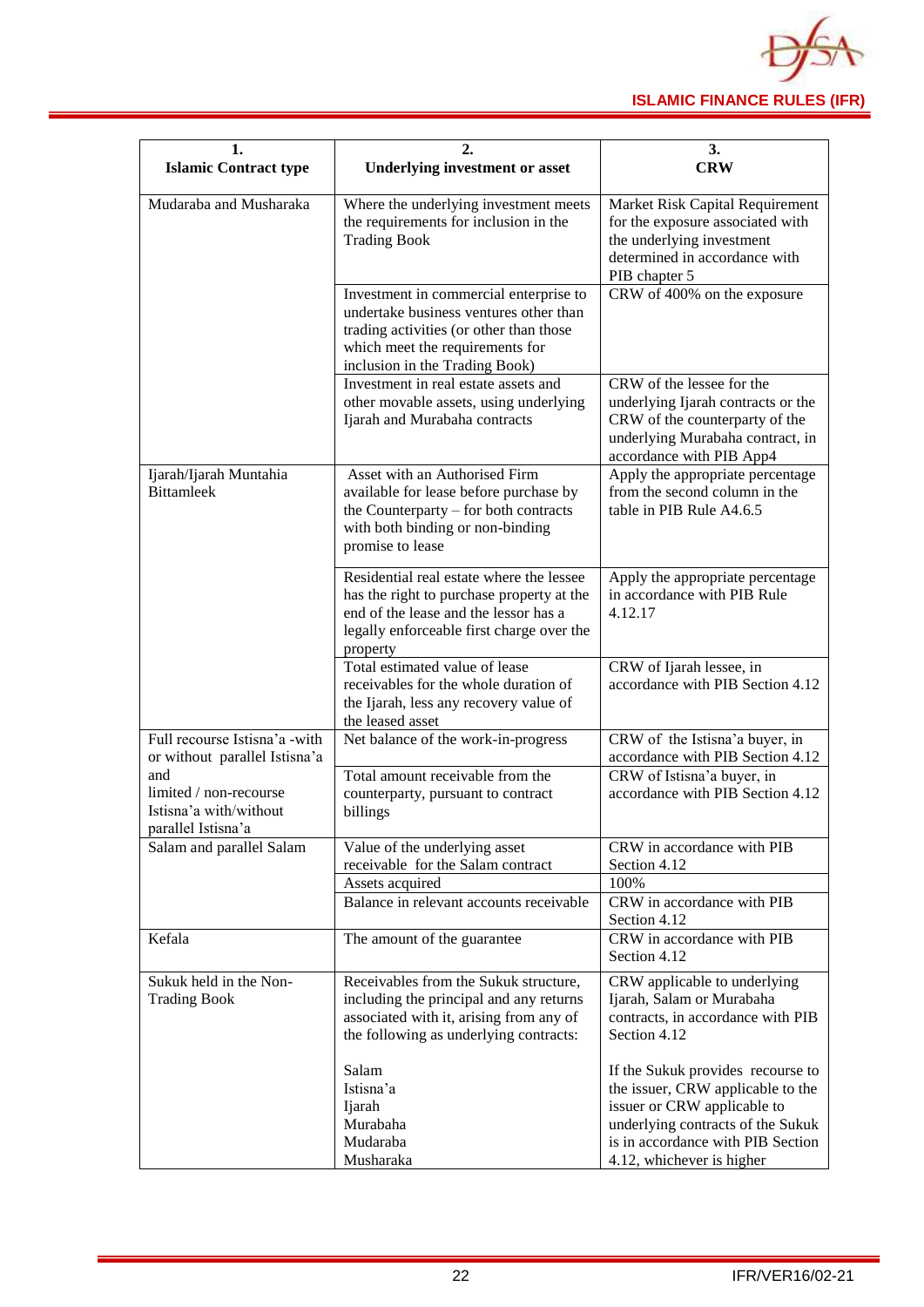![](_page_25_Picture_0.jpeg)

| 1.                           |                                                                                                                                    | 3.                                                                                                                                                                                                                                                                                                                              |  |  |  |  |  |
|------------------------------|------------------------------------------------------------------------------------------------------------------------------------|---------------------------------------------------------------------------------------------------------------------------------------------------------------------------------------------------------------------------------------------------------------------------------------------------------------------------------|--|--|--|--|--|
| <b>Islamic Contract type</b> | <b>Underlying investment or asset</b>                                                                                              | <b>CRW</b>                                                                                                                                                                                                                                                                                                                      |  |  |  |  |  |
|                              | Usufructs/services                                                                                                                 | CRW applicable to underlying<br>service provider or usufruct<br>owner, in accordance with PIB<br>Section 4.12. If the Sukuk<br>provides recourse to the issuer,<br>CRW applicable to the issuer or<br>CRW applicable to underlying<br>service provider or usufruct<br>owner in accordance with PIB<br>App4, whichever is higher |  |  |  |  |  |
|                              | Leased assets                                                                                                                      | The higher of CRW of the<br>underlying leased assets and that<br>of the issuer                                                                                                                                                                                                                                                  |  |  |  |  |  |
|                              | Investment agency                                                                                                                  | The higher of CRW of the<br>underlying assets and that of the<br>issuer                                                                                                                                                                                                                                                         |  |  |  |  |  |
|                              | Muzara'a (share of produce of the land)<br>Musaqa (share of produce of the trees)<br>Mugarasa (share in the land and the<br>trees) | 100%                                                                                                                                                                                                                                                                                                                            |  |  |  |  |  |
|                              | Mixture of tangible and intangible<br>assets                                                                                       | The higher of CRW of the<br>underlying assets and that of the<br>issuer                                                                                                                                                                                                                                                         |  |  |  |  |  |
|                              | Where the underlying investment meets<br>the requirements for inclusion in the<br><b>Trading Book</b>                              | Market Risk Capital Requirement<br>for the exposure associated with<br>the underlying investment<br>determined in accordance with<br>PIB chapter 5                                                                                                                                                                              |  |  |  |  |  |
| Bai' Bithaman Ajil           | Residential and commercial properties<br>Plant and equipment<br>Motor vehicles<br><b>Shares</b><br>Land                            | CRW in accordance with PIB<br>chapter 4                                                                                                                                                                                                                                                                                         |  |  |  |  |  |
| Arboun                       | Where an Authorised Firm has made<br>the purchase deposit<br>Where an Authorised Firm has received<br>the purchase deposit         | CRW in accordance with PIB<br>chapter 4<br>No CRW is applicable                                                                                                                                                                                                                                                                 |  |  |  |  |  |
|                              | Where the contract would meet the<br>requirements for inclusion in the<br><b>Trading Book</b>                                      | Market Risk Capital Requirement<br>for the exposure associated with<br>the underlying investment<br>determined in accordance with<br>PIB chapter 5                                                                                                                                                                              |  |  |  |  |  |

- 4. Where an Islamic Contract is not listed in Table 2, an Authorised Firm should consult with the DFSA, on a case-by-case basis, to determine the:
	- a. contract type and the underlying investments or assets to calculate the E; and
	- b. appropriate risk weighting or the capital charge for such contract to calculate the CRW.
- 5. In some cases, as stipulated in the relevant parts of column 3 of Table 2, the calculation of capital requirement should be carried out as prescribed in PIB Rule A4.6.5 and in accordance with PIB chapter 5.
- 6. In determining the E of a Binding Murabaha for the Purchase Orderer (MPO), as per PIB Rule A4.6.5, E should equal the total acquisition cost of the asset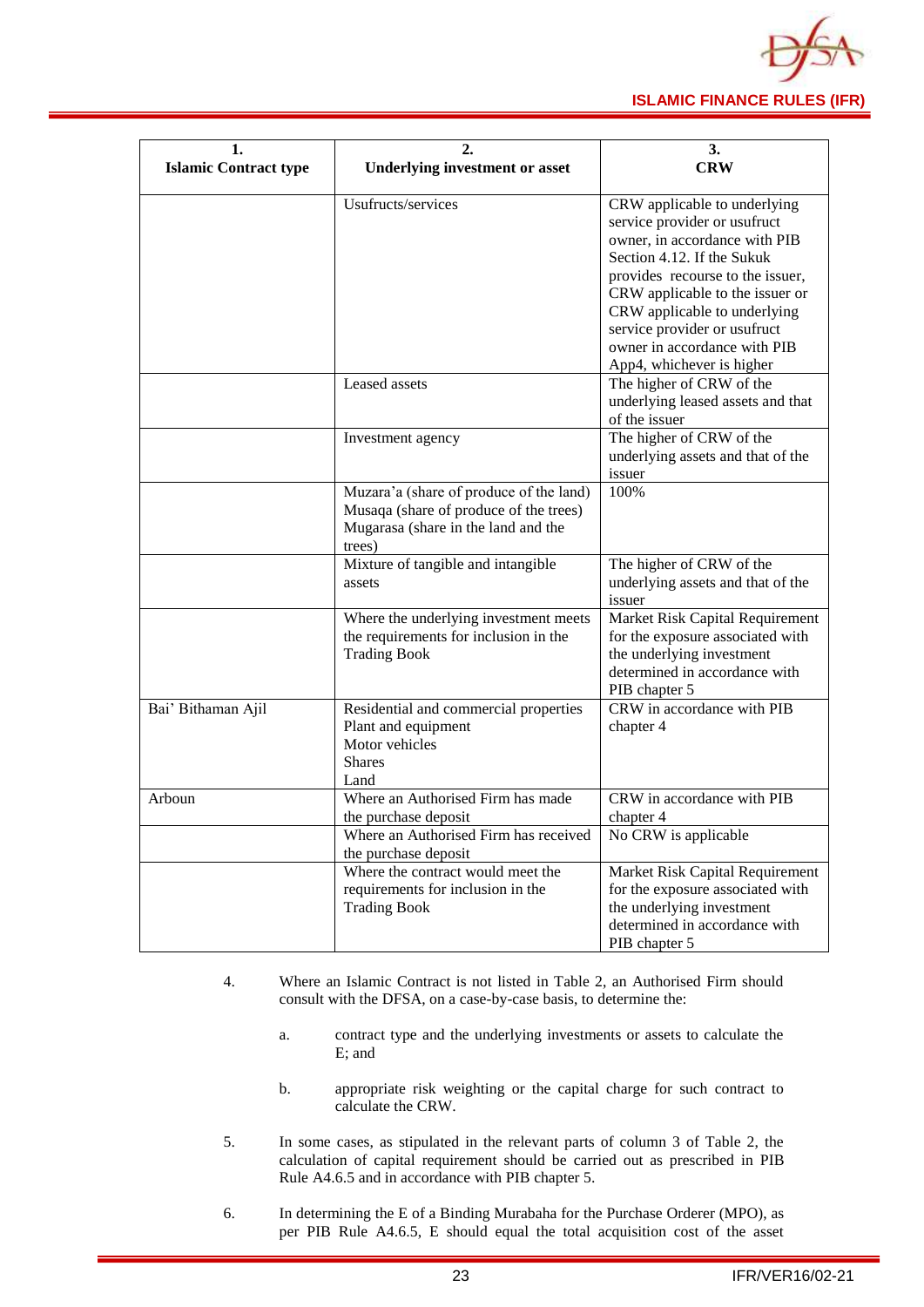![](_page_26_Picture_0.jpeg)

(purchase price and other direct costs) less market value of the asset (net of any haircut) less any security deposit provided.

- 7. In determining the E of Ijarah / Ijarah Munthia Bittamleek contract, as per PIB Rule A4.6.5, E should equal the total acquisition cost of the asset (purchase price and other direct costs) less the market value of the asset (net of any haircut), less any Arboun (earnest money deposit received from the potential lessee).
- 8. In addition to paragraph 7 above, in the case of an Ijarah Muntahia Bittamleek contract, the exposure may be reduced by the recovery value of the leased asset, only in cases where there is a reasonable basis to conclude that the leased asset can be repossessed and effectively redeployed as a leased asset to another Counterparty. This is important because the asset leased under the Ijarah Muntahia Bittamleek contract is usually customised equipment or large pieces of equipment which are integrated with other assets of the lessee and hence are unsuitable for repossession and releasing to another lessee.
- 9. In determining the E of an Istisna'a contract, the exposures arising from such a contract should not be netted off against exposures arising from a Parallel Istisna'a contract entered into by an Authorised Firm for procuring the underlying investment for the Istisna'a contract.
- 10. In determining the E of a Salam contract, the exposures arising from such a contract should not be netted off against exposures arising from a Parallel Salam contract entered into by an Authorised Firm for procuring the underlying asset for the Salam contract.
- 11. Off-balance sheet exposures for import or export financing contracts based on Murabaha, where the underlying goods or shipment are collateralised and insured, should attract a 20% CCF to an Authorised Firm that issues or confirms the letter of credit.
- 12 Where Mudaraba and Musharaka contracts are used to invest in commercial enterprise to undertake business ventures other than trading activities (or other than those which meet the requirements for inclusion in the Trading Book), the E is measured as the amount invested in the commercial enterprise less any specific provisions. If there is a guarantee and such guarantor is not connected to the commercial enterprise, then the CRW for the guarantor will be applied for risk weighting for the amount of any such guarantee.
- 13. In addition to the relevant Rules prescribed in PIB chapter 4 and PIB App4, an Authorised Firm may consider the following types of collateral as eligible collateral for Credit Risk management:
	- a. Hamish Jiddiyyah (security deposit) only for agreements to purchase or lease preceded by a binding promise;
	- b. Arboun where earnest money deposit held after a contract is established as collateral to guarantee contract performance; and
	- c. in Mudaraba investment in project finance, an Authorised Firm may use the collateralisation of the progress payments made by the ultimate customers to mitigate the exposures of unsatisfactory performance by the Mudarib.
- 14. Where an Authorised Firm places funds under a Mudaraba contract, subject to a Shari`a compliant guarantee from a third party and such a guarantee relates only to the Mudaraba capital, the capital amount should be risk-weighted at CRW of the guarantor provided that the CRW of that guarantor is lower than the CRW of the Mudarib (as a Counterparty). Otherwise, the CRW of the Mudarib will apply.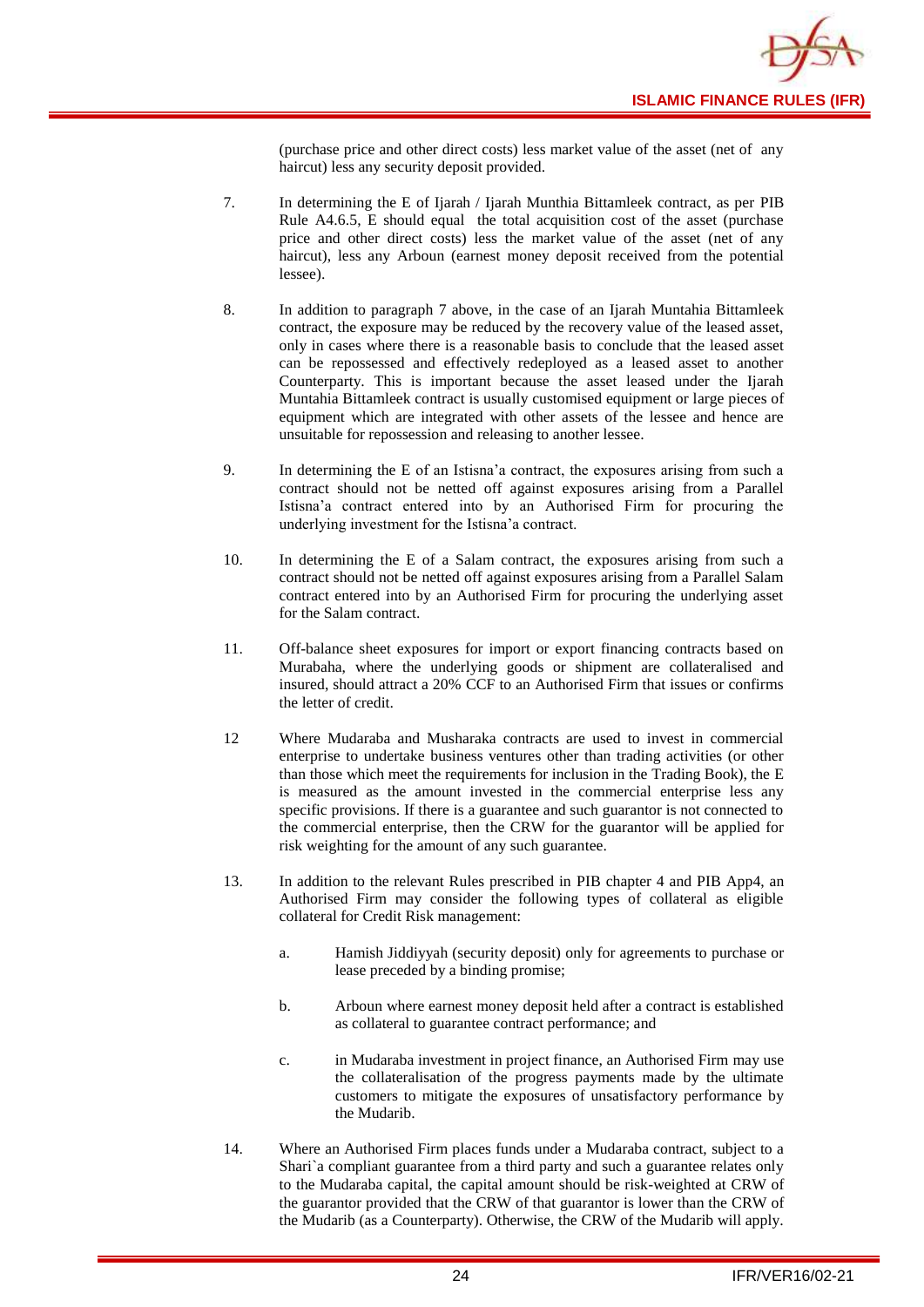![](_page_27_Picture_0.jpeg)

15. An Authorised Firm placing liquid funds with a central bank or another financial institution on a short-term Mudaraba basis in order to obtain a return on those funds, may apply the CRW applicable to the Mudarib (as a Counterparty), provided the Mudarib effectively treats the liquid funds placement as its liability, although normally such placements are not treated as liabilities of the Mudarib.

#### **Market risk**

- **5.4.8** An Authorised Firm Managing a PSIA, which is an Unrestricted PSIA, must calculate its PSIACOMmarket in relation to all underlying Islamic Contracts in the manner prescribed in PIB chapter 5, except as may be provided in Rules 5.4.8 to 5.4.17.
- **5.4.9** An Authorised Firm must treat Sukuk held in its Trading Book as equity for the purpose of calculating its Equity Risk Capital Requirement and determine the same in accordance with PIB Rule 5.5.2.
- **5.4.10** Where investments are made using Musharaka or Mudaraba contracts with commodities as the underlying assets, an Authorised Firm must calculate its Commodities Risk Capital Requirement in accordance with PIB Rule 5.7.2.
- **5.4.11** An Authorised Firm which is exposed to the risk of foreign currencies and gold under any Islamic Contract, must calculate its Foreign Exchange Risk Capital Requirement in accordance with PIB Rule 5.6.2.
- **5.4.12** An Authorised Firm which is exposed to commodities including precious metals but excluding gold under any Islamic Contract, must calculate its Commodities Risk Capital Requirement in accordance with PIB Rule 5.7.2.
- **5.4.13** (1) Commodities held by an Authorised Firm for selling or leasing when executing a Murabaha, non-binding MPO, Salam or Parallel Salam Contract must be included in the calculation of its Commodities Risk Capital Requirement.
	- (2) Where an Authorised Firm executes Salam and parallel Salam contracts, the resultant long and short positions may be set off for calculating the net open position, provided that the positions are in the same commodity, regardless of how its Commodities Risk Capital Requirement is calculated.
- **5.4.14** Where an Authorised Firm executes Musharaka or Mudaraba contracts for investing in entities or investment vehicles that trade in foreign exchange, equities or commodities, it must include the relevant underlying assets in the calculation of its Market Risk Capital Requirement in accordance with PIB chapter 5.

#### **Concentration risk**

#### **Guidance**

1. This section sets specific Large Exposure limits for assets financed by PSIAs, which are Unrestricted PSIAs. The DFSA uses these limits to provide constraints on the amount of Concentration Risk to which an Authorised Firm is subject in respect of its PSIA holdings. In assessing PSIA Large Exposures, an Authorised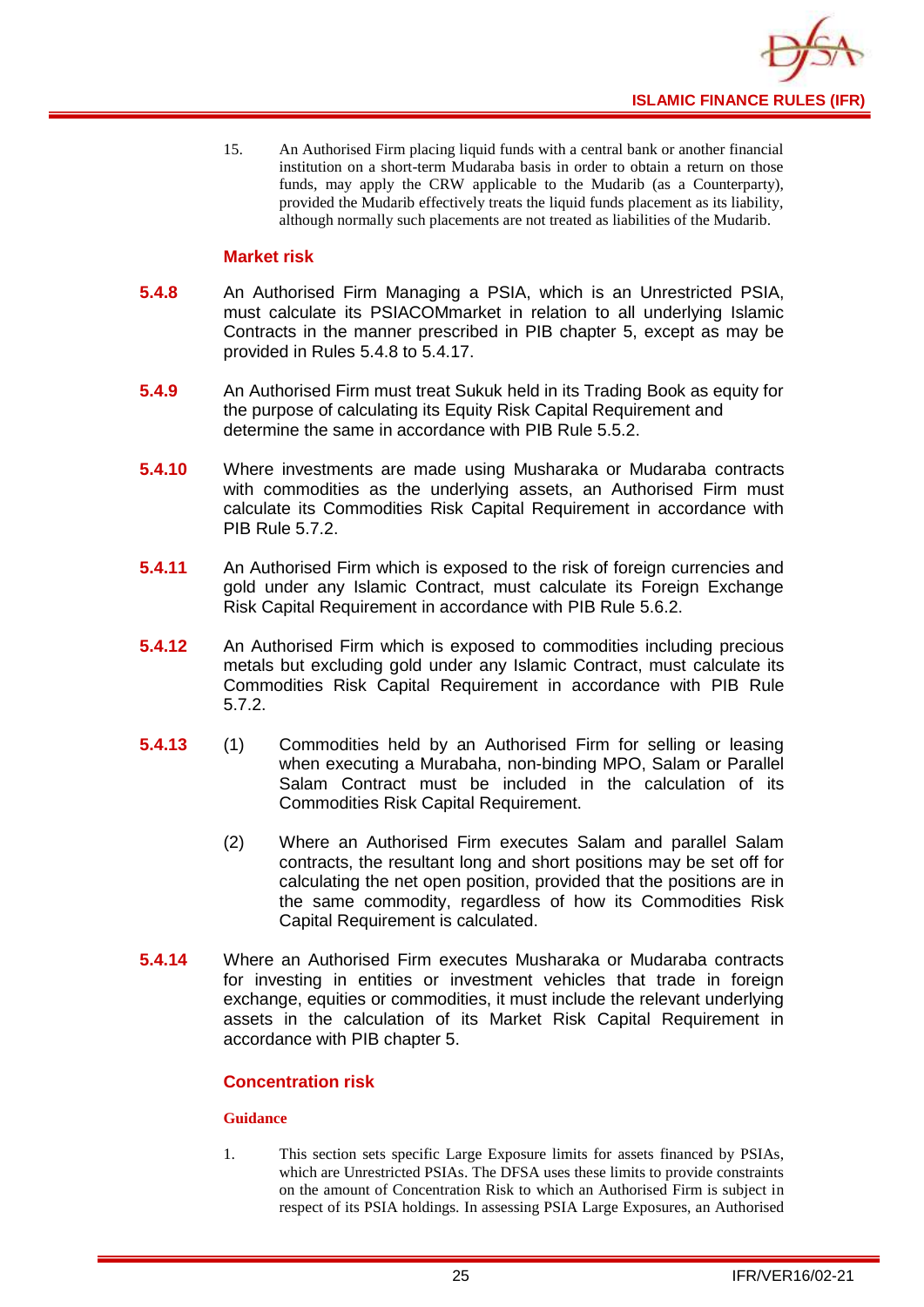![](_page_28_Picture_0.jpeg)

Firms may take advantage of the exemptions and partial exemptions set out in PIB section A4.11.

- 2. An Authorised Firm has a Large Exposure where its PSIA holders' credit Exposure to a single Counterparty or issuer, or group of Closely Related or Connected Counterparties, is large in relation to the Authorised Firm's Capital Resources. Where Exposure to a Counterparty or issuer is large, PSIA holders risk a large loss should the Counterparty default.
- 3. Exposures arising from assets that are financed by an Authorised Firm's own funds are dealt with in PIB section 4.15.

#### **Exposure limits**

- **5.4.15** An Authorised Firm Managing a PSIA, which is an Unrestricted PSIA, must not have an Exposure to a Counterparty or to a group of Closely Related Counterparties or to a group of Connected Counterparties that exceeds any one of the following percentages of its Capital Resources:
	- (a) 25% if financed by its Capital Resources or Unrestricted PSIAs; or
	- (b) 40% if financed by the total of its own Capital Resources and, Unrestricted PSIAs.

#### **Guidance**

In accordance with PIB section 4.15, the aggregate of an Authorised Firm's Exposure to a Counterparty or to a group of Closely Related Counterparties may not exceed 25% of the Authorised Firm's Capital Resources.

- **5.4.16** The sum of an Authorised Firm's non-exempt Large Exposures must not exceed 800% of its Capital Resources for Exposures funded by the Authorised Firm's Capital Resources and Unrestricted PSIAs.
- **5.4.17** An Authorised Firm must:
	- (a) monitor and control its Exposures funded by PSIAs, which are Unrestricted PSIAs, on a daily basis to ensure they remain within the concentration risk limits specified in Rule 5.4.15; and
	- (b) if a breach occurs, notify the DFSA immediately and confirm it in writing.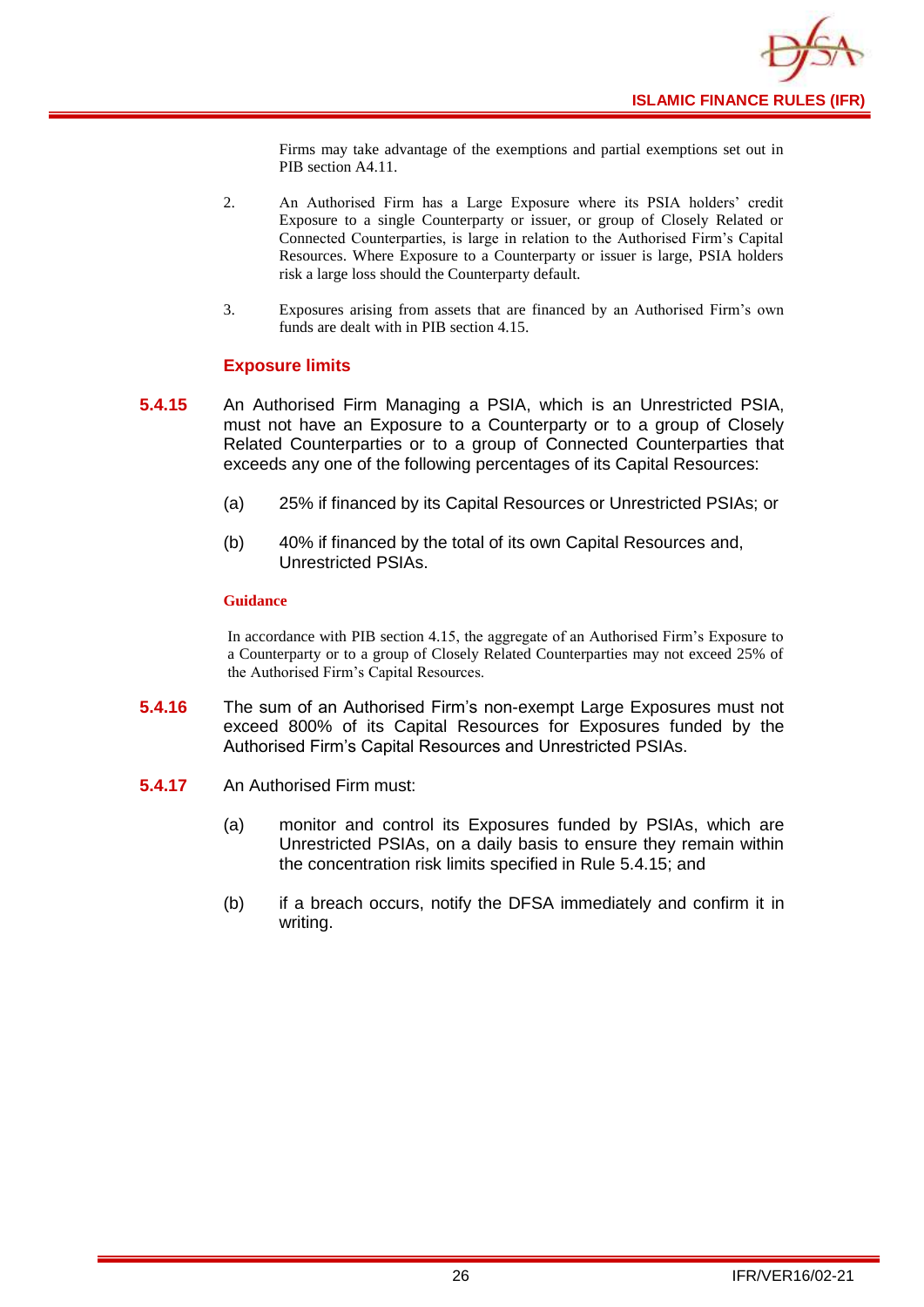![](_page_29_Picture_0.jpeg)

## <span id="page-29-0"></span>**6 ISLAMIC COLLECTIVE INVESTMENT FUNDS**

#### **Guidance**

This chapter contains additional requirements that apply to a Collective Investment Fund operated or held out as being operated as an Islamic Fund. A Collective Investment Fund is defined in Article 11 of the Collective Investment Law 2010 (the Law). The definition in Article 11 of the Law is very wide and can capture some Islamic financial activities. However, under Article 12 of the Law, the DFSA can make Rules excluding certain arrangements or types of arrangements from constituting a Fund. Certain types of Islamic Financial Business are not regulated as Collective Investment Funds due to express exclusions provided. Key Islamic Financial Business related exclusions under the collective investment regime are Managing Insurance, participation rights evidenced by Sukuk certificates and managing PSIAs.

## <span id="page-29-1"></span>**6.1 Application**

- **6.1.1** (1) This section applies in the case of a Domestic Fund:
	- (a) which is an Islamic Fund, to its Fund Manager and where appointed, its Trustee;
	- (b) which is an Umbrella Fund with one or more Islamic Sub-Funds, to its Fund Manager and where appointed, its Trustee in respect of those Sub-Funds; or
	- (c) which is an Islamic Fund on a Fund Platform, to the Fund Manager using the Fund Platform, in respect of that Fund.
	- (2) The requirements that apply to a conventional Fund under the Collective Investment Law 2010 and CIR apply equally to an Islamic Fund, except as otherwise provided in this chapter.
	- (3) The requirements in MKT chapter 6 that apply to a conventional Listed Fund apply equally to an Islamic Fund, if it is or is to be a Listed Fund, except as otherwise provided in this chapter.
	- (4) In this chapter, except where otherwise provided, any reference to a Fund is to an Islamic Fund, to an Islamic Sub-Fund of an Umbrella Fund, or to an Islamic Fund on a Fund Platform, as the case may be and any reference to a Fund Manager is a reference to a Fund Manager of such a Fund.

- 1. While the CIR module contains the key requirements relating to the management and operation of conventional Collective Investment Funds, this module sets out the additional requirements that apply where such a Fund is managed or held out as being managed as an Islamic Fund. There are other requirements that apply to such firms which are found in other modules of the DFSA rulebook, such as the GEN module, COB module and PIB module.
- 2. While section 3 contains the requirements that apply to Authorised Firms which are Fund Managers of Collective Investment Funds, the requirements in this section mainly focuses on Shari'a compliance related requirements that apply at the Fund level. For example, while the systems and controls required under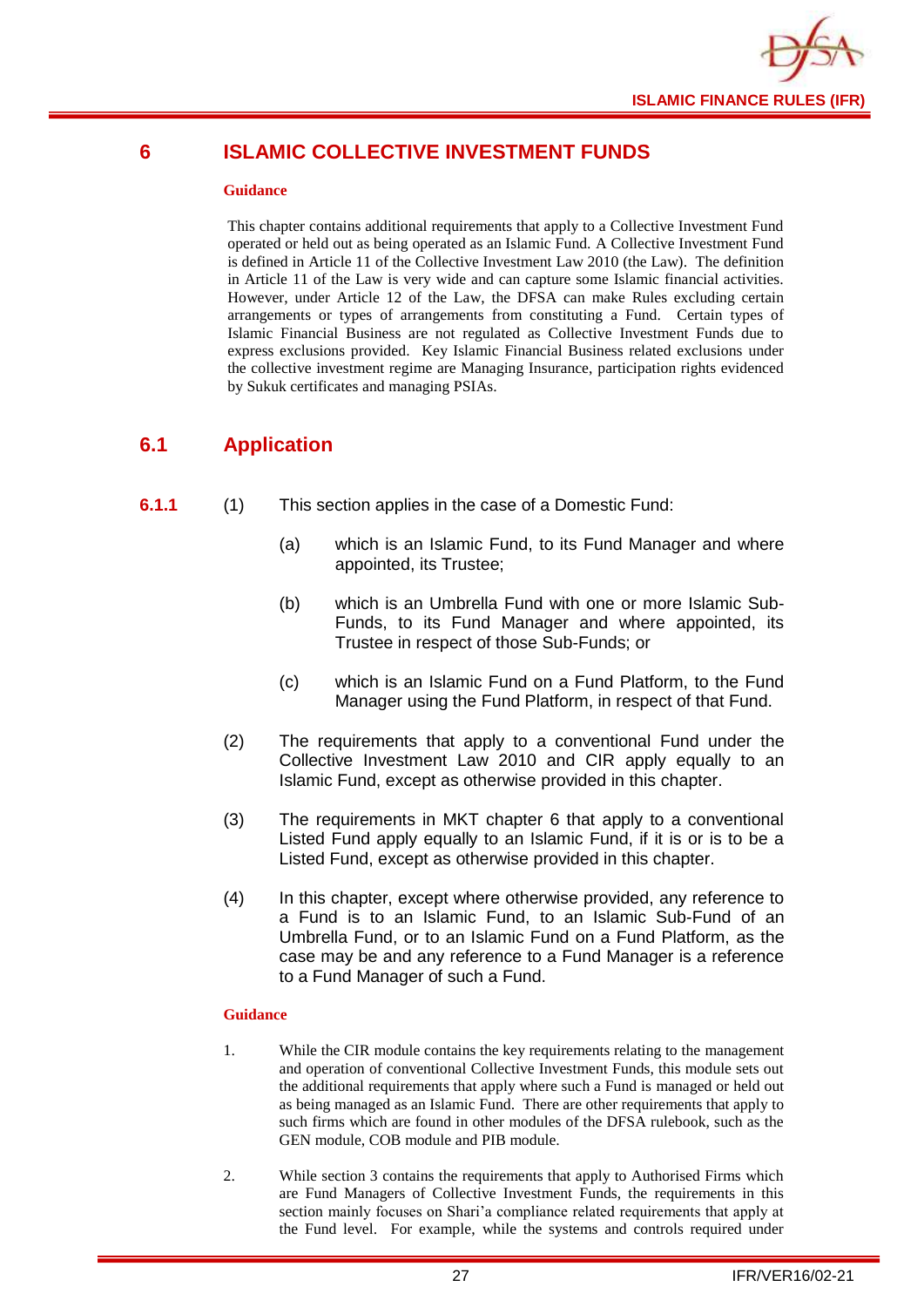![](_page_30_Picture_0.jpeg)

section 3.3 relate to the systems and controls that a firm must have in order to comply with its Shari'a obligations, Rule 6.1.3 sets out systems and controls that must be established and maintained at the Fund level.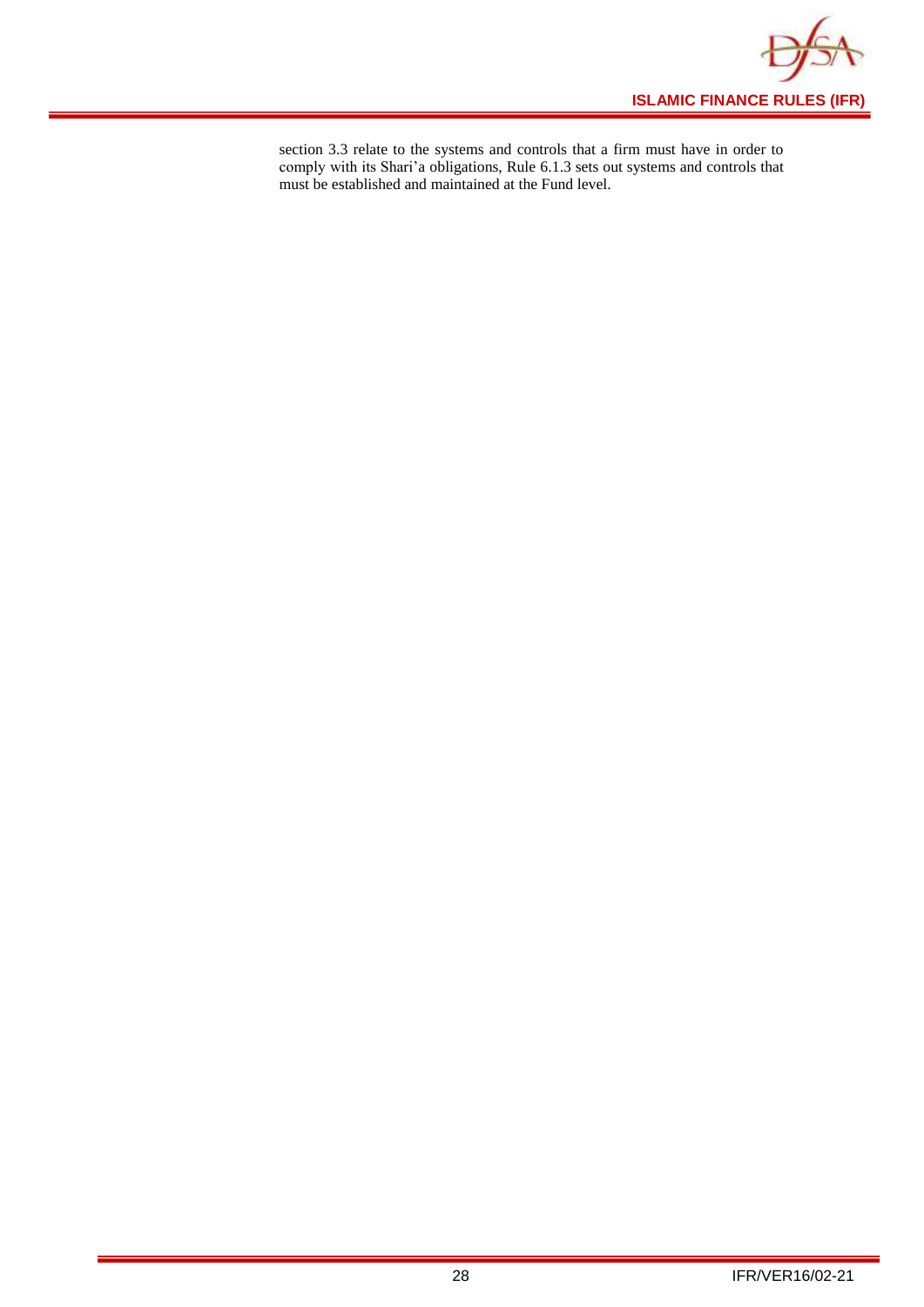![](_page_31_Picture_0.jpeg)

#### **Systems and controls**

- **6.1.2** (1) The Fund Manager of a Fund must establish and maintain systems and controls which ensure that its management of the Fund and the Fund Property is Shari'a compliant.
	- (2) A Fund Manager may, where it is practicable to do so, include the systems and controls required under (1) within those it is required to establish and maintain pursuant to Rule 3.3.1.

#### **Guidance**

- 1. Article 38 of the Collective Investment Law 2010 requires the Fund Manager to establish and maintain systems and controls, including, but not limited, to financial and risk controls to ensure sound management of the Fund in accordance with the Fund's Constitution and its most recent Prospectus, taking due account of the nature, scale and complexity of the Fund's investments and operations.
- 2. Rule 3.3.1 requires a Fund Manager of Islamic Funds to establish and maintain systems and controls to ensure its Shari'a compliance.

#### **Fund's constitutional documents**

- **6.1.3** (1) The Fund Manager of a Domestic Fund that is a Public Fund must ensure that its Fund's Constitution and Prospectus are, and remain, approved by the Fund's Shari'a Supervisory Board.
	- (2) The Fund Manager of an Exempt Fund must ensure that the Fund's Constitution and Prospectus are, and remain, approved by the Fund Manager's Shari'a Supervisory Board.

#### **Guidance**

See Guidance note 3 under Rule 6.2.1.

#### **Islamic Financial Business policy and procedures manual**

#### **Guidance**

A Fund Manager may, instead of having a separate Islamic Financial Business policy and procedures manual both at the firm level and at the Fund level, maintain a single Islamic Financial Business policy and procedures manual for the firm and the Funds it manages.

- **6.1.4** The Fund Manager of a Fund must implement and maintain an Islamic Financial Business policy and procedures manual for the Fund which addresses the following matters:
	- (a) the manner in which the compliance function will be undertaken, in respect of Shari'a compliance;
	- (b) the manner in which the Shari'a Supervisory Board will oversee and advise in regard to the Islamic Financial Business conducted by the Fund Manager;
	- (c) the manner in which Shari'a Supervisory Board fatwas, rulings and guidelines will be recorded, disseminated and implemented and the internal Shari'a review undertaken;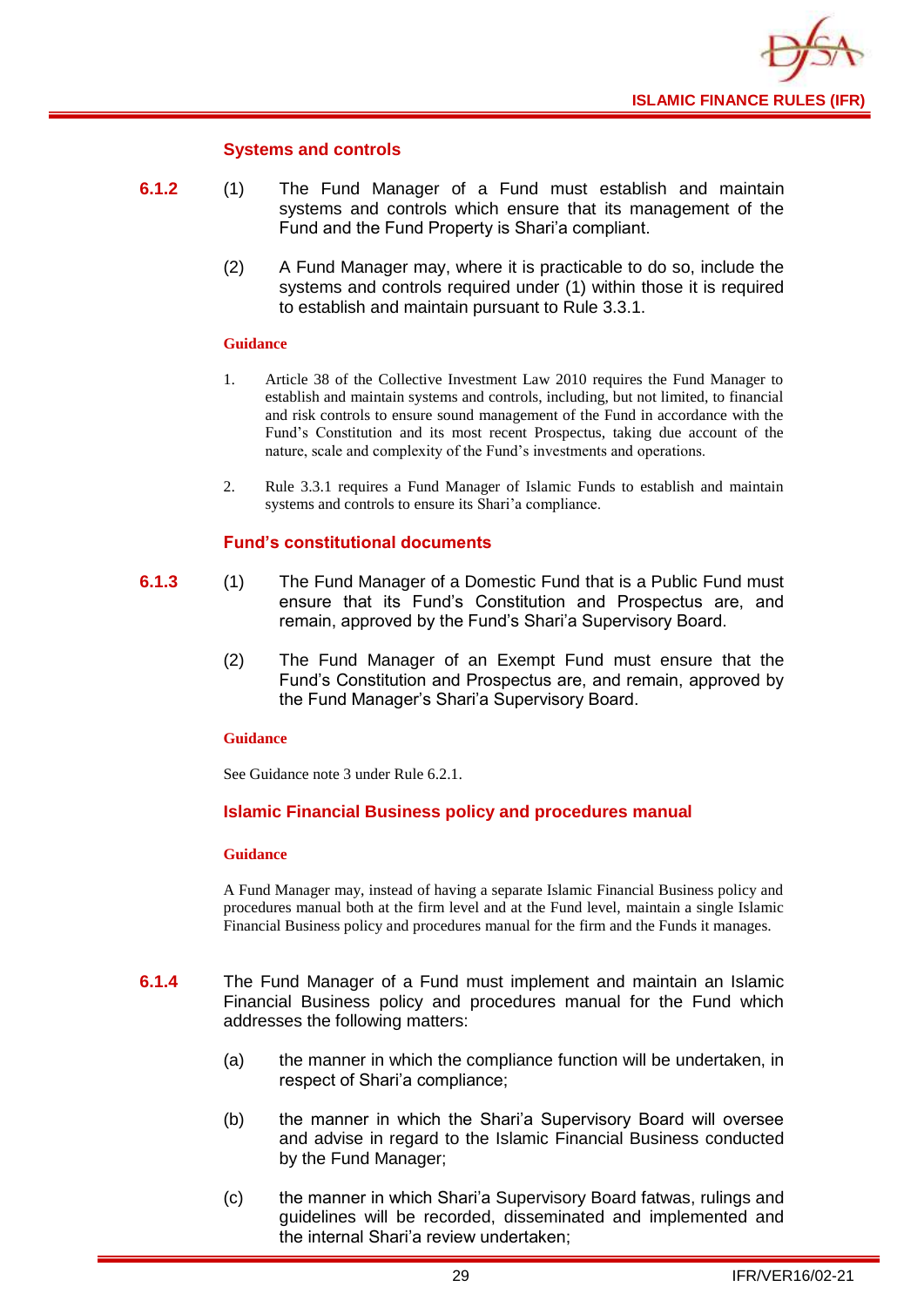![](_page_32_Picture_0.jpeg)

- (d) the manner in which disputes between the Shari'a Supervisory Board and the Fund Manager in respect of Shari'a compliance will be addressed;
- (e) the process for approving those internal systems and controls which are in place to ensure not only that the Islamic Financial Business is carried out in compliance with Shari'a, but that information is disseminated to Unitholders in an appropriate manner; and
- (f) the manner in which conflicts of interest will be identified and managed, including as prescribed in Rule 6.2.4.

## <span id="page-32-0"></span>**6.2 Shari'a Supervisory Board for an Islamic Fund**

- **6.2.1** (1) A Fund Manager of a Domestic Fund that is a Public Fund must, subject to (3), appoint a Shari'a Supervisory Board to its Fund that meets the following requirements:
	- (a) the Shari'a Supervisory Board has at least three members;
	- (b) the members appointed to the Shari'a Supervisory Board are competent to perform their functions as Shari'a Supervisory Board members of the Fund;
	- (c) any appointments, dismissals or changes in respect of members of the Shari'a Supervisory Board are approved by the Governing Body of the Fund Manager; and
	- (d) no member of the Shari'a Supervisory Board is a director or Controller of the Fund or its Fund Manager.
	- (2) A Fund Manager may comply with the requirement in (1) by appointing to the Fund the same Shari'a Supervisory Board as it has appointed to the firm in accordance with Rule 3.5.1, provided the requirements in (1) are also met.
	- (3) A Fund Manager is not required to comply with the requirement in (1) where it relies, for the purposes of making investments for the Fund, on a widely accepted Shari'a screening process such as investing in securities included in, or recognised by reference to, an Islamic index, sukuk, or treasury instruments issued by a Shari'a compliant financial services provider regulated by a Financial Services Regulator.

#### **Guidance**

1. In appointing a Shari'a Supervisory Board for the purposes of Rule 6.2.1(1), the Fund Manager should consider the previous experience and qualifications of the proposed Shari'a Supervisory Board members to assess whether the proposed Shari'a Supervisory Board member is competent to advise on the activities undertaken by the Islamic Fund. If the Fund Manager is appointing the same Shari'a Supervisory Board as it has appointed to the firm pursuant to Rule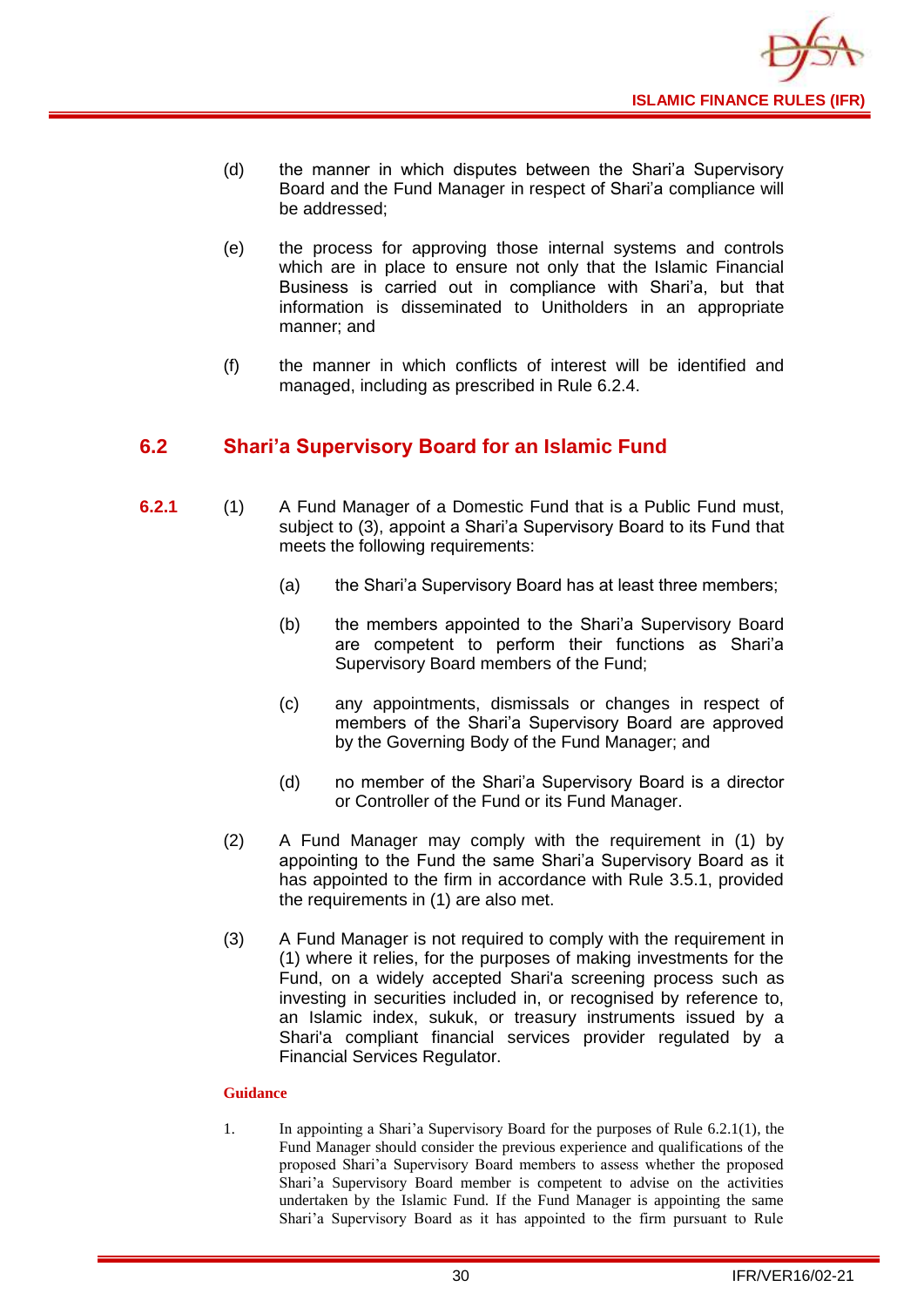![](_page_33_Picture_0.jpeg)

6.2.1(2), the Fund Manager should still consider whether the requirements in both Rule 3.5.1(1) and 6.2.1(1) are met in respect of that board.

- 2. If the Fund Manager is relying on Shari'a screening methodologies such as the Dow Jones Shari'a index, such screening is generally regarded as widely accepted and accessible. However, if less widely known methodologies are used, the Fund Manager should be able, upon request by the DFSA, to demonstrate to the satisfaction of the DFSA the grounds on which it considers the particular methodology used to be acceptable and reliable.
- 3. Although the Fund Managers of Exempt Funds and Qualified Investor Funds are not subject to the requirement for the appointment of a Shari'a Supervisory Board for such a Fund, they would need to ensure that the Exempt Funds or Qualified Investor Funds they manage continue to meet the applicable Shari'a requirements applicable to the Fund. They may use a member of the Shari'a Supervisory Board appointed at the firm level for the purposes of ascertaining compliance with the Shari'a requirements. The manner in which they demonstrate to the Unitholder of the Exempt Fund or Qualified Investor Fund as to how they achieve such compliance is a matter left to negotiation (i.e. subject to contractual terms) between the Unitholders and the Fund Manager.
- 4. An External Fund Manager may not be able to take advantage of IFR 6.2.1(2), unless it has a Shari'a Supervisory Board appointed at the firm level. In contrast the Fund Manager of an External Fund will be able to use its Shari'a Supervisory Board to meet the Shari'a Supervisory Board requirement relating to the Fund as set out in IFR 6.2.1(2).
- **6.2.2** (1) Subject to (2), the Fund Manager of a Fund must document the Fund's policy in relation to:
	- (a) how appointments, dismissals or changes will be made to the Shari'a Supervisory Board;
	- (b) the process through which the suitability of Shari'a Supervisory Board members will be considered; and
	- (c) the remuneration of the members of the Shari'a Supervisory Board.
	- (2) If the Fund Manager, pursuant to Rule 6.2.1(2), appoints to the Fund the same Shari'a Supervisory Board it has appointed to the firm, the documents required under Rule 6.2.2(1) must be included in or otherwise form part of the records required under Rule 3.5.2.
- **6.2.3** (1) Subject to (2), the Fund Manager of a Fund must establish and retain, for six years, records of:
	- (a) its assessment of the competency of the Shari'a Supervisory Board members;
	- (b) the agreed terms of engagement of each member of the Shari'a Supervisory Board; and
	- $(c)$  the matters in Rules 6.2.1(1)(c) and 6.2.2.
	- (2) If the Fund Manager, pursuant to Rule 6.2.1(2), appoints to the Fund the same Shari'a Supervisory Board it has appointed to the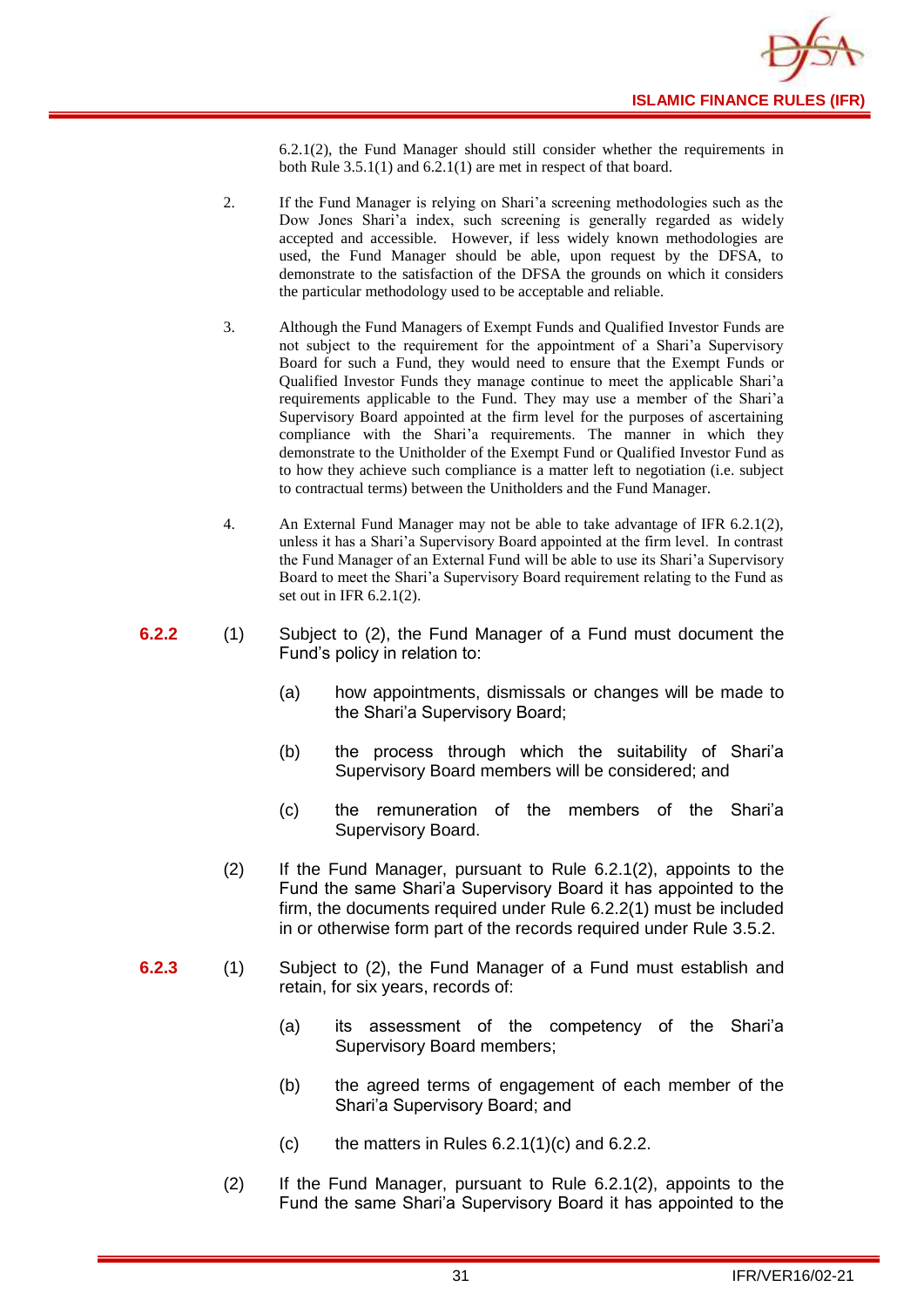![](_page_34_Picture_0.jpeg)

firm, the records required under Rule 6.2.3(1) must be included in or otherwise form part of the records required under Rule 3.5.3.

- 1. The records of the assessment of competency of Shari'a Supervisory Board members should clearly indicate, at least:
	- a. the factors that have been taken into account when making the assessment of competency;
	- b. the qualifications and experience of the Shari'a Supervisory Board members;
	- c. the basis upon which the Fund Manager has deemed that the proposed Shari'a Supervisory Board member is suitable; and
	- d. details of any other Shari'a Supervisory Boards of which the proposed Shari'a Supervisory Board member is, or has been, a member.
- 2. If the Fund Manager is relying on Rule 6.2.1(2), then the due diligence process, and the records maintained under Rules 3.5.2 and 3.5.3, should be augmented with the matters specified under Rule 6.2.1(1).
- **6.2.4** (1) The Islamic Financial Business policy and procedures manual must provide that:
	- (a) a member of the Shari'a Supervisory Board is obliged to notify the Fund Manager of any conflict of interest that such member may have with respect to the Fund or the Fund Manager, and if appointed, or in the case of an Investment Trust, the Trustee; and
	- (b) the Fund Manager will take appropriate steps to manage any such conflict of interest so that the Islamic Financial Business is carried out appropriately and in compliance with Shari'a, the interest of a Unitholder is not adversely affected and all Unitholders are fairly treated and not prejudiced by any such interests.
	- (2) If a Fund Manager is unable to manage a conflict of interest as provided above, it must dismiss or replace the member as appropriate.
- **6.2.5** The Fund Manager of a Fund must provide the DFSA at its request with information on the qualifications, skills, experience and independence of the individuals who are appointed or proposed to be approved as members of the Shari'a Supervisory Board.
- **6.2.6** (1) The Fund Manager of a Fund must take reasonable steps to ensure that the Fund Manager and the Fund's Employees:
	- (a) provide such assistance as the Shari'a Supervisory Board reasonably requires to discharge its duties;
	- (b) give the Shari'a Supervisory Board right of access at all reasonable times to relevant records and information;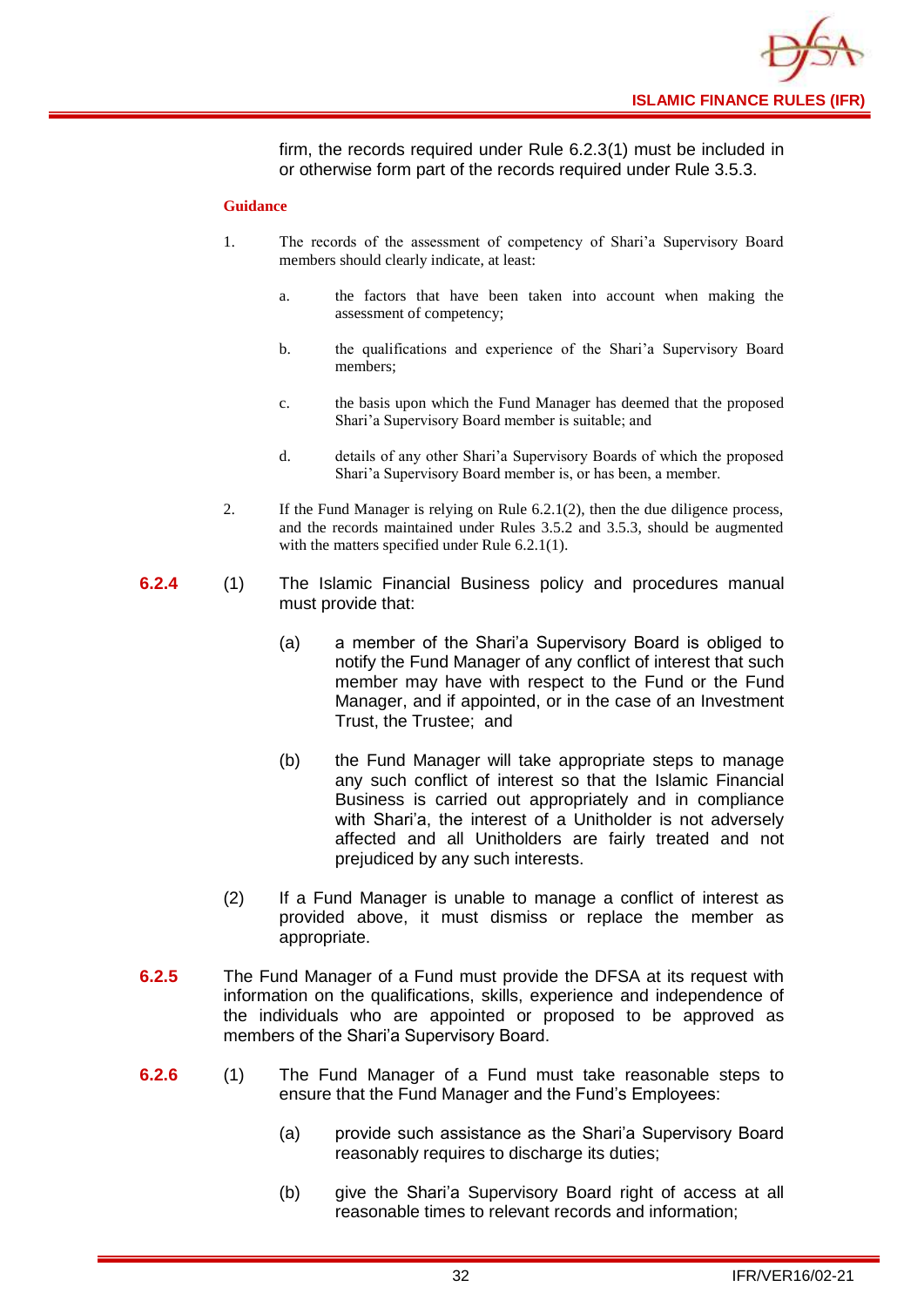- (c) do not interfere with the Shari'a Supervisory Board's ability to discharge its duties; and
- (d) do not provide false or misleading information to the Shari'a Supervisory Board.
- (2) If appointed, the Trustee must also take reasonable steps to ensure that its Employees comply with (1)(a)-(d).

## <span id="page-35-0"></span>**6.3 External Shari'a reviews and periodic reports**

- **6.3.1** A Fund Manager of a Domestic Fund that is a Public Fund, other than a Fund relying on the exemption in Rule 6.2.1(3), must ensure that all Shari'a reviews of the Fund are undertaken by the Shari'a Supervisory Board in accordance with AAOIFI GSIFI No 2.
- **6.3.2** (1) In the case of a Domestic Fund that is a Public Fund other than a Fund relying on the exemptions in Rule 6.2.1(3), the Fund Manager must commission an interim and an annual report relating to the Fund operations from the Shari'a Supervisory Board which complies with AAOIFI GSIFI No 1.
	- (2) The Fund Manager must deliver a copy of the annual interim report referred to in (1) to the Unitholders in accordance with CIR Rule 9.4.4 and must include the report of the Shari'a Supervisory Board in the annual report required under CIR Rule 9.4.5.

#### **Guidance**

Although the Fund Managers of Exempt Funds and Qualified Investor Funds are not subject to the Shari'a review process required under section 6.3, they would need to ensure that the Exempt Fund or Qualified Investor Fund continues to meet the Shari'a requirements, particularly for the purposes of their annual and interim reports, which are required to be prepared under CIR section 9.4. However, the manner in which they demonstrate to the Unitholders of the Fund how they achieve such compliance is a matter left to negotiation (i.e. subject to contractual terms) between the Unitholders and the Fund Manager.

## <span id="page-35-1"></span>**6.4 Internal Shari'a review**

- **6.4.1** (1) The Fund Manager of a Domestic Fund that is a Public Fund must perform an internal Shari'a review to assess the extent to which the Fund complies with fatwas, rulings and guidelines issued by the Fund's Shari'a Supervisory Board.
	- (2) The Fund Manager must perform the internal Shari'a review in accordance with AAOIFI GSIFI No. 3.
	- (3) The Fund Manager of an Umbrella Fund which has an Islamic Sub-Fund must, to the extent possible, perform the internal Shari'a review in accordance with AAOIFI GSIFI No. 3 and must document the manner in which it will conduct that part of the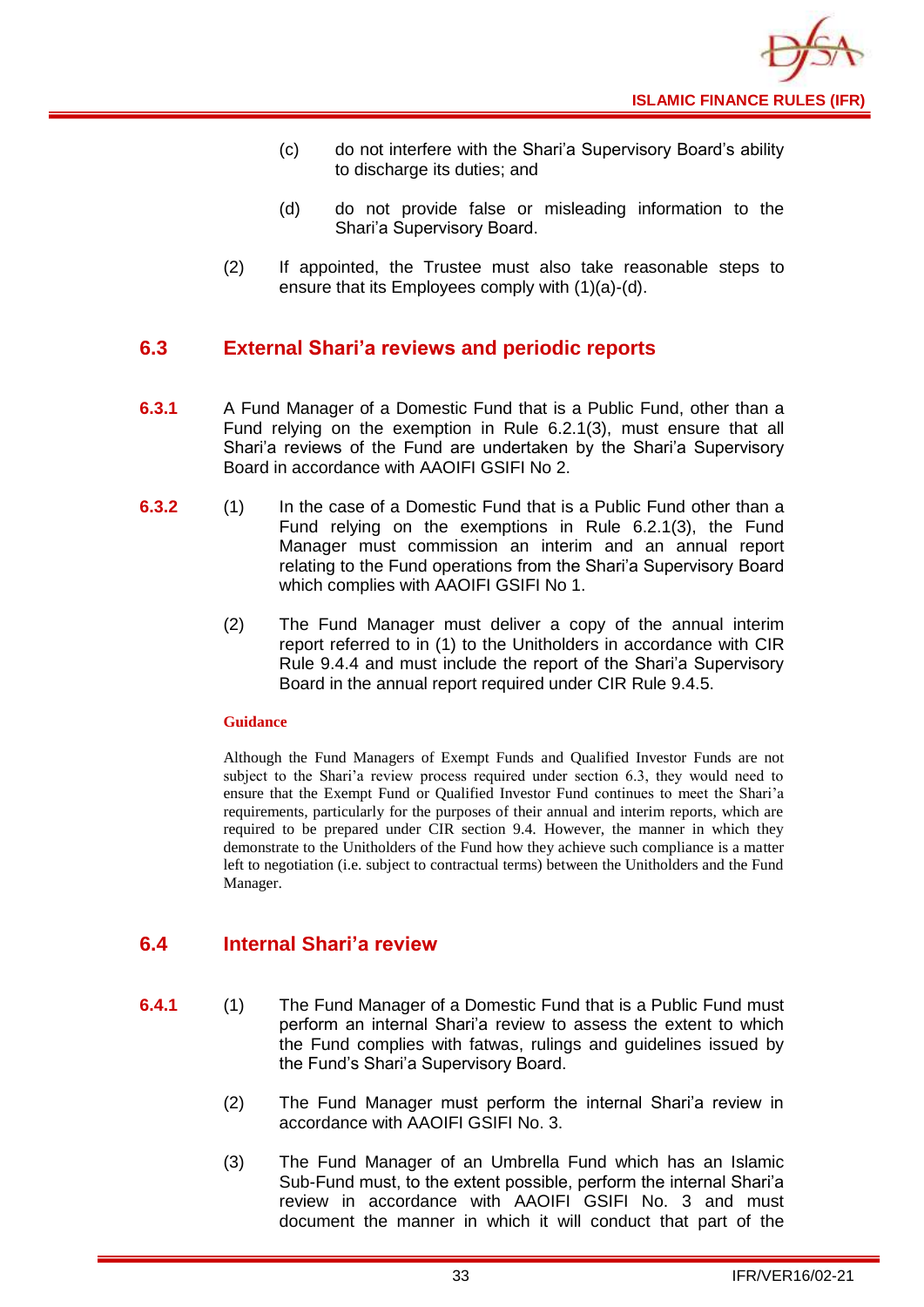![](_page_36_Picture_0.jpeg)

internal Shari'a review that is not conducted in accordance with AAOIFI GSIFI No. 3.

#### **Guidance**

- 1. Although the Fund Managers of Exempt Funds and Qualified Investor Funds are not subject to the specific internal Shari'a requirements under section 6.4, they would need to ensure that the Exempt Fund or Qualified Investor Fund continues to meet the applicable Shari'a requirements. However, the manner in which they demonstrate to the Unitholders of the Fund how they achieve such compliance is a matter left to negotiation (i.e. subject to contractual terms) between the Unitholders and the Fund Manager.
- 2. GSIFI No. (3) (Internal Shari'a Review) establishes standards and provides guidance on the internal Shari'a review in institutions that conduct business in conformity with Shari'a. The standard covers the following:
	- a. objectives;
	- b. internal Shari'a Review;
	- c. independence and objectivity;
	- d. professional proficiency;
	- e. scope of work;
	- f. performance of the internal Shari'a Review work;
	- g. management of the internal Shari'a Review;
	- h. quality assurance; and
	- i. elements of an effective internal Shari'a Review control system.
- **6.4.2** The Fund Manager must ensure that the internal Shari'a review referred to in this section is performed by the internal audit function of the Fund or the compliance function of the Fund and that the individuals or departments involved in performing the review are competent and sufficiently independent to assess compliance with Shari'a.

#### **Guidance**

For the purposes of assessing competency of personnel or departments which perform the internal Shari'a review, Fund Manager should consult AAOIFI GSIFI No. 3 paragraphs 9 to16 inclusive.

## <span id="page-36-0"></span>**6.5 Additional disclosure in a Prospectus of an Islamic Fund which is a Public Fund**

#### **Guidance**

Chapter 14 and in particular Rule 14.3.1 of the CIR module set out the Public Fund Prospectus requirements. In addition to complying with those requirements as applicable to the particular Fund, the Fund Manager of an Islamic Fund that is a Public Fund must comply with the additional requirements set out in this section. If an Islamic Fund is to be a Listed Fund, it must comply with chapter 6 of MKT and also comply with the additional requirements in this chapter.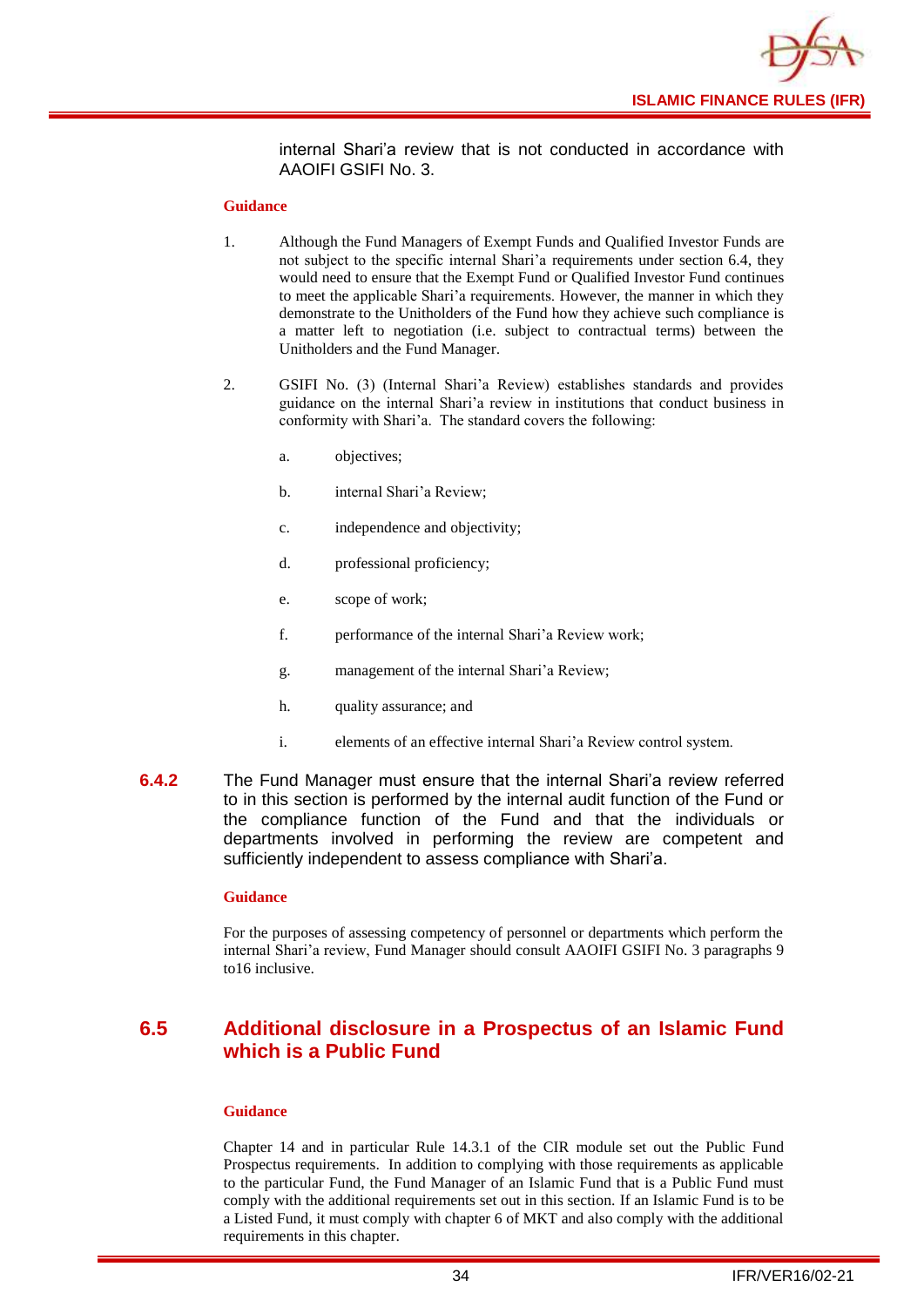![](_page_37_Picture_0.jpeg)

- **6.5.1** A Fund Manager of an Islamic Fund which is a Public Fund must state in the Fund's Prospectus:
	- (a) that all the operations in relation to the Fund will be conducted in accordance with Shari'a;
	- (b) if the Fund has a Shari'a Supervisory Board appointed to it, the names of the members of the Shari'a Supervisory Board and their qualifications and experience experience and, whether or not the Fund Manager's Shari'a Supervisory Board is appointed to the Fund pursuant to Rule 6.2.1(2);
	- (c) if the Fund does not have a Shari'a Supervisory Board appointed to it pursuant to Rule 6.2.1(3), what widely acceptable screening methodologies are used by the Fund to ensure Shari'a compliance with respect to investments made for the Fund, and the board that has approved them;
	- (d) if applicable, the manner and frequency of Shari'a reviews ;
	- (e) how earnings prohibited by Shari'a will be disposed of;
	- (f) whether Zakah is the responsibility of the Fund or the responsibility of the Unitholders;
	- (g) the additional disclosure, if applicable, prescribed under section A1.1 of App 1; and
	- (h) in place of the disclaimer required under CIR App 7 for conventional Funds, a prominent disclaimer in bold, on the front page of the Prospectus, as follows:

"The DFSA does not accept responsibility for the content of the information included in the Prospectus, including the accuracy or completeness of such information. The liability for the content of the Prospectus lies with the Issuer of the Prospectus and other Persons, such as Experts, whose opinions are included in the Prospectus with their consent. The DFSA has also not assessed the suitability of the Securities to which the Prospectus relates to any particular investor or type of investor and has not determined whether they are Shari'a compliant. If you do not understand the contents of this Prospectus or are unsure whether the Securities to which the Prospectus relates are suitable for your individual investment objectives and circumstances, you should consult an authorised financial advisor."

(i) If the Islamic Fund is not a Listed Fund, in addition to the disclaimer specified in (h), an additional statement that:

"The Securities to which this Prospectus relates may be illiquid and/or subject to restrictions on their resale. Prospective purchasers of such Securities should conduct their own due diligence."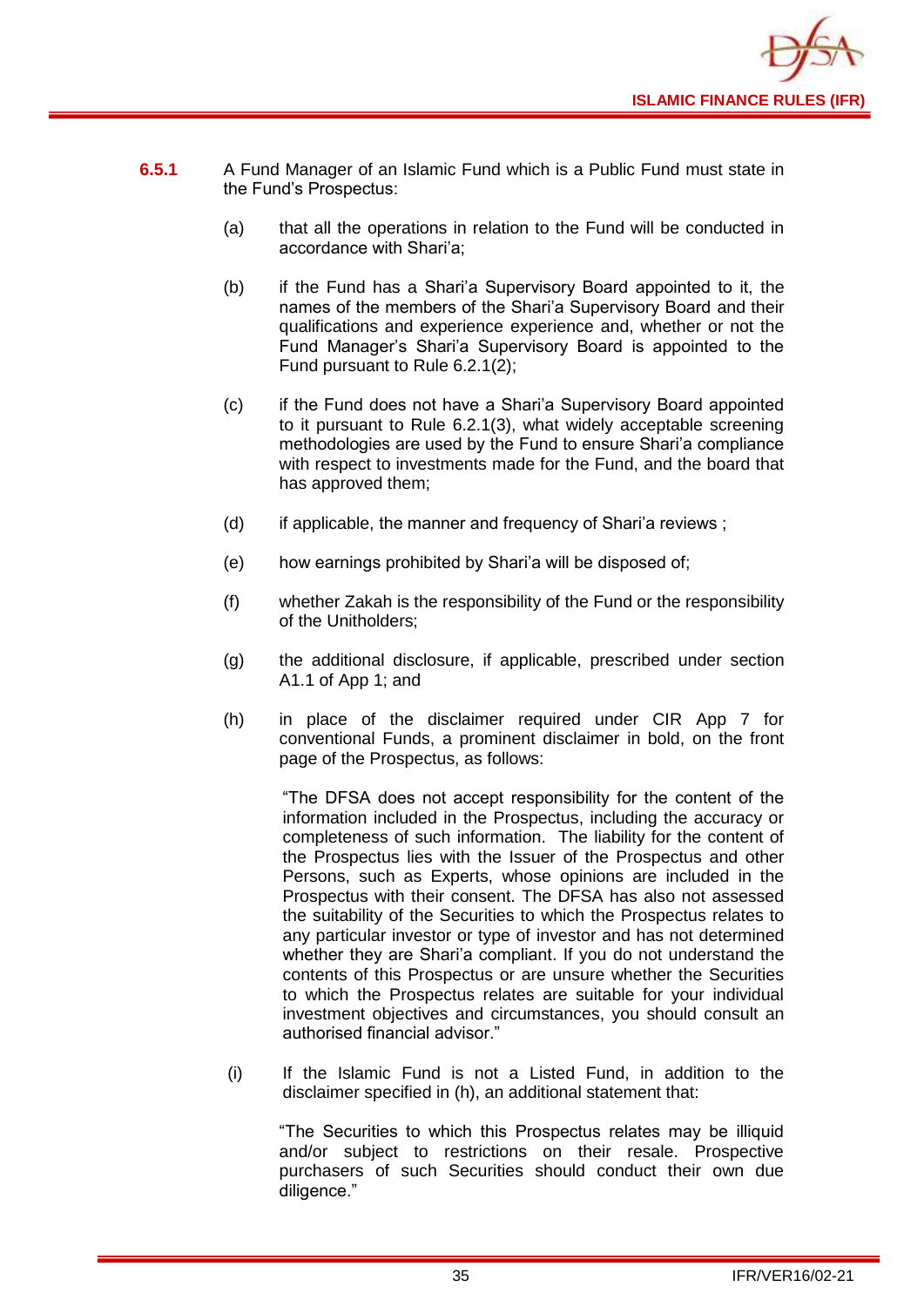![](_page_38_Picture_0.jpeg)

#### **Guidance**

- 1. A Fund Manager should consider providing additional information to support the statement under Rule 6.5.1(a) as indicated in 2 and 3 below.
- 2. The Fund Manager should provide sufficient details setting out the basis upon which the Fund has been approved and certified as Shari'a compliant by its Shari'a Supervisory Board. Such details should include the basis of the underlying principles, i.e. the Fatwas or rulings, including reference to any relevant Ijtihad, Ijma, Qiyas or other. Where applicable, reference should be made to any Islamic indices to be used. In addition, where applicable, the screening process and any filters used should be identified.
- 3. The Fund Manager should set out each of the key features of the Fund and explain the rationale for determining why each of these features are considered Shari'a compliant by the Fund's Shari'a Supervisory Board.

## <span id="page-38-0"></span>**6.6 Deleted**

## <span id="page-38-1"></span>**6.7 Investments in other Funds**

- **6.7.1** (1) An Islamic Fund which is a Public Fund may invest in Units of another [Fund](http://fsahandbook.info/FSA/glossary.jsp?doc=glossary/glossary&gloss=G1043#G1043) only where the Fund Manager has taken reasonable care to determine that:
	- (a) the other Fund is the subject of an independent annual audit conducted in accordance with relevant IFRS or other standards as applicable;
	- (b) the other Fund has mechanisms in place to enable [Unitholders](http://fsahandbook.info/FSA/glossary.jsp?doc=glossary/glossary&gloss=G1233#G1233) to redeem their [Units](http://fsahandbook.info/FSA/glossary.jsp?doc=glossary/glossary&gloss=G1230#G1230) within a reasonable time; and
	- (c) the other Fund is prohibited from having more than 20% of its value in the [Units](http://fsahandbook.info/FSA/glossary.jsp?doc=glossary/glossary&gloss=G1230#G1230) of Funds.
	- (2) The Fund Manager must also have ascertained that there is a proper and disclosed basis for asset valuation and the pricing before investing in [Units](http://fsahandbook.info/FSA/glossary.jsp?doc=glossary/glossary&gloss=G1230#G1230) in the other [Fund.](http://fsahandbook.info/FSA/glossary.jsp?doc=glossary/glossary&gloss=G1043#G1043)

#### <span id="page-38-2"></span>**6.8 Deleted**

<span id="page-38-3"></span>**6.9 Deleted**

## <span id="page-38-4"></span>**6.10 Periodic Reports of an Islamic Fund**

#### **Guidance**

Chapter 9 of CIR sets out the periodic reports and related requirements. These are additional requirements that apply to Islamic Funds.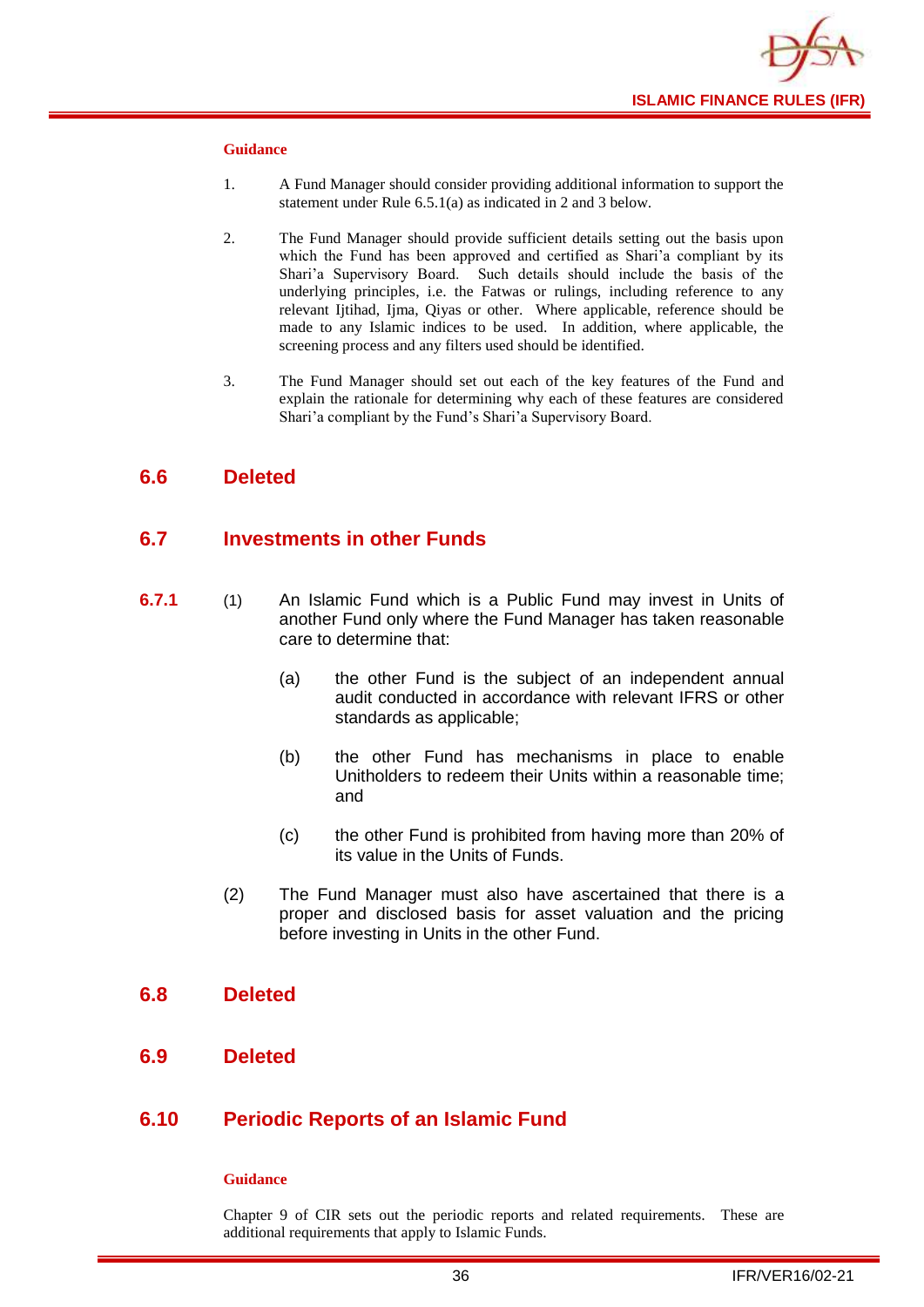![](_page_39_Picture_0.jpeg)

**6.10.1** In addition to the matters specified in CIR section 9.4, an annual report of an Islamic Fund, other than a Fund which is an [Umbrella](http://fsahandbook.info/FSA/glossary-html/handbook/Glossary/U?definition=G1222) Fund, must contain the report specified in Rule 6.3.2(2).

## <span id="page-39-0"></span>**6.11 Islamic Real Estate Investment Trusts (Islamic REITs)**

- **6.11.1** (1) A Fund Manager must ensure that it does not call, or otherwise hold out, a Fund as being an Islamic Real Estate Investment Trust or as being an Islamic REIT unless it is a Public Property Fund which is constituted in accordance with (2).
	- (2) An Islamic REIT is a Public Property Fund which:
		- (a) is constituted either as an Investment Company or as an Investment Trust;
		- (b) is primarily aimed at investments in income generating Real Property which complies with Shari'a principles; and
		- (c) distributes to the Unitholders at least 80% of its audited annual net income.
- **6.11.2** (1) A Fund Manager of an Islamic REIT must ensure that it distributes to the Unitholders as dividends each year an amount not less than 80% of its audited annual net income.
	- (2) The Persons providing oversight functions in respect of the Fund must determine if any;
		- (a) revaluation surplus credited to income, or
		- (b) gains on disposal of Real Property,

shall form part of net income for distribution to Unitholders.

- **6.11.3** Where an Islamic REIT holds any Real Property via one or more Special Purpose Vehicles, the Fund Manager must ensure that each Special Purpose Vehicle distributes to the Fund all of its income as permitted by the laws and regulations of the jurisdiction where the Special Purpose Vehicle is established.
- **6.11.4** (1) A Fund Manager of an Islamic REIT must ensure, subject to (2), that any investment made in respect of property under development whether on its own or in a joint venture is undertaken only where the REIT intends to hold the developed property upon completion.
	- (2) The total contract value of the property under development in (1) must not exceed 30% of the net asset value of the Fund Property of the Islamic REIT.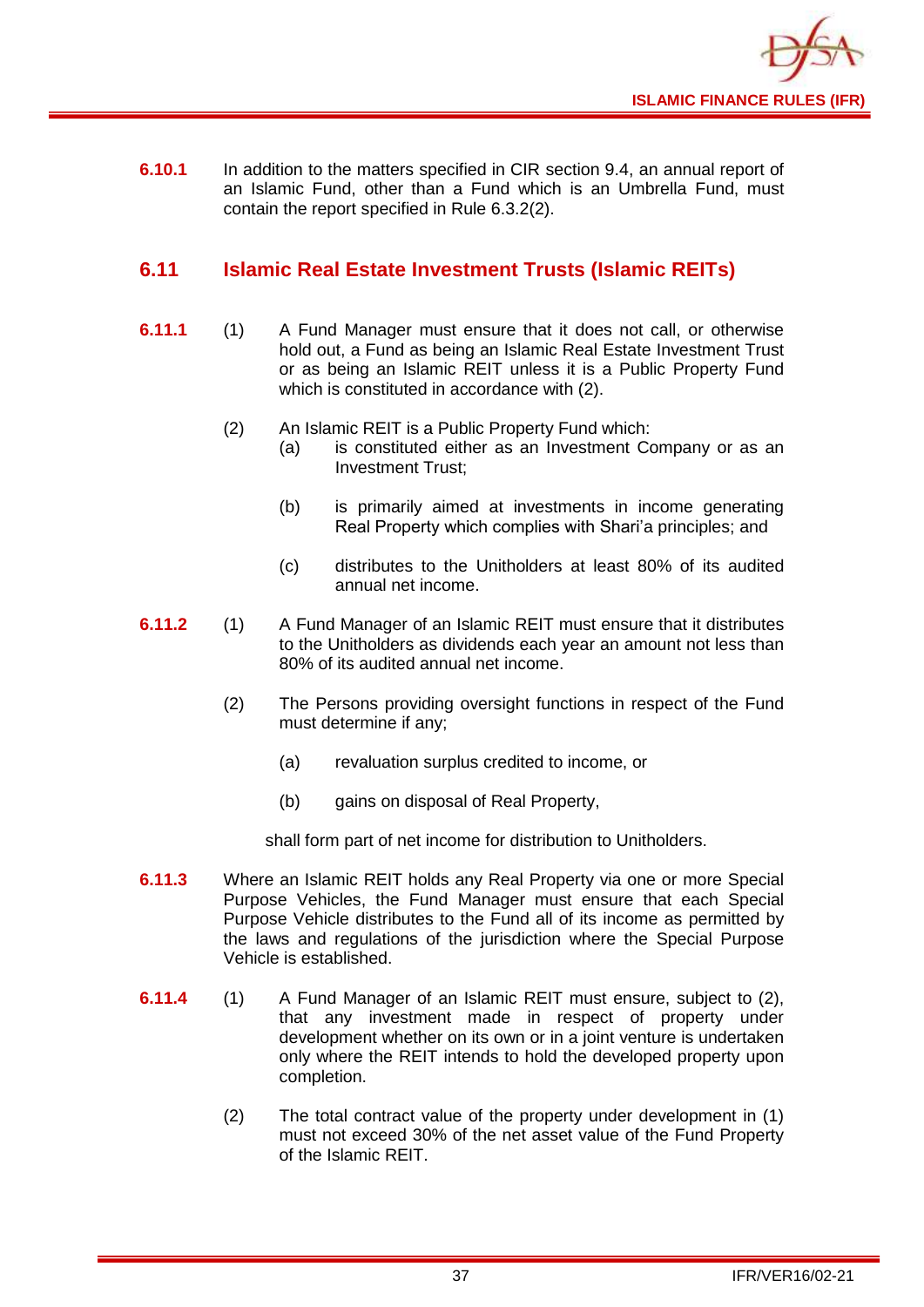![](_page_40_Picture_0.jpeg)

#### **Guidance**

For the purposes of this Rule, the DFSA would not consider property development activities to include refurbishment, retrofitting and renovation.

**6.11.5** A Fund Manager of an Islamic REIT may borrow either directly or through its Special Purpose Vehicle up to 65% of the gross asset value of the Fund provided that such borrowings are Shari'a compliant.

#### **Guidance**

- 1. The gross asset value of a Fund should be calculated as the total value of the Fund Property based on the most recent valuation under CIR Rule 8.4.1(1), but without making the deductions provided for in the other paragraphs of that Rule.
- 2. As there are no specific risks that arise by virtue of a Fund being an Islamic Fund, the prudential requirements that apply to a Category 3 firm as set out in the PIB module apply to such Fund Managers. However, if the underlying assets of the Fund are invested in financial products or instruments that are Islamic and have certain features which would raise any prudential risks, it is the responsibility of the Fund Manager to address such risks. The DFSA would provide any additional clarifications regarding such matters upon request.

## <span id="page-40-0"></span>**6.12 Islamic Money Market Funds**

- **6.12.1** CIR Rules 13.8.1(2) and (3) and 13.8.2 apply to a Fund Manager of an Islamic Fund that is a Money Market Fund as if a reference to:
	- (a) a Deposit or a Debenture includes an Islamic financial instrument or product with similar economic characteristics to a Deposit or a Debenture; and
	- (b) an interest rate reset date is, in relation to an Islamic financial instrument or product, a reference to the date on which the rate of profit of return for that instrument or product is reset.

#### **Guidance**

A Fund Manager of an Islamic Money Market Fund must comply with the overriding obligation in CIR Rule 13.8.1 to ensure that the Fund's investment strategy is consistent with the investment objectives of a Money Market Fund as set out in CIR Rule 3.1.11. It must also comply with other applicable requirements for Money Market Funds such as the requirement to include a warning in the Fund Prospectus under CIR Rule 14.4.7.

## <span id="page-40-1"></span>**6.13 Islamic Exchange Traded Funds ("ETFs")**

- **6.13.1** (1) A Fund is an Islamic Exchange Traded Fund or Islamic ETF if it:
	- (a) is constituted as an Open-ended Public Fund;
	- (b) has its Units available for trading throughout the day on an exchange that meets the criteria in (2);
	- (c) has at least one market maker (Authorised Participant) who: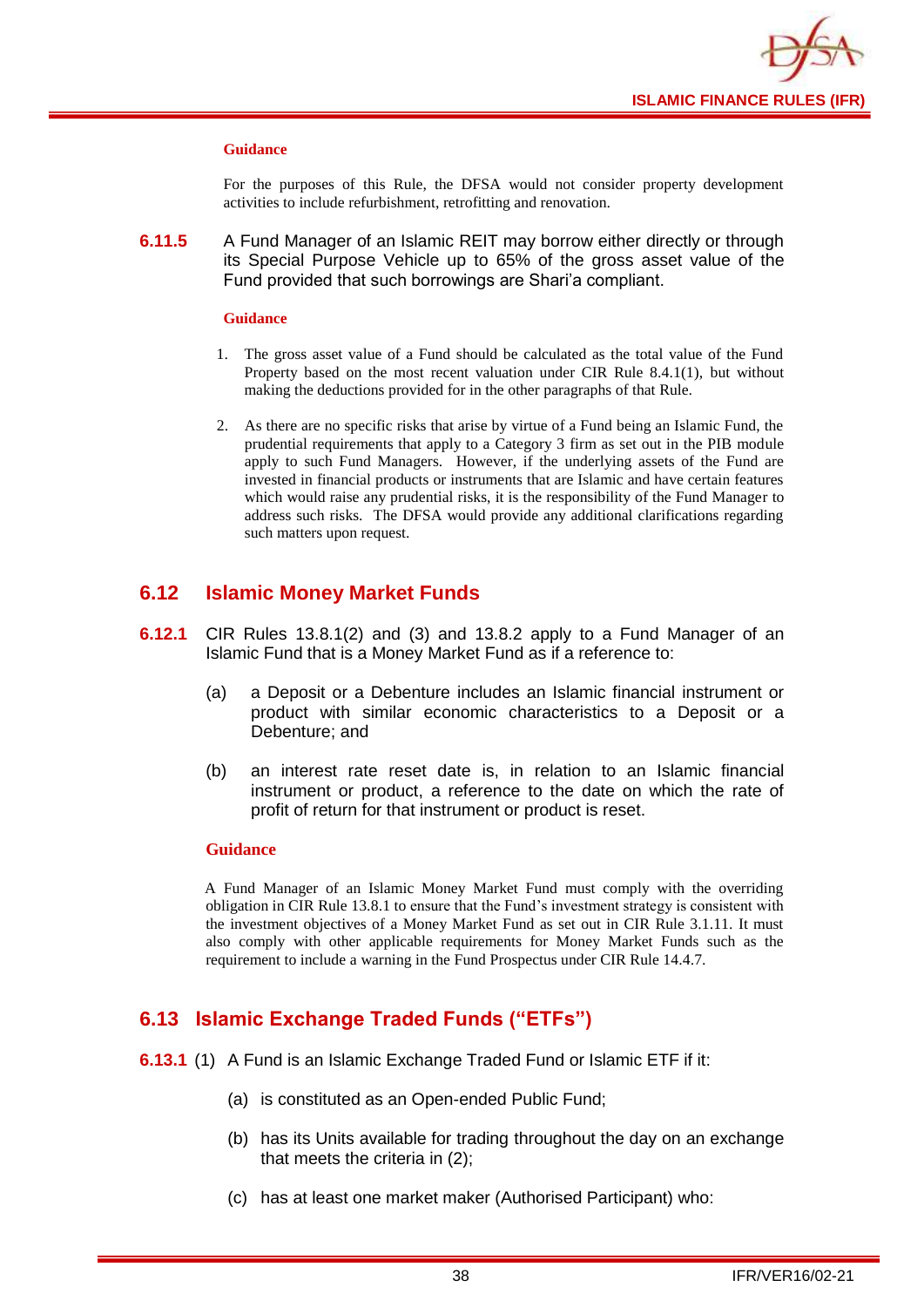![](_page_41_Picture_0.jpeg)

- (i) purchases and redeems 'creation Units' of the Fund from the Fund Manager; and
- (ii) is prepared to buy and sell Units of the Fund throughout the day on the relevant exchange; and
- (d) meets the Shari'a related requirements in this chapter.
- (2) An exchange meets the requirement in (1)(b) if it is:
	- (a) operated by an Authorised Market Institution;
	- (b) regulated by a Financial Services Regulator in a jurisdiction that is a signatory to the IOSCO Multilateral Memorandum of Understanding for sharing information; or
	- (c) regulated by a Financial Services Regulator in a jurisdiction which has entered into a bilateral memorandum of understanding with the DFSA for sharing information.
- (3) A Fund Manager, or any Person making an Offer of a Unit of Fund or otherwise marketing a Fund, must not describe the Fund in its offer document or marketing material as an "Exchange Traded Fund" (or "ETF") or otherwise hold out the Fund as being an Exchange Traded Fund or ETF, unless the Fund meets the criteria in (2).
- (4) The Fund Manager of an Islamic ETF must ensure that the Fund has an investment objective and strategy, which is to track the performance of a specified index or benchmark as specified in its Prospectus.

#### **Guidance**

A Fund Manager of an Islamic ETF is required to comply with the requirements applicable to a conventional Fund so far as they apply to that  $ETF$  – see Rule 6.1.1.(2).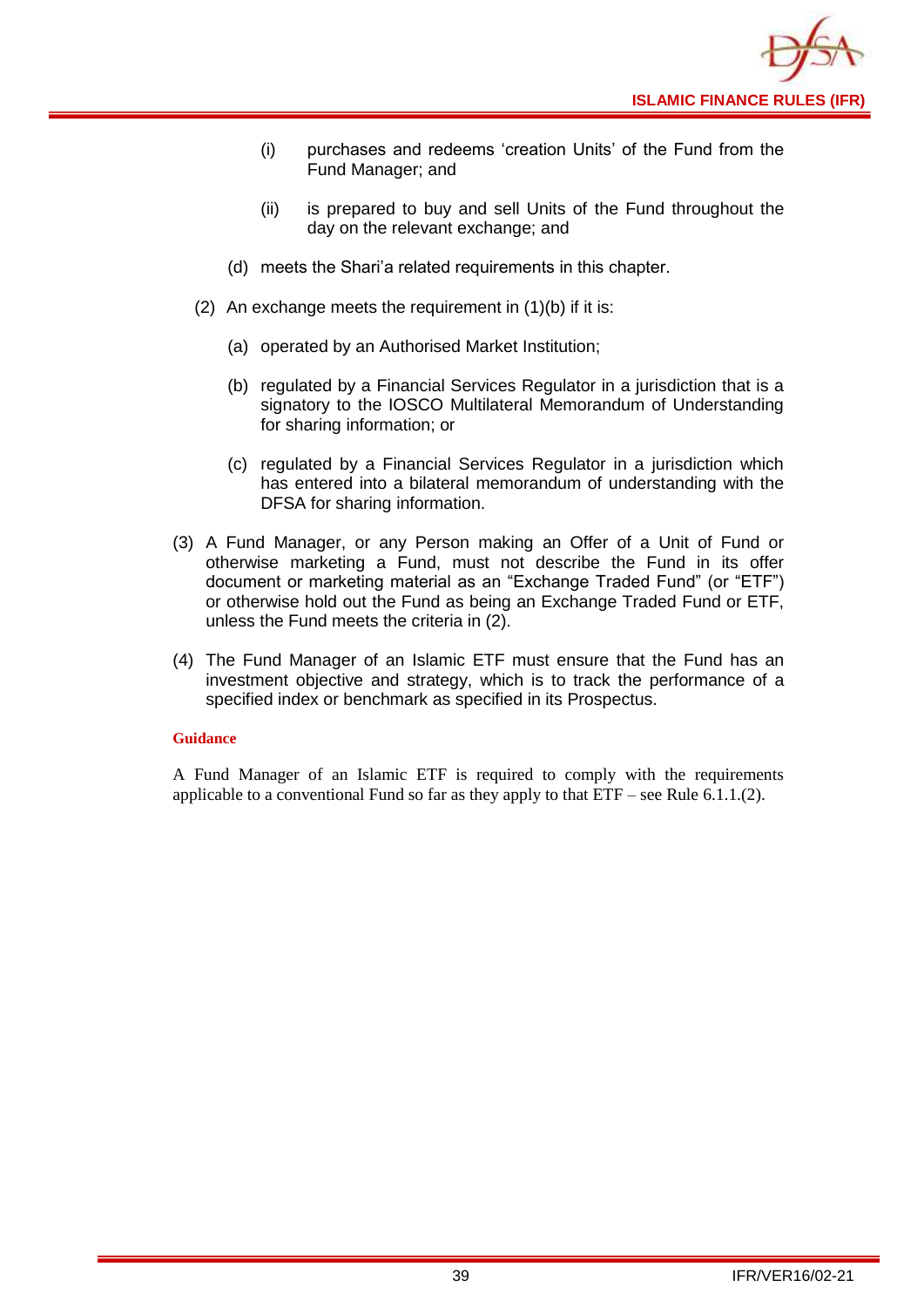![](_page_42_Picture_0.jpeg)

## <span id="page-42-0"></span>**7. OFFERS OF ISLAMIC SECURITIES**

## <span id="page-42-1"></span>**7.1 Application**

- **7.1.1** (1) Subject to (2), this chapter applies to any Person who Offers Islamic Securities in or from the DIFC.
	- (2) A Person making Offers of Islamic Securities in or from the DIFC must comply with the requirements in the Markets Law 2012 and the MKT module except to the extent otherwise provided in this chapter.
	- (3) Islamic Securities, for the purposes of this chapter, do not include Units of an Islamic Fund.

#### **Guidance**

- 1. The issue of Securities is not an activity that constitutes a Financial Service. Therefore, the activities such as the issue of Shares, Debentures (Sukuks) or Warrants do not attract the Financial Services prohibitions in the Regulatory Law 2004. However, the Offer of Securities is an activity to which the Markets Law 2012 and the MKT module apply. Under the Markets Law 2012, a Person making an Offer of Securities in or from the DIFC is subject to numerous disclosure requirements, unless exempt.
- 2. Offers of Islamic Securities which are Units of a Fund are not subject to the requirements in this section because the Collective Investment Law 2010 and CIR module provide for such activities to be regulated. Chapter 6 of this module sets out additional requirements that apply to the Fund Manager when Offering Units of an Islamic Fund.
- 3. The definition of the term Islamic Securities is in the GLO module.

## <span id="page-42-2"></span>**7.2 Contents of a Prospectus for Islamic Securities**

- **7.2.1** Deleted.
- **7.2.2** Deleted.
- **7.2.3** Where the relevant Securities are held out as being in accordance with Shari'a, the Prospectus relating to those Securities must include:
	- (a) details of the members of the Shari'a Supervisory Board appointed by the Issuer who have undertaken the review of the relevant Securities;
	- (b) details of the qualifications and experience of each of those Shari'a Supervisory Board members;
	- (c) in the case of issuance of Sukuks: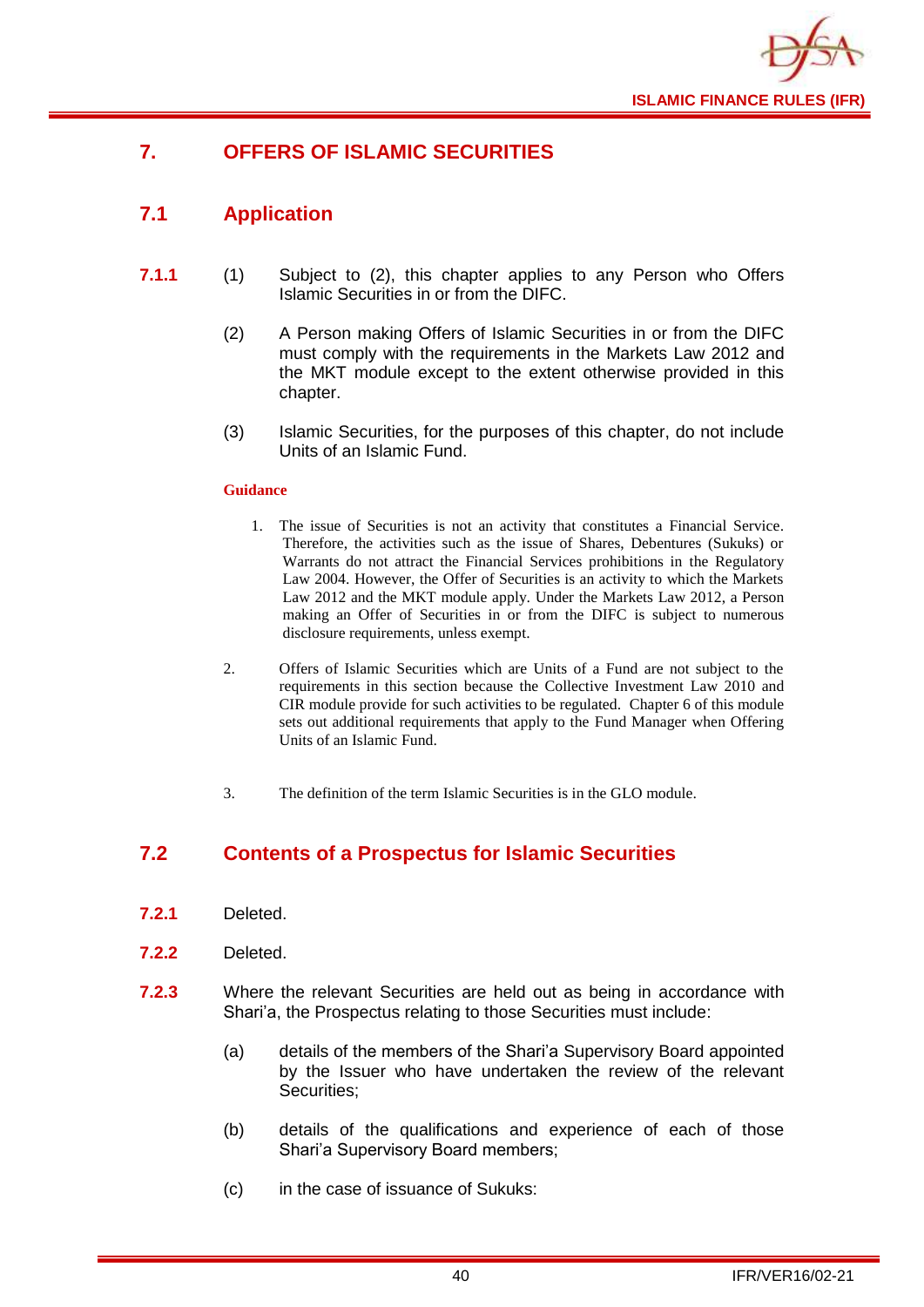- (i) the opinion of the Shari'a Supervisory Board in respect of whether the Securities are Shari'a compliant;
- (ii) a description of the structure of the underlying transaction and an explanation of the flow of funds; and
- (iii) where applicable, the disclosures required by the Shari'a Standards published from time to time by AAOIFI in respect of investment Sukuks; and
- (d) instead of the statement required under MKT Rule 2.5.1(3)(d), a prominent disclaimer in bold, on the front page of this Prospectus as follows:

"The DFSA does not accept any responsibility for the content of the information included in the Prospectus, including the accuracy or completeness of such information. The liability for the content of the Prospectus lies with the issuer of the Prospectus and other Persons, such as Experts, whose opinions are included in the Prospectus with their consent. The DFSA has also not assessed the suitability of the Securities to which the Prospectus relates to any particular investor or type of investor and has not determined whether they are Shari'a compliant. If you do not understand the contents of this Prospectus or are unsure whether the Securities to which the Prospectus relates are suitable for your individual investment objectives and circumstances, you should consult an authorised financial advisor."

## <span id="page-43-0"></span>**7.3 Continuing disclosure relating to Islamic Securities**

- **7.3.1** The Reporting Entity responsible for Islamic Securities must, without delay, disclose to the markets and the DFSA details of any changes to the membership of its Shari'a Supervisory Board, the identity, qualifications and experience of any new Shari'a Supervisory Board members and the identity of any Shari'a Supervisory Board members who resign or are dismissed.
- **7.3.2** A Listed Entity with Islamic Securities admitted to the Official List of Securities must make the required market disclosures in accordance with the requirements under section A2.1 and comply with the other continuing obligations under section A2.2.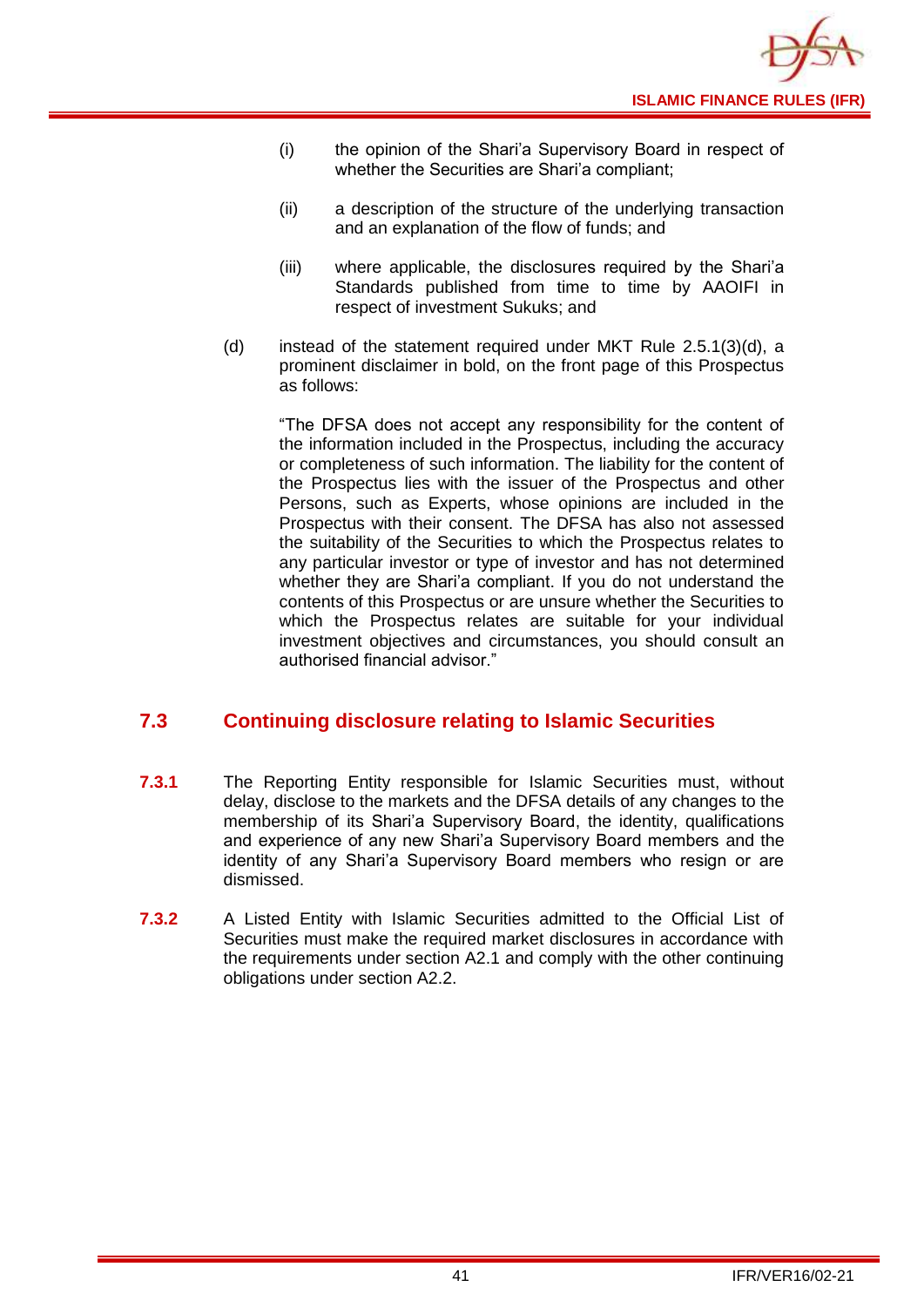![](_page_44_Picture_0.jpeg)

## <span id="page-44-0"></span>**8. TAKAFUL INSURANCE**

## <span id="page-44-1"></span>**8.1 Application**

- **8.1.1** (1) This chapter applies to a Person who carries on or holds out as carrying on Insurance Business or Insurance Intermediation as Takaful Insurance.
	- (2) In addition to the requirements in this chapter, the requirements that apply to conventional Insurance Business or Insurance Intermediation continue to apply to such a Person.

## <span id="page-44-2"></span>**8.2 Specific disclosure for Takaful insurance**

- **8.2.1** Where an Insurer or an Insurance Intermediary conducts Takaful Insurance with a Retail Client, the disclosure for the purposes of COB section 7.7 must include:
	- (a) the nature of the contracts between the Takaful fund and the operator;
	- (b) the method of calculation of any fees or share of profits paid from the Takaful fund to the operator;
	- (c) the basis on which any surpluses in the Takaful fund will be shared; and
	- (d) any circumstances in which additional contributions to the Takaful fund may be required.

- 1. Firms conducting Insurance Business comprising Takaful must comply with the requirements in PIN. Takaful related prudential requirements are not included in this module because of the closely integrated nature of such requirements with the requirements that apply to conventional insurance.
- 2. Note that structures of Takaful Insurers (including reinsurers) vary, as do the Islamic contracts governing their business. As the DFSA has not as yet thought it appropriate to limit the permissible structures and contracts, the DFSA is willing to consider modifications to its Rules to apply the most appropriate prudential regime to a Takaful entity. For many Takaful companies, this is likely to involve capital tests at the level of the Takaful participants' fund or funds, and for the firm as a whole.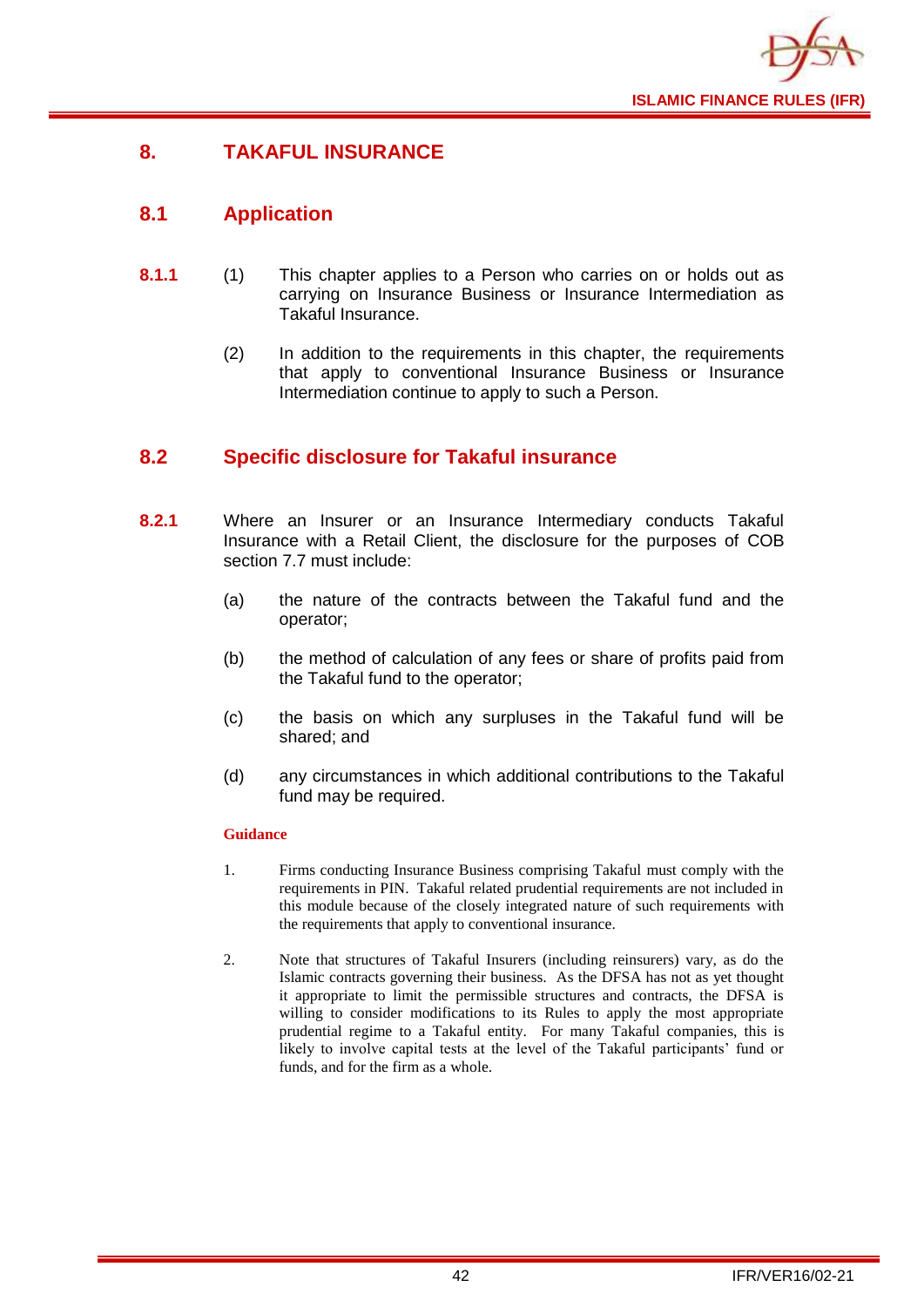![](_page_45_Picture_0.jpeg)

## <span id="page-45-0"></span>**APP 1 PROSPECTUS DISCLOSURES FOR ISLAMIC FUNDS**

## <span id="page-45-1"></span>**A1.1 Shari'a approval process statement for offers of Domestic Funds from the DIFC**

**A1.1.1** In respect of the Units of an Islamic Fund which are to be offered to prospective Unitholders in Malaysia, a Fund Manager must ensure that the Prospectus set out in a prominent position the following statement:

> "The Shari'a approval process which relates to this Fund has been carried out in accordance with the legislation applicable in the Dubai International Finance Centre (DIFC)".

## <span id="page-45-2"></span>**A1.2 Shari'a approval process statement for offers of Foreign Funds in or from the DIFC**

**A1.2.1** In respect of an Islamic Fund which is a Fund domiciled in Malaysia and which is a Designated Fund, an Authorised Firm must ensure that the Prospectus contains in a prominent position or has attached to it the following statement:

> "This Prospectus relates to an Islamic Fund, the Shari'a approval process of which is regulated by the Securities Commission of Malaysia."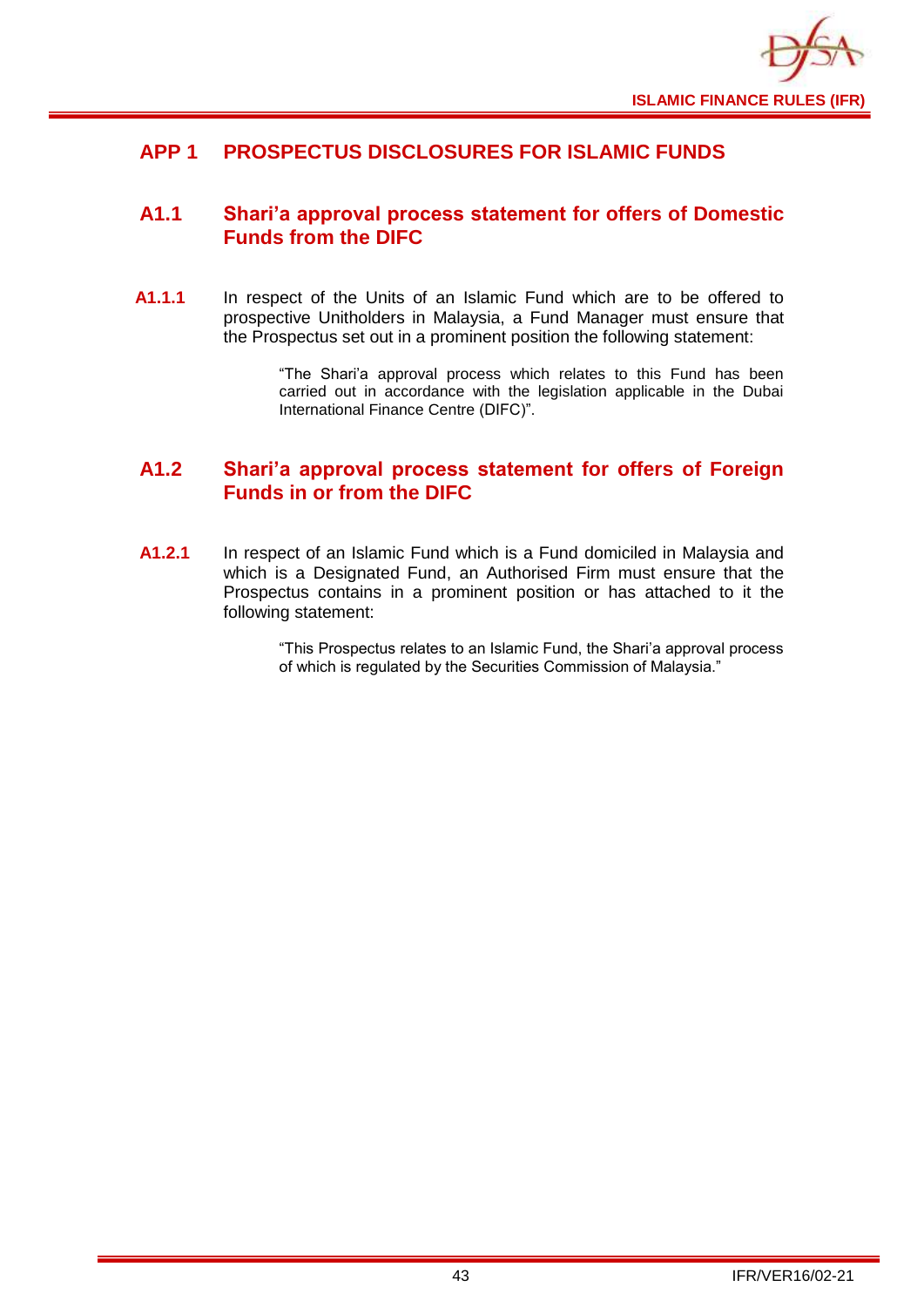![](_page_46_Picture_0.jpeg)

## **APP 2 CONTINUING OBLIGATIONS**

## **A2.1 Continuing obligations – Market disclosures for listed entities**

- **A.2.1.1** This table forms part of Rule 7.3.2.
- A.2.1.2 A Listed Entity must, on the occurrence of an event specified in column 1, make the required disclosure detailed in column 2, within the time specified in column 3, in respect of the Securities identified with a "✓" in column 4, of this Table.

<span id="page-46-1"></span><span id="page-46-0"></span>

|                  | A <sub>2.1.1</sub>                                                                                                                                                                     |                                                 |                           |                               |               |                   |                                          |            |              |              |              |  |
|------------------|----------------------------------------------------------------------------------------------------------------------------------------------------------------------------------------|-------------------------------------------------|---------------------------|-------------------------------|---------------|-------------------|------------------------------------------|------------|--------------|--------------|--------------|--|
|                  | <b>EVENT GIVING RISE TO DISCLOSURE</b>                                                                                                                                                 | <b>DISCLOSURE</b>                               | <b>TIME OF DISCLOSURE</b> |                               |               |                   |                                          |            | Certificates |              | Units        |  |
|                  | <b>OBLIGATION</b>                                                                                                                                                                      | <b>REQUIRED</b>                                 |                           | <b>Structured</b><br>Products | <b>Shares</b> | Shares<br>arrants | Warrants ov<br>Debentures<br><b>OVEL</b> | Debentures | Shares       | ヮ<br>ърс     |              |  |
|                  | <b>ISLAMIC SECURITIES</b>                                                                                                                                                              |                                                 |                           |                               |               |                   |                                          |            |              |              |              |  |
| $\overline{1}$ . | Any material change in the Shari'a nature of<br>its Listed Securities as determined by the<br>Shari'a Supervisory Board                                                                | Market disclosure of<br>the material change     | As soon as possible       | ✔                             | $\checkmark$  |                   | ັ                                        |            | ✔            | $\checkmark$ | ✔            |  |
| 2.               | Where there are any material changes to<br>the structure of the Listed Securities, or the<br>use of proceeds, then the Listed Entity must<br>obtain and disclose a new Shari'a opinion | Market disclosure of<br>the new Shari'a opinion | As soon as possible       | $\checkmark$                  | $\checkmark$  | ✔                 | ✓                                        |            | ✔            | $\checkmark$ | $\checkmark$ |  |